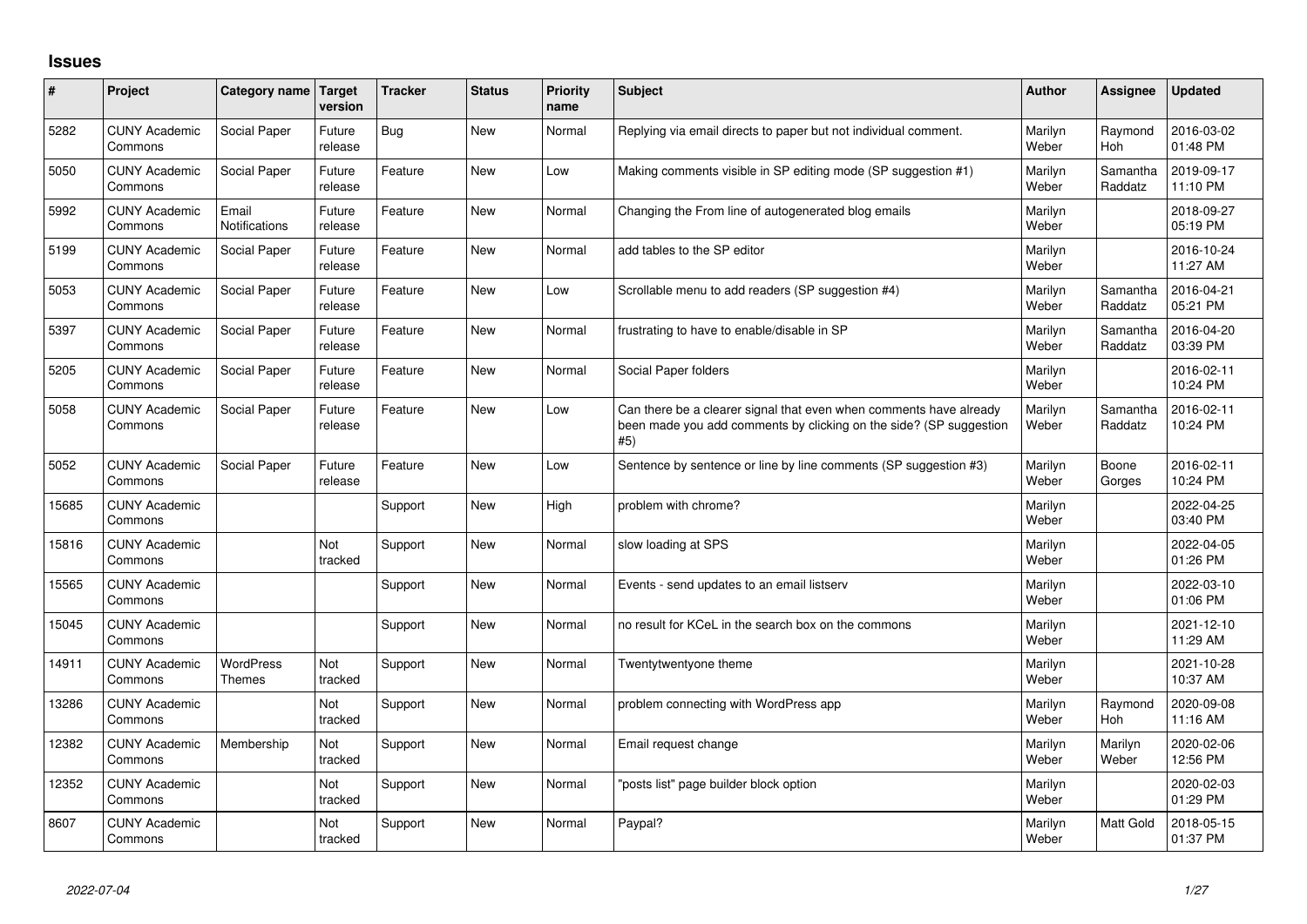| #     | Project                         | Category name                     | <b>Target</b><br>version | <b>Tracker</b> | <b>Status</b>        | <b>Priority</b><br>name | <b>Subject</b>                                                                             | <b>Author</b>    | Assignee        | <b>Updated</b>         |
|-------|---------------------------------|-----------------------------------|--------------------------|----------------|----------------------|-------------------------|--------------------------------------------------------------------------------------------|------------------|-----------------|------------------------|
| 9835  | <b>CUNY Academic</b><br>Commons | Group Forums                      | Future<br>release        | Bug            | Assigned             | Normal                  | add a "like" function?                                                                     | Marilyn<br>Weber | Erik<br>Trainer | 2018-06-05<br>01:49 PM |
| 11519 | <b>CUNY Academic</b><br>Commons |                                   | Not<br>tracked           | Support        | Assigned             | Normal                  | comment option not appearing                                                               | Marilyn<br>Weber |                 | 2019-09-24<br>10:28 AM |
| 13912 | <b>CUNY Academic</b><br>Commons |                                   | Not<br>tracked           | Feature        | Hold                 | Low                     | posting "missed schedule"                                                                  | Marilyn<br>Weber |                 | 2021-02-23<br>10:46 AM |
| 11848 | <b>CUNY Academic</b><br>Commons |                                   | Not<br>tracked           | Support        | Hold                 | Normal                  | a Dean of Faculty wants to share a large file                                              | Marilyn<br>Weber |                 | 2019-09-24<br>08:44 AM |
| 13328 | <b>CUNY Academic</b><br>Commons | Group Forums                      | Not<br>tracked           | Bug            | Reporter<br>Feedback | Normal                  | cross-posting in two related groups                                                        | Marilyn<br>Weber | Raymond<br>Hoh  | 2020-09-15<br>10:39 PM |
| 12360 | <b>CUNY Academic</b><br>Commons | <b>WordPress</b><br><b>Themes</b> | Not<br>tracked           | <b>Bug</b>     | Reporter<br>Feedback | Normal                  | site just says "DANTE We are currently in maintenance mode, please<br>check back shortly." | Marilyn<br>Weber |                 | 2020-02-04<br>12:13 PM |
| 11971 | <b>CUNY Academic</b><br>Commons | Email<br>Notifications            | Future<br>release        | Bug            | Reporter<br>Feedback | Low                     | Pictures obscured in emailed post notifications                                            | Marilyn<br>Weber | Raymond<br>Hoh  | 2019-11-21<br>01:14 PM |
| 15169 | <b>CUNY Academic</b><br>Commons |                                   | 2.0.3                    | Support        | Reporter<br>Feedback | Normal                  | new Prelude website zipfiles for custom theme and other files.                             | Marilyn<br>Weber |                 | 2022-06-29<br>11:32 AM |
| 15655 | <b>CUNY Academic</b><br>Commons |                                   | 2.0.3                    | Support        | Reporter<br>Feedback | Normal                  | Event Aggregator plugin?                                                                   | Marilyn<br>Weber |                 | 2022-06-29<br>11:32 AM |
| 16110 | <b>CUNY Academic</b><br>Commons |                                   |                          | Support        | Reporter<br>Feedback | Normal                  | remove Creative Commons license from pages?                                                | Marilyn<br>Weber | Raymond<br>Hoh  | 2022-05-17<br>06:11 PM |
| 16099 | <b>CUNY Academic</b><br>Commons |                                   |                          | Support        | Reporter<br>Feedback | Normal                  | request for Newsletter Glue                                                                | Marilyn<br>Weber |                 | 2022-05-13<br>12:14 PM |
| 15370 | <b>CUNY Academic</b><br>Commons |                                   |                          | Support        | Reporter<br>Feedback | Normal                  | All-in-One Event Calendar?                                                                 | Marilyn<br>Weber |                 | 2022-02-17<br>11:03 AM |
| 15260 | <b>CUNY Academic</b><br>Commons |                                   |                          | Support        | Reporter<br>Feedback | Normal                  | Diacritical markings   European Stages                                                     | Marilyn<br>Weber |                 | 2022-02-04<br>08:16 AM |
| 14900 | <b>CUNY Academic</b><br>Commons |                                   | Not<br>tracked           | Support        | Reporter<br>Feedback | Normal                  | previous theme?                                                                            | Marilyn<br>Weber |                 | 2021-10-25<br>10:31 AM |
| 14784 | <b>CUNY Academic</b><br>Commons |                                   |                          | Support        | Reporter<br>Feedback | Normal                  | User report of logo problem when using Customizer theme                                    | Marilyn<br>Weber |                 | 2021-09-17<br>10:25 AM |
| 14398 | <b>CUNY Academic</b><br>Commons |                                   | Not<br>tracked           | Support        | Reporter<br>Feedback | Normal                  | Events plug-in notification problem                                                        | Marilyn<br>Weber |                 | 2021-05-11<br>11:21 AM |
| 14074 | <b>CUNY Academic</b><br>Commons | WordPress<br>(misc)               | Not<br>tracked           | Support        | Reporter<br>Feedback | Normal                  | page password protection problem                                                           | Marilyn<br>Weber |                 | 2021-03-02<br>11:03 AM |
| 13975 | <b>CUNY Academic</b><br>Commons | Social Paper                      | Not<br>tracked           | Support        | Reporter<br>Feedback | Normal                  | can't approve comments on Social Paper paper                                               | Marilyn<br>Weber |                 | 2021-02-12<br>09:33 AM |
| 13255 | <b>CUNY Academic</b><br>Commons |                                   | Not<br>tracked           | Support        | Reporter<br>Feedback | Normal                  | Accessibility problems                                                                     | Marilyn<br>Weber |                 | 2020-09-01<br>05:48 PM |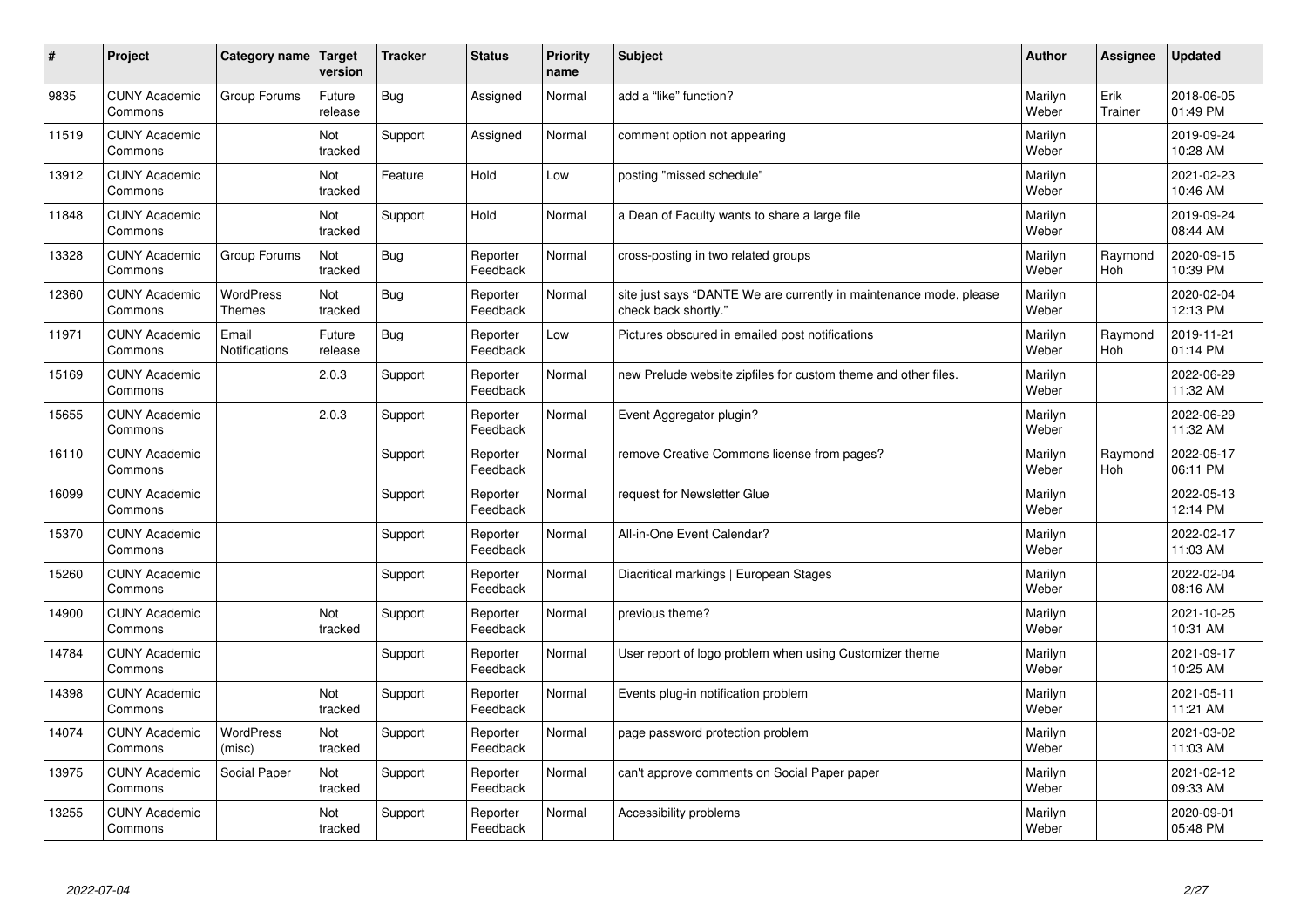| #     | Project                         | Category name   Target            | version           | <b>Tracker</b> | <b>Status</b>        | <b>Priority</b><br>name | <b>Subject</b>                                                              | <b>Author</b>    | <b>Assignee</b>       | <b>Updated</b>         |
|-------|---------------------------------|-----------------------------------|-------------------|----------------|----------------------|-------------------------|-----------------------------------------------------------------------------|------------------|-----------------------|------------------------|
| 13034 | <b>CUNY Academic</b><br>Commons |                                   | Not<br>tracked    | Support        | Reporter<br>Feedback | Normal                  | a site is asking people to join the Commons to get a download               | Marilyn<br>Weber |                       | 2020-07-12<br>07:23 AM |
| 12741 | <b>CUNY Academic</b><br>Commons | <b>WordPress</b><br>Plugins       | Not<br>tracked    | Support        | Reporter<br>Feedback | Normal                  | <b>Tableau Public Viz Block</b>                                             | Marilyn<br>Weber | Raymond<br>Hoh        | 2020-05-12<br>11:00 AM |
| 12350 | <b>CUNY Academic</b><br>Commons | <b>Blogs</b><br>(BuddyPress)      | Not<br>tracked    | Support        | Reporter<br>Feedback | Normal                  | URL creation problem                                                        | Marilyn<br>Weber |                       | 2020-02-03<br>11:27 AM |
| 10273 | <b>CUNY Academic</b><br>Commons | Registration                      | Not<br>tracked    | Support        | Reporter<br>Feedback | Normal                  | users combining CF and campus address                                       | Marilyn<br>Weber |                       | 2019-09-18<br>10:58 AM |
| 11787 | <b>CUNY Academic</b><br>Commons |                                   | Not<br>tracked    | Support        | Reporter<br>Feedback | Normal                  | automated comments notifications on ZenDesk                                 | Marilyn<br>Weber |                       | 2019-08-26<br>06:18 PM |
| 11771 | <b>CUNY Academic</b><br>Commons |                                   | Not<br>tracked    | Support        | Reporter<br>Feedback | Normal                  | post displays in sections                                                   | Marilyn<br>Weber |                       | 2019-08-20<br>10:34 AM |
| 11509 | <b>CUNY Academic</b><br>Commons |                                   | Not<br>tracked    | Support        | Reporter<br>Feedback | Normal                  | deleted Page causing a Menu problem?                                        | Marilyn<br>Weber |                       | 2019-06-04<br>09:54 AM |
| 11149 | <b>CUNY Academic</b><br>Commons |                                   | Not<br>tracked    | Support        | Reporter<br>Feedback | Normal                  | comments getting blocked                                                    | Marilyn<br>Weber | Raymond<br><b>Hoh</b> | 2019-03-26<br>11:40 AM |
| 10657 | <b>CUNY Academic</b><br>Commons |                                   | Not<br>tracked    | Support        | Reporter<br>Feedback | Normal                  | child theme problems                                                        | Marilyn<br>Weber |                       | 2018-11-08<br>01:19 PM |
| 9207  | <b>CUNY Academic</b><br>Commons |                                   | Future<br>release | Support        | Reporter<br>Feedback | Normal                  | display dashboards made in Tableau?                                         | Marilyn<br>Weber | Boone<br>Gorges       | 2018-04-10<br>10:42 AM |
| 16172 | <b>CUNY Academic</b><br>Commons | <b>WordPress</b><br>(misc)        | 2.0.2             | Bug            | Resolved             | Normal                  | 'Lost your password" link not in error messge                               | Marilyn<br>Weber | Raymond<br>Hoh        | 2022-06-14<br>09:21 PM |
| 16198 | <b>CUNY Academic</b><br>Commons |                                   | 2.0.1             | Bug            | Resolved             | Normal                  | Change role to                                                              | Marilyn<br>Weber | Boone<br>Gorges       | 2022-06-14<br>11:35 AM |
| 15252 | <b>CUNY Academic</b><br>Commons | Layout                            | Not<br>tracked    | Bug            | Resolved             | Normal                  | visual glitch with the Segal Center webpage                                 | Marilyn<br>Weber | Raymond<br>Hoh        | 2022-02-03<br>04:56 PM |
| 14885 | <b>CUNY Academic</b><br>Commons | WordPress<br>Plugins              | 1.18.22           | Bug            | Resolved             | Normal                  | Long Loading Times -- Wordpress Admin Site                                  | Marilyn<br>Weber | Raymond<br>Hoh        | 2021-10-26<br>12:28 PM |
| 14509 | <b>CUNY Academic</b><br>Commons | <b>WordPress</b><br>Plugins       | 1.18.12           | Bug            | Resolved             | Normal                  | Elementor Editor problem                                                    | Marilyn<br>Weber |                       | 2021-06-08<br>09:55 AM |
| 14526 | <b>CUNY Academic</b><br>Commons | Registration                      | 1.18.12           | Bug            | Resolved             | High                    | registration interface won't show a space to enter nonCUNY code             | Marilyn<br>Weber |                       | 2021-06-03<br>04:02 PM |
| 14410 | <b>CUNY Academic</b><br>Commons |                                   | 1.18.10           | Bug            | Resolved             | Normal                  | events calendar problem?                                                    | Marilyn<br>Weber |                       | 2021-05-10<br>04:45 PM |
| 14411 | <b>CUNY Academic</b><br>Commons | <b>WordPress</b><br><b>Themes</b> | 1.18.10           | Bug            | Resolved             | Normal                  | logo problems                                                               | Marilyn<br>Weber |                       | 2021-05-03<br>04:37 PM |
| 14304 | <b>CUNY Academic</b><br>Commons | Group Library                     | 1.18.8            | Bug            | Resolved             | Normal                  | Library items change folders when adding subsequent items in new<br>folders | Marilyn<br>Weber | Boone<br>Gorges       | 2021-04-13<br>11:21 AM |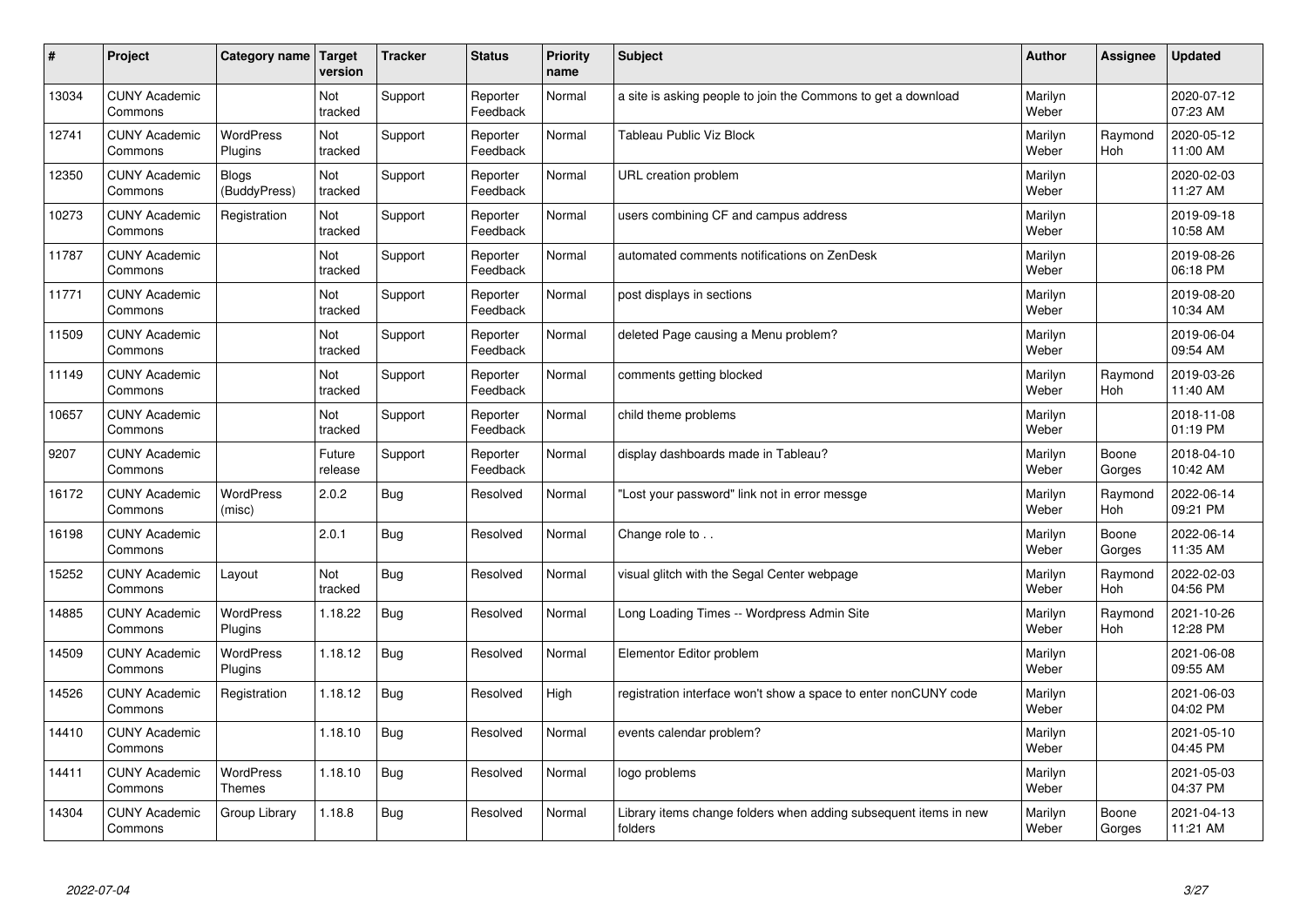| $\sharp$ | Project                         | Category name   Target      | version        | <b>Tracker</b> | <b>Status</b> | <b>Priority</b><br>name | <b>Subject</b>                                                                          | <b>Author</b>    | Assignee              | <b>Updated</b>         |
|----------|---------------------------------|-----------------------------|----------------|----------------|---------------|-------------------------|-----------------------------------------------------------------------------------------|------------------|-----------------------|------------------------|
| 14075    | <b>CUNY Academic</b><br>Commons | <b>WordPress</b><br>Plugins | Not<br>tracked | Bug            | Resolved      | Normal                  | sludigitalportfolios.commons.gc.cuny.edu                                                | Marilyn<br>Weber | Boone<br>Gorges       | 2021-03-01<br>10:46 AM |
| 14019    | <b>CUNY Academic</b><br>Commons | <b>WordPress</b><br>Plugins | 1.18.5         | Bug            | Resolved      | Normal                  | smorales.commons.gc.cuny.edu                                                            | Marilyn<br>Weber | Boone<br>Gorges       | 2021-02-23<br>11:06 AM |
| 14008    | <b>CUNY Academic</b><br>Commons |                             |                | Bug            | Resolved      | High                    | invisible user                                                                          | Marilyn<br>Weber |                       | 2021-02-18<br>05:53 PM |
| 13947    | <b>CUNY Academic</b><br>Commons | <b>WordPress</b><br>Plugins | 1.18.4         | Bug            | Resolved      | Normal                  | Elementor plugin problem                                                                | Marilyn<br>Weber | Raymond<br><b>Hoh</b> | 2021-02-08<br>09:34 PM |
| 13827    | <b>CUNY Academic</b><br>Commons | Group Forums                | 1.18.3         | Bug            | Resolved      | Normal                  | more forum post problems                                                                | Marilyn<br>Weber | Raymond<br>Hoh        | 2021-01-22<br>08:19 PM |
| 13768    | <b>CUNY Academic</b><br>Commons | Domain<br>Mapping           | Not<br>tracked | Bug            | Resolved      | Normal                  | patricksweeney.commons.gc.cuny.edu down                                                 | Marilyn<br>Weber | Raymond<br>Hoh        | 2021-01-12<br>10:47 AM |
| 13715    | <b>CUNY Academic</b><br>Commons |                             | Not<br>tracked | Bug            | Resolved      | High                    | https://ulysses.commons.gc.cuny.edu down                                                | Marilyn<br>Weber |                       | 2020-12-22<br>03:02 PM |
| 13656    | <b>CUNY Academic</b><br>Commons |                             |                | Bug            | Resolved      | High                    | site down                                                                               | Marilyn<br>Weber |                       | 2020-12-11<br>12:50 PM |
| 13675    | <b>CUNY Academic</b><br>Commons | Group Library               | 1.18.1         | Bug            | Resolved      | High                    | broken Library                                                                          | Marilyn<br>Weber |                       | 2020-12-09<br>05:02 PM |
| 13633    | <b>CUNY Academic</b><br>Commons |                             | Not<br>tracked | Bug            | Resolved      | High                    | PublicsLab site down                                                                    | Marilyn<br>Weber |                       | 2020-11-30<br>02:01 PM |
| 13378    | <b>CUNY Academic</b><br>Commons |                             | 1.17.5         | Bug            | Resolved      | Normal                  | problem on one of my sites                                                              | Marilyn<br>Weber |                       | 2020-09-24<br>05:27 PM |
| 13341    | <b>CUNY Academic</b><br>Commons | Group Forums                | 1.17.4         | Bug            | Resolved      | Normal                  | Forum reply problems                                                                    | Marilyn<br>Weber | Raymond<br>Hoh        | 2020-09-22<br>12:08 PM |
| 13227    | <b>CUNY Academic</b><br>Commons | Group Library               | 1.17.2         | Bug            | Resolved      | High                    | folder not appearing in library                                                         | Marilyn<br>Weber |                       | 2020-08-21<br>04:22 PM |
| 13013    | <b>CUNY Academic</b><br>Commons |                             | Not<br>tracked | Bug            | Resolved      | Normal                  | an invite to Group Admins from Brian Foote?!                                            | Marilyn<br>Weber |                       | 2020-07-07<br>02:36 PM |
| 12584    | <b>CUNY Academic</b><br>Commons |                             | Not<br>tracked | Bug            | Resolved      | Urgent                  | No way to register                                                                      | Marilyn<br>Weber |                       | 2020-03-27<br>02:38 PM |
| 12363    | <b>CUNY Academic</b><br>Commons | <b>WordPress</b><br>Plugins | 1.16.5         | Bug            | Resolved      | Urgent                  | more bbPress problems - now students unable to post either a new<br>thread or a comment | Marilyn<br>Weber | Raymond<br>Hoh        | 2020-03-17<br>03:07 PM |
| 12487    | <b>CUNY Academic</b><br>Commons | Group Forums                | 1.16.7         | Bug            | Resolved      | Normal                  | group posting problems?                                                                 | Marilyn<br>Weber | Raymond<br>Hoh        | 2020-03-10<br>11:40 AM |
| 12483    | <b>CUNY Academic</b><br>Commons |                             | 1.16.7         | Bug            | Resolved      | High                    | post error                                                                              | Marilyn<br>Weber |                       | 2020-02-28<br>02:44 PM |
| 12354    | <b>CUNY Academic</b><br>Commons | <b>WordPress</b><br>Plugins | 1.16.5         | Bug            | Resolved      | Urgent                  | sites (including Net-Art) are reporting critical issues                                 | Marilyn<br>Weber | Raymond<br>Hoh        | 2020-02-02<br>03:16 PM |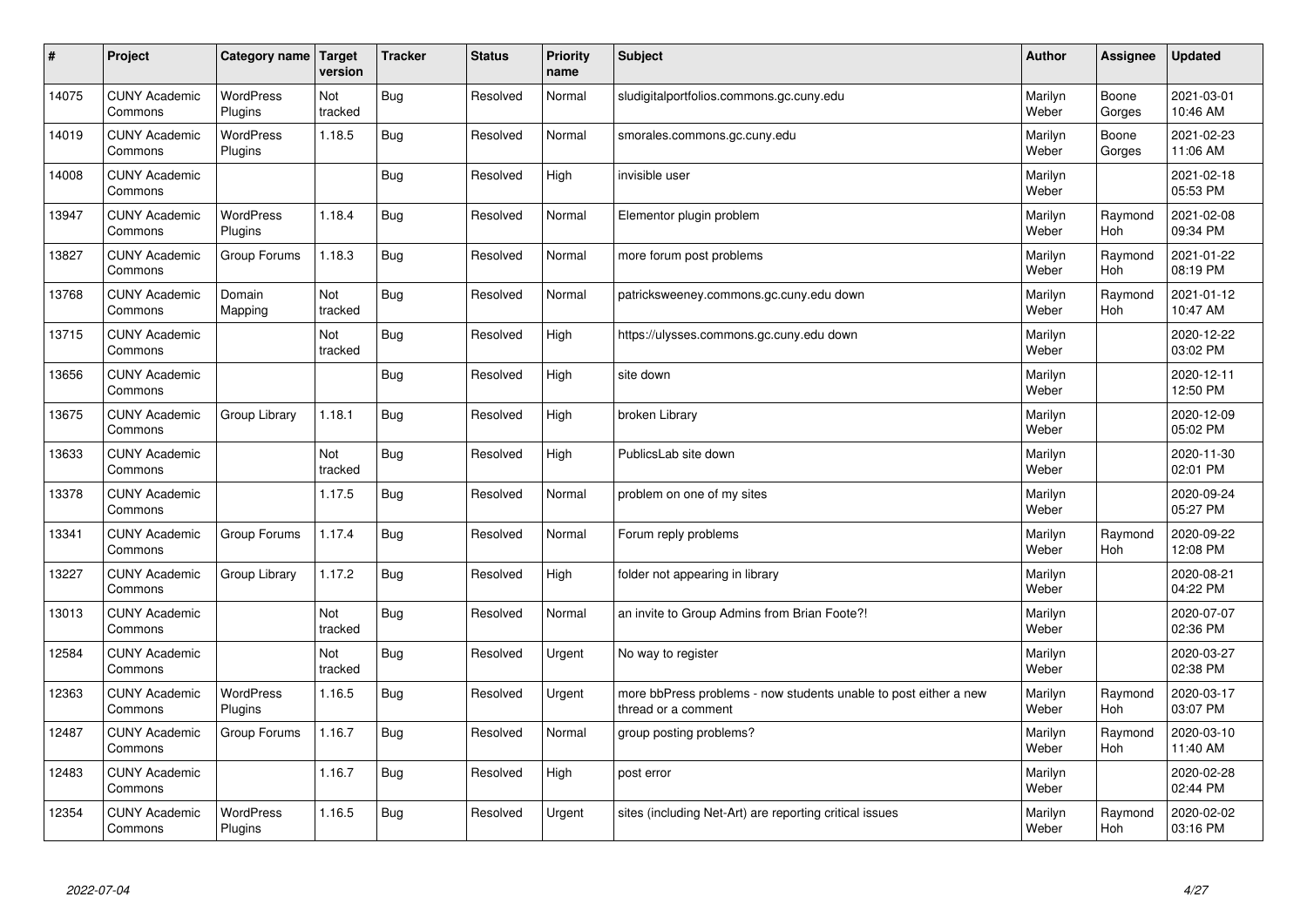| #     | Project                         | Category name   Target     | version        | <b>Tracker</b> | <b>Status</b> | <b>Priority</b><br>name | <b>Subject</b>                                                       | <b>Author</b>    | Assignee        | <b>Updated</b>         |
|-------|---------------------------------|----------------------------|----------------|----------------|---------------|-------------------------|----------------------------------------------------------------------|------------------|-----------------|------------------------|
| 12038 | <b>CUNY Academic</b><br>Commons |                            | 1.15.13        | Bug            | Resolved      | Normal                  | admin visibility problem at careerplan.commons.gc.cuny.edu           | Marilyn<br>Weber |                 | 2019-11-12<br>10:20 AM |
| 12006 | <b>CUNY Academic</b><br>Commons | Group<br>Invitations       | 1.15.13        | <b>Bug</b>     | Resolved      | Immediate               | Invite system is broken.                                             | Marilyn<br>Weber | Boone<br>Gorges | 2019-10-23<br>10:16 AM |
| 11964 | <b>CUNY Academic</b><br>Commons | Layout                     | 1.15.12        | <b>Bug</b>     | Resolved      | Normal                  | https://commons.gc.cuny.edu/create/ not displaying correctly in Edge | Marilyn<br>Weber | Raymond<br>Hoh  | 2019-10-22<br>11:54 AM |
| 11865 | <b>CUNY Academic</b><br>Commons | Onboarding                 | 1.15.10        | Bug            | Resolved      | Normal                  | Site name not appearing in "Membership" lists of Invitation modal    | Marilyn<br>Weber | Boone<br>Gorges | 2019-09-24<br>11:09 AM |
| 11567 | <b>CUNY Academic</b><br>Commons | Group Files                | 1.15.4         | Bug            | Resolved      | Normal                  | Group files pagination doesn't work properly in folders              | Marilyn<br>Weber | Boone<br>Gorges | 2019-06-25<br>04:22 PM |
| 11453 | <b>CUNY Academic</b><br>Commons | <b>WordPress</b><br>(misc) | 1.15.2         | Bug            | Resolved      | Normal                  | 403 error on Firefox                                                 | Marilyn<br>Weber | Raymond<br>Hoh  | 2019-05-28<br>11:46 AM |
| 11483 | <b>CUNY Academic</b><br>Commons |                            | 1.15.2         | Bug            | Resolved      | Normal                  | 'Add New user" not working                                           | Marilyn<br>Weber |                 | 2019-05-21<br>02:26 PM |
| 11088 | <b>CUNY Academic</b><br>Commons | Group Blogs                | Not<br>tracked | Bug            | Resolved      | Normal                  | no notification for comments                                         | Marilyn<br>Weber |                 | 2019-02-15<br>03:30 PM |
| 10810 | <b>CUNY Academic</b><br>Commons | WordPress<br>(misc)        | 1.14.2         | Bug            | Resolved      | Normal                  | Sites set as public are becoming private                             | Marilyn<br>Weber |                 | 2018-12-11<br>10:15 AM |
| 10772 | <b>CUNY Academic</b><br>Commons | Groups (misc)              | 1.14.2         | Bug            | Resolved      | Normal                  | can't create groups                                                  | Marilyn<br>Weber |                 | 2018-12-04<br>10:42 AM |
| 10537 | <b>CUNY Academic</b><br>Commons |                            | Not<br>tracked | Bug            | Resolved      | Normal                  | jpegs not showing                                                    | Marilyn<br>Weber |                 | 2018-10-23<br>10:51 AM |
| 10361 | <b>CUNY Academic</b><br>Commons | Group Forums               | 1.13.10        | Bug            | Resolved      | Normal                  | forum post pending oddity                                            | Marilyn<br>Weber |                 | 2018-09-25<br>10:45 AM |
| 10176 | <b>CUNY Academic</b><br>Commons | Documentation              | Not<br>tracked | Bug            | Resolved      | Normal                  | domain mapping requests                                              | Marilyn<br>Weber | scott voth      | 2018-08-29<br>05:30 PM |
| 10101 | <b>CUNY Academic</b><br>Commons |                            | 1.13.7         | <b>Bug</b>     | Resolved      | Normal                  | URL changes within Manage section of groups                          | Marilyn<br>Weber |                 | 2018-08-03<br>01:54 PM |
| 10035 | <b>CUNY Academic</b><br>Commons |                            | Not<br>tracked | Bug            | Resolved      | Normal                  | Reconnecting user to site                                            | Marilyn<br>Weber |                 | 2018-07-23<br>11:55 AM |
| 9992  | <b>CUNY Academic</b><br>Commons |                            | 1.13.6         | Bug            | Resolved      | Normal                  | ACERT website down again                                             | Marilyn<br>Weber |                 | 2018-07-10<br>12:15 PM |
| 9919  | <b>CUNY Academic</b><br>Commons |                            | Not<br>tracked | <b>Bug</b>     | Resolved      | Normal                  | admin of https://sphcurriculum.commons.gc.cuny.edu                   | Marilyn<br>Weber |                 | 2018-06-12<br>09:37 PM |
| 9828  | <b>CUNY Academic</b><br>Commons | Domain<br>Mapping          | 1.13.3         | Bug            | Resolved      | High                    | redirecting problem                                                  | Marilyn<br>Weber | Raymond<br>Hoh  | 2018-05-24<br>02:39 PM |
| 9768  | <b>CUNY Academic</b><br>Commons |                            | 1.13.2         | Bug            | Resolved      | High                    | search function on the Directory page                                | Marilyn<br>Weber | Boone<br>Gorges | 2018-05-14<br>08:45 PM |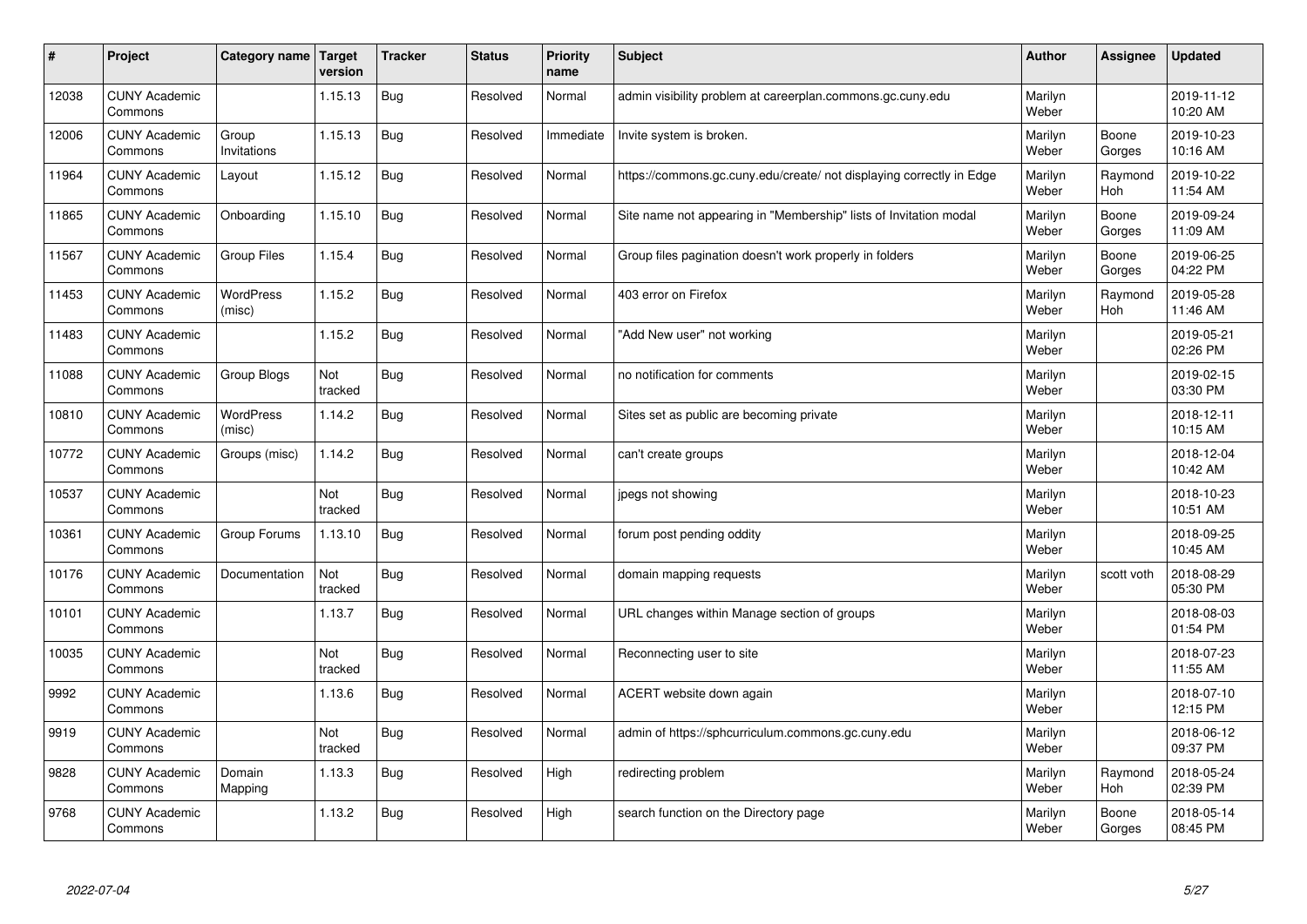| #    | Project                         | Category name                     | <b>Target</b><br>version | <b>Tracker</b> | <b>Status</b> | <b>Priority</b><br>name | <b>Subject</b>                                       | <b>Author</b>    | Assignee              | <b>Updated</b>         |
|------|---------------------------------|-----------------------------------|--------------------------|----------------|---------------|-------------------------|------------------------------------------------------|------------------|-----------------------|------------------------|
| 9470 | <b>CUNY Academic</b><br>Commons |                                   |                          | Bug            | Resolved      | Normal                  | Users not appearing via "Add New"                    | Marilyn<br>Weber |                       | 2018-03-22<br>07:44 PM |
| 9335 | <b>CUNY Academic</b><br>Commons | <b>WordPress</b><br><b>Themes</b> | 1.12.10                  | Bug            | Resolved      | Normal                  | clone http://digitalscholarship.ccny.cuny.edu site?  | Marilyn<br>Weber | Boone<br>Gorges       | 2018-03-14<br>12:43 PM |
| 9340 | <b>CUNY Academic</b><br>Commons | <b>WordPress</b><br>Plugins       | 1.12.10                  | Bug            | Resolved      | Normal                  | change the web preview?                              | Marilyn<br>Weber | Raymond<br>Hoh        | 2018-03-13<br>11:50 AM |
| 9330 | <b>CUNY Academic</b><br>Commons | <b>WordPress</b><br>Plugins       | 1.12.10                  | Bug            | Resolved      | Normal                  | part 2 of problems with the Leaflet plug -in         | Marilyn<br>Weber |                       | 2018-03-04<br>05:58 PM |
| 9282 | <b>CUNY Academic</b><br>Commons | Group Forums                      | 1.12.9                   | Bug            | Resolved      | Normal                  | 'Forum ID is missing" error?                         | Marilyn<br>Weber |                       | 2018-02-27<br>10:32 AM |
| 9276 | <b>CUNY Academic</b><br>Commons |                                   |                          | Bug            | Resolved      | High                    | problem adding a member to a group - wrong username? | Marilyn<br>Weber |                       | 2018-02-25<br>12:47 PM |
| 9192 | <b>CUNY Academic</b><br>Commons | <b>WordPress</b><br>Plugins       | 1.12.8                   | Bug            | Resolved      | Normal                  | problems with the Leaflet plug -in                   | Marilyn<br>Weber | Boone<br>Gorges       | 2018-02-13<br>11:07 AM |
| 9154 | <b>CUNY Academic</b><br>Commons | Events                            | 1.12.8                   | Bug            | Resolved      | Normal                  | problem with group calendar                          | Marilyn<br>Weber | Raymond<br><b>Hoh</b> | 2018-02-13<br>10:49 AM |
| 9130 | <b>CUNY Academic</b><br>Commons | Homepage<br>Slides                | Not<br>tracked           | Bug            | Resolved      | Normal                  | too many redirects                                   | Marilyn<br>Weber |                       | 2018-01-29<br>10:27 AM |
| 9062 | <b>CUNY Academic</b><br>Commons |                                   | Not<br>tracked           | <b>Bug</b>     | Resolved      | Normal                  | re-add me as admin of https://commons.gc.cuny.edu/   | Marilyn<br>Weber |                       | 2018-01-08<br>12:03 PM |
| 8924 | <b>CUNY Academic</b><br>Commons | <b>WordPress</b><br>Plugins       | 1.12.4                   | Bug            | Resolved      | Normal                  | auto-remove feature on http://pcp.gc.cuny.edu        | Marilyn<br>Weber | Matt Gold             | 2017-12-04<br>10:18 AM |
| 8937 | <b>CUNY Academic</b><br>Commons |                                   | Not<br>tracked           | <b>Bug</b>     | Resolved      | Normal                  | videos gone                                          | Marilyn<br>Weber |                       | 2017-12-01<br>11:27 AM |
| 8917 | <b>CUNY Academic</b><br>Commons | Group Files                       | 1.12.3                   | Bug            | Resolved      | High                    | Files not downloading from Groups properly           | Marilyn<br>Weber | Boone<br>Gorges       | 2017-11-29<br>10:04 PM |
| 5684 | <b>CUNY Academic</b><br>Commons | <b>Group Files</b>                | Not<br>tracked           | Bug            | Resolved      | Normal                  | Making Group files appear as Blog entries            | Marilyn<br>Weber | Boone<br>Gorges       | 2017-11-20<br>03:28 PM |
| 7328 | <b>CUNY Academic</b><br>Commons | WordPress<br>Plugins              | Not<br>tracked           | <b>Bug</b>     | Resolved      | Normal                  | technical issue with the Events Manager plugin       | Marilyn<br>Weber | Raymond<br>Hoh        | 2017-11-15<br>06:19 PM |
| 5968 | <b>CUNY Academic</b><br>Commons | Membership                        | Not<br>tracked           | Bug            | Resolved      | Normal                  | Deleting account without knowing password            | Marilyn<br>Weber | <b>Matt Gold</b>      | 2017-11-15<br>06:19 PM |
| 5319 | <b>CUNY Academic</b><br>Commons |                                   | Not<br>tracked           | <b>Bug</b>     | Resolved      | Normal                  | <b>Broken URL</b>                                    | Marilyn<br>Weber | Marilyn<br>Weber      | 2017-11-15<br>05:46 PM |
| 5875 | <b>CUNY Academic</b><br>Commons | WordPress<br>Plugins              | Not<br>tracked           | <b>Bug</b>     | Resolved      | Normal                  | Events Calendar garbled in IE                        | Marilyn<br>Weber | Marilyn<br>Weber      | 2017-11-15<br>05:45 PM |
| 6106 | <b>CUNY Academic</b><br>Commons | Server                            | Not<br>tracked           | Bug            | Resolved      | Normal                  | 504 error                                            | Marilyn<br>Weber |                       | 2017-11-15<br>01:55 PM |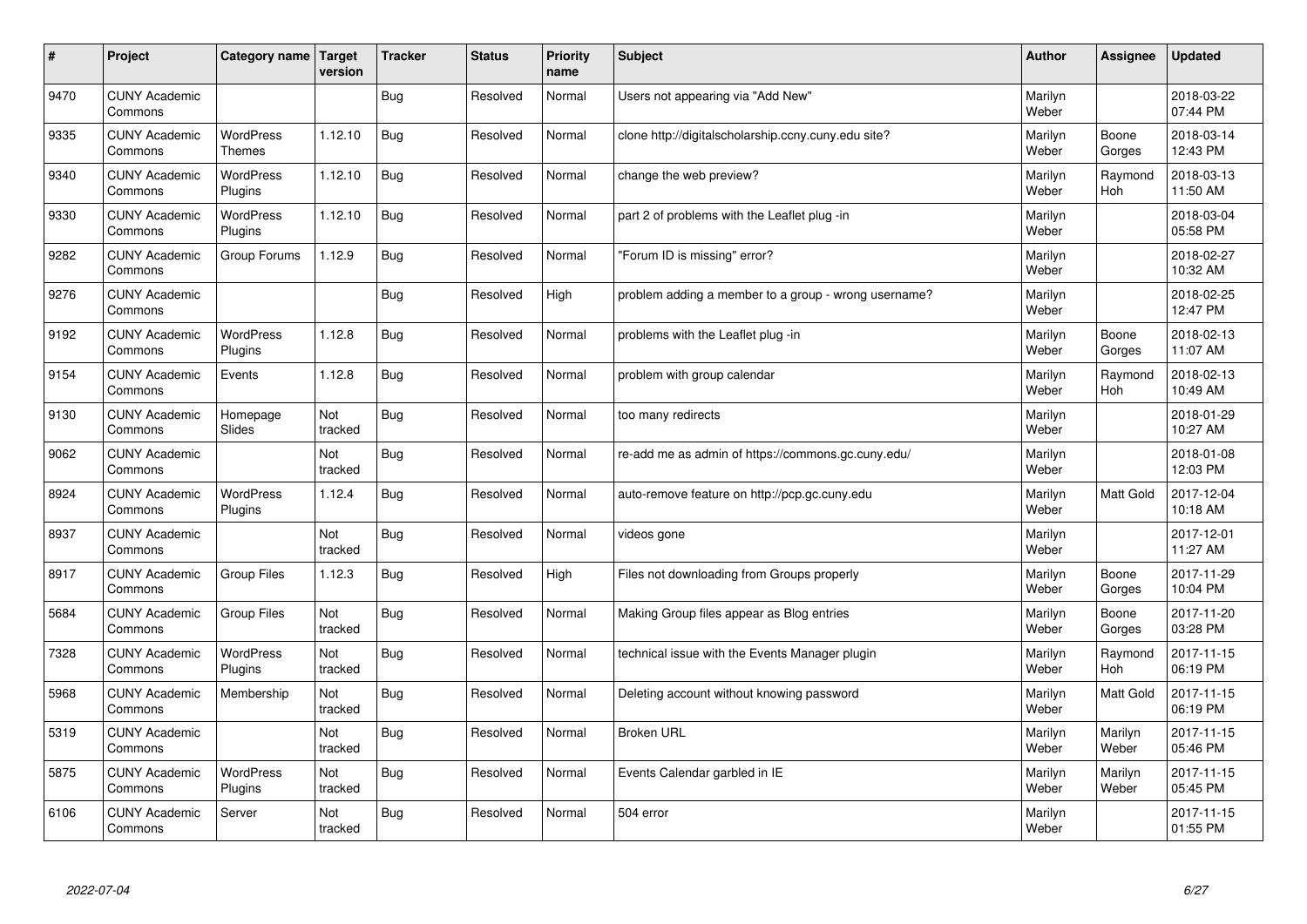| #    | Project                         | Category name   Target            | version        | <b>Tracker</b> | <b>Status</b> | <b>Priority</b><br>name | <b>Subject</b>                                                                          | <b>Author</b>    | Assignee              | <b>Updated</b>         |
|------|---------------------------------|-----------------------------------|----------------|----------------|---------------|-------------------------|-----------------------------------------------------------------------------------------|------------------|-----------------------|------------------------|
| 8259 | <b>CUNY Academic</b><br>Commons |                                   | Not<br>tracked | <b>Bug</b>     | Resolved      | Normal                  | missing dashboard                                                                       | Marilyn<br>Weber |                       | 2017-11-15<br>01:28 PM |
| 8661 | <b>CUNY Academic</b><br>Commons | Group Blogs                       | Not<br>tracked | Bug            | Resolved      | Normal                  | new group, old site, can't link?                                                        | Marilyn<br>Weber |                       | 2017-11-15<br>01:26 PM |
| 6286 | <b>CUNY Academic</b><br>Commons | Groups (misc)                     | Not<br>tracked | <b>Bug</b>     | Resolved      | Immediate               | Groups pages not displaying at all!                                                     | Marilyn<br>Weber | Boone<br>Gorges       | 2017-11-15<br>10:57 AM |
| 8878 | <b>CUNY Academic</b><br>Commons | cuny.is                           | Not<br>tracked | Bug            | Resolved      | Urgent                  | cuny.is site link won't work                                                            | Marilyn<br>Weber | Boone<br>Gorges       | 2017-11-01<br>03:06 PM |
| 6860 | <b>CUNY Academic</b><br>Commons | User<br>Onboarding                | 1.12           | Bug            | Resolved      | Normal                  | Invitation to join a group is appearing as an invitiation to join the site!             | Marilyn<br>Weber | Boone<br>Gorges       | 2017-10-30<br>10:03 AM |
| 8721 | <b>CUNY Academic</b><br>Commons | <b>WordPress</b><br>Plugins       | 1.11.13        | <b>Bug</b>     | Resolved      | Normal                  | more problems with Events calendar                                                      | Marilyn<br>Weber |                       | 2017-09-21<br>10:35 AM |
| 8638 | <b>CUNY Academic</b><br>Commons | Group Blogs                       | 1.11.11        | <b>Bug</b>     | Resolved      | Normal                  | members not syncing from group to site                                                  | Marilyn<br>Weber |                       | 2017-09-01<br>03:50 PM |
| 8620 | <b>CUNY Academic</b><br>Commons | ZenDesk                           | 1.11.11        | <b>Bug</b>     | Resolved      | High                    | 'Send us a message" not working                                                         | Marilyn<br>Weber | Raymond<br>Hoh        | 2017-08-29<br>04:13 PM |
| 8552 | <b>CUNY Academic</b><br>Commons | WordPress<br>Plugins              | 1.11.10        | Bug            | Resolved      | Normal                  | Events Calendar problem                                                                 | Marilyn<br>Weber |                       | 2017-08-18<br>04:36 PM |
| 8125 | <b>CUNY Academic</b><br>Commons | <b>WordPress</b><br><b>Themes</b> | 1.10.19        | Bug            | Resolved      | High                    | careerplan admin page failing to load with "currently unable to handle<br>this request" | Marilyn<br>Weber |                       | 2017-07-13<br>12:54 PM |
| 8200 | <b>CUNY Academic</b><br>Commons | Groups (misc)                     | Not<br>tracked | <b>Bug</b>     | Resolved      | Normal                  | Announcements has disappeared                                                           | Marilyn<br>Weber | Boone<br>Gorges       | 2017-05-26<br>04:04 PM |
| 8131 | <b>CUNY Academic</b><br>Commons | WordPress<br>Plugins              | 1.11           | Bug            | Resolved      | Normal                  | Newsletters plug-in                                                                     | Marilyn<br>Weber | Boone<br>Gorges       | 2017-05-11<br>09:42 PM |
| 7995 | <b>CUNY Academic</b><br>Commons | Domain<br>Mapping                 | Not<br>tracked | Bug            | Resolved      | Urgent                  | http://on.socialpaper.gc.cuny.edu down?                                                 | Marilyn<br>Weber |                       | 2017-04-21<br>11:07 AM |
| 7994 | <b>CUNY Academic</b><br>Commons | WordPress<br>(misc)               | 1.10.17        | <b>Bug</b>     | Resolved      | Urgent                  | Comments not appearing                                                                  | Marilyn<br>Weber |                       | 2017-04-20<br>11:16 AM |
| 7767 | <b>CUNY Academic</b><br>Commons |                                   | Not<br>tracked | Bug            | Resolved      | Normal                  | Site loading problems                                                                   | Marilyn<br>Weber |                       | 2017-03-21<br>09:57 PM |
| 7803 | <b>CUNY Academic</b><br>Commons |                                   |                | Bug            | Resolved      | Normal                  | user email change                                                                       | Marilyn<br>Weber |                       | 2017-03-16<br>11:58 AM |
| 7684 | <b>CUNY Academic</b><br>Commons | Reply By Email                    | 1.10.12        | Bug            | Resolved      | High                    | trying to post too often error                                                          | Marilyn<br>Weber | Raymond<br><b>Hoh</b> | 2017-02-28<br>12:43 PM |
| 7349 | <b>CUNY Academic</b><br>Commons | Membership                        | Not<br>tracked | Bug            | Resolved      | Normal                  | <b>LACUNY</b> Institute website                                                         | Marilyn<br>Weber | Boone<br>Gorges       | 2017-01-11<br>04:26 PM |
| 7223 | <b>CUNY Academic</b><br>Commons | Membership                        | Not<br>tracked | <b>Bug</b>     | Resolved      | Normal                  | User with two profiles would like to merge them                                         | Marilyn<br>Weber | Boone<br>Gorges       | 2017-01-10<br>02:07 PM |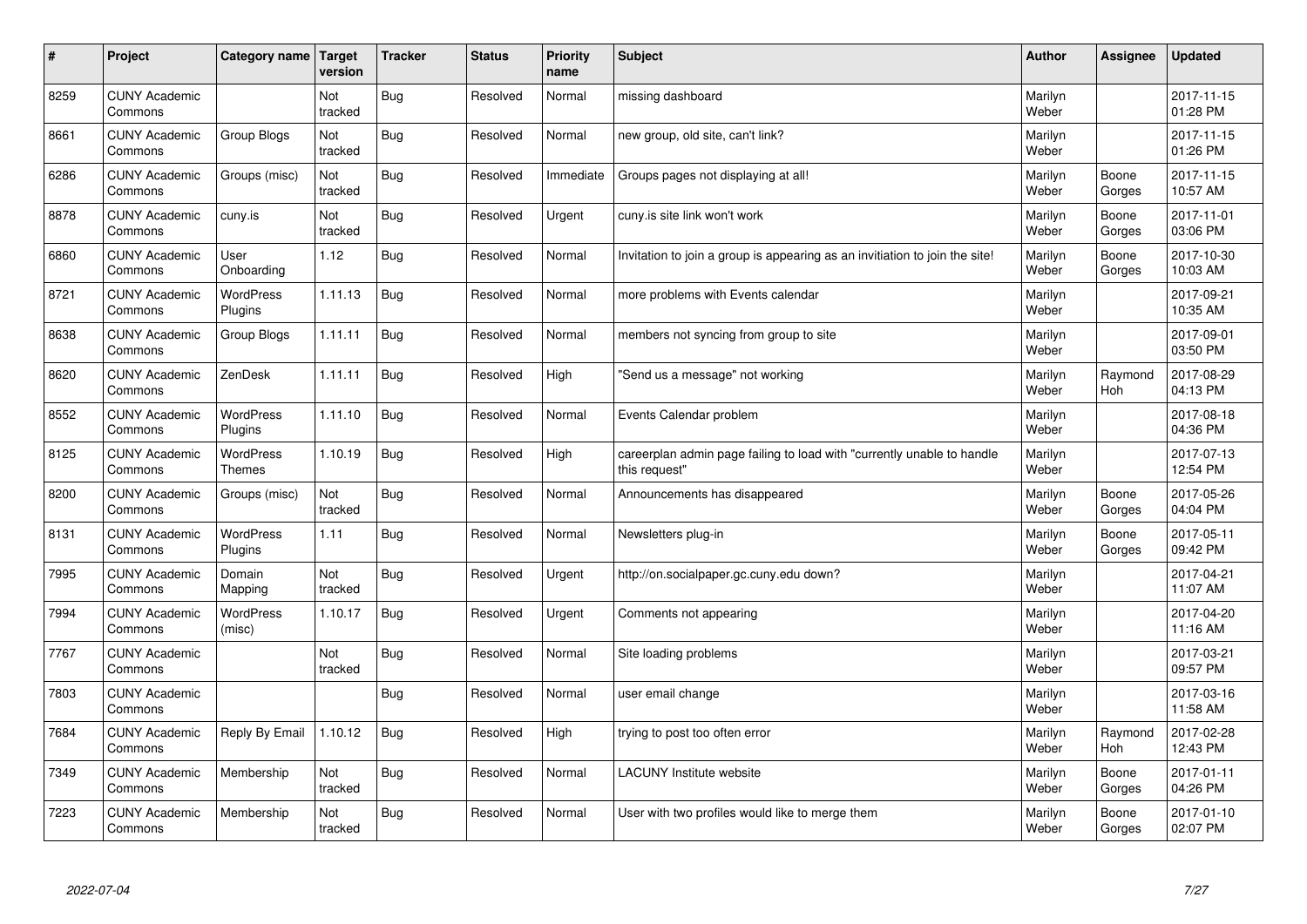| $\sharp$ | Project                         | Category name   Target      | version        | <b>Tracker</b> | <b>Status</b> | <b>Priority</b><br>name | <b>Subject</b>                                          | <b>Author</b>    | Assignee        | <b>Updated</b>         |
|----------|---------------------------------|-----------------------------|----------------|----------------|---------------|-------------------------|---------------------------------------------------------|------------------|-----------------|------------------------|
| 7337     | <b>CUNY Academic</b><br>Commons | Membership                  | Not<br>tracked | Bug            | Resolved      | Normal                  | User with new email                                     | Marilyn<br>Weber |                 | 2017-01-06<br>11:05 AM |
| 7310     | <b>CUNY Academic</b><br>Commons |                             | 1.10.7         | Bug            | Resolved      | Normal                  | Friendship request mystery.                             | Marilyn<br>Weber | Boone<br>Gorges | 2017-01-05<br>03:12 PM |
| 7100     | <b>CUNY Academic</b><br>Commons | <b>WordPress</b><br>Plugins | 1.10.5         | Bug            | Resolved      | High                    | Cincopa plugin problem                                  | Marilyn<br>Weber | Boone<br>Gorges | 2016-12-19<br>10:32 AM |
| 6101     | <b>CUNY Academic</b><br>Commons | <b>Public Portfolio</b>     |                | Bug            | Resolved      | High                    | Profile update problems                                 | Marilyn<br>Weber | Boone<br>Gorges | 2016-12-01<br>03:50 PM |
| 6893     | <b>CUNY Academic</b><br>Commons | Group Forums                |                | Bug            | Resolved      | Normal                  | Forum for CUNY Academic Commons Team is gone            | Marilyn<br>Weber | Boone<br>Gorges | 2016-12-01<br>08:08 AM |
| 6626     | <b>CUNY Academic</b><br>Commons | <b>Group Files</b>          | 1.10.1         | Bug            | Resolved      | Normal                  | Files from non-member showing up in private group       | Marilyn<br>Weber | Boone<br>Gorges | 2016-11-07<br>03:54 PM |
| 6602     | <b>CUNY Academic</b><br>Commons | ZenDesk                     | 1.10           | Bug            | Resolved      | High                    | Add Friend button not working                           | Marilyn<br>Weber | Raymond<br>Hoh  | 2016-11-04<br>12:14 PM |
| 6025     | <b>CUNY Academic</b><br>Commons | Search                      | Not<br>tracked | Bug            | Resolved      | Normal                  | Search function not working                             | Marilyn<br>Weber | Boone<br>Gorges | 2016-10-12<br>09:41 AM |
| 6107     | <b>CUNY Academic</b><br>Commons |                             |                | Bug            | Resolved      | High                    | site redirect?                                          | Marilyn<br>Weber | Boone<br>Gorges | 2016-09-29<br>03:45 PM |
| 6091     | <b>CUNY Academic</b><br>Commons | Group<br>Invitations        | Not<br>tracked | Bug            | Resolved      | Normal                  | User cannot re-join a group                             | Marilyn<br>Weber | Boone<br>Gorges | 2016-09-28<br>01:47 PM |
| 6039     | <b>CUNY Academic</b><br>Commons | Membership                  | 1.9.28         | Bug            | Resolved      | High                    | User cannot change her email                            | Marilyn<br>Weber |                 | 2016-09-19<br>03:03 PM |
| 5969     | <b>CUNY Academic</b><br>Commons | Registration                | 1.9.27         | <b>Bug</b>     | Resolved      | Normal                  | Queens students unable to join                          | Marilyn<br>Weber | Boone<br>Gorges | 2016-09-04<br>09:41 PM |
| 5872     | <b>CUNY Academic</b><br>Commons | Server                      | Not<br>tracked | Bug            | Resolved      | Immediate               | Whole Commons is down                                   | Marilyn<br>Weber | Boone<br>Gorges | 2016-08-12<br>12:04 AM |
| 5834     | <b>CUNY Academic</b><br>Commons |                             |                | Bug            | Resolved      | Normal                  | My access to cdev                                       | Marilyn<br>Weber | Boone<br>Gorges | 2016-07-25<br>03:12 PM |
| 5667     | <b>CUNY Academic</b><br>Commons | Public Portfolio            | 1.9.18         | Bug            | Resolved      | Normal                  | publication section on my public portfolio won't update | Marilyn<br>Weber | Boone<br>Gorges | 2016-06-12<br>10:19 AM |
| 5436     | <b>CUNY Academic</b><br>Commons |                             | Not<br>tracked | Bug            | Resolved      | Normal                  | Trying to change email settings for                     | Marilyn<br>Weber | Boone<br>Gorges | 2016-04-21<br>10:12 PM |
| 5435     | <b>CUNY Academic</b><br>Commons |                             | Not<br>tracked | Bug            | Resolved      | Urgent                  | Can't see the dashboard                                 | Marilyn<br>Weber |                 | 2016-04-12<br>11:33 AM |
| 5346     | <b>CUNY Academic</b><br>Commons | Toolbar                     | 1.9.11         | Bug            | Resolved      | Normal                  | possible dynamic HTML code bug?                         | Marilyn<br>Weber | Boone<br>Gorges | 2016-03-22<br>10:53 AM |
| 3138     | <b>CUNY Academic</b><br>Commons | Documentation               | Not<br>tracked | Bug            | Resolved      | Normal                  | Codex documentation                                     | Marilyn<br>Weber | scott voth      | 2016-03-04<br>08:49 AM |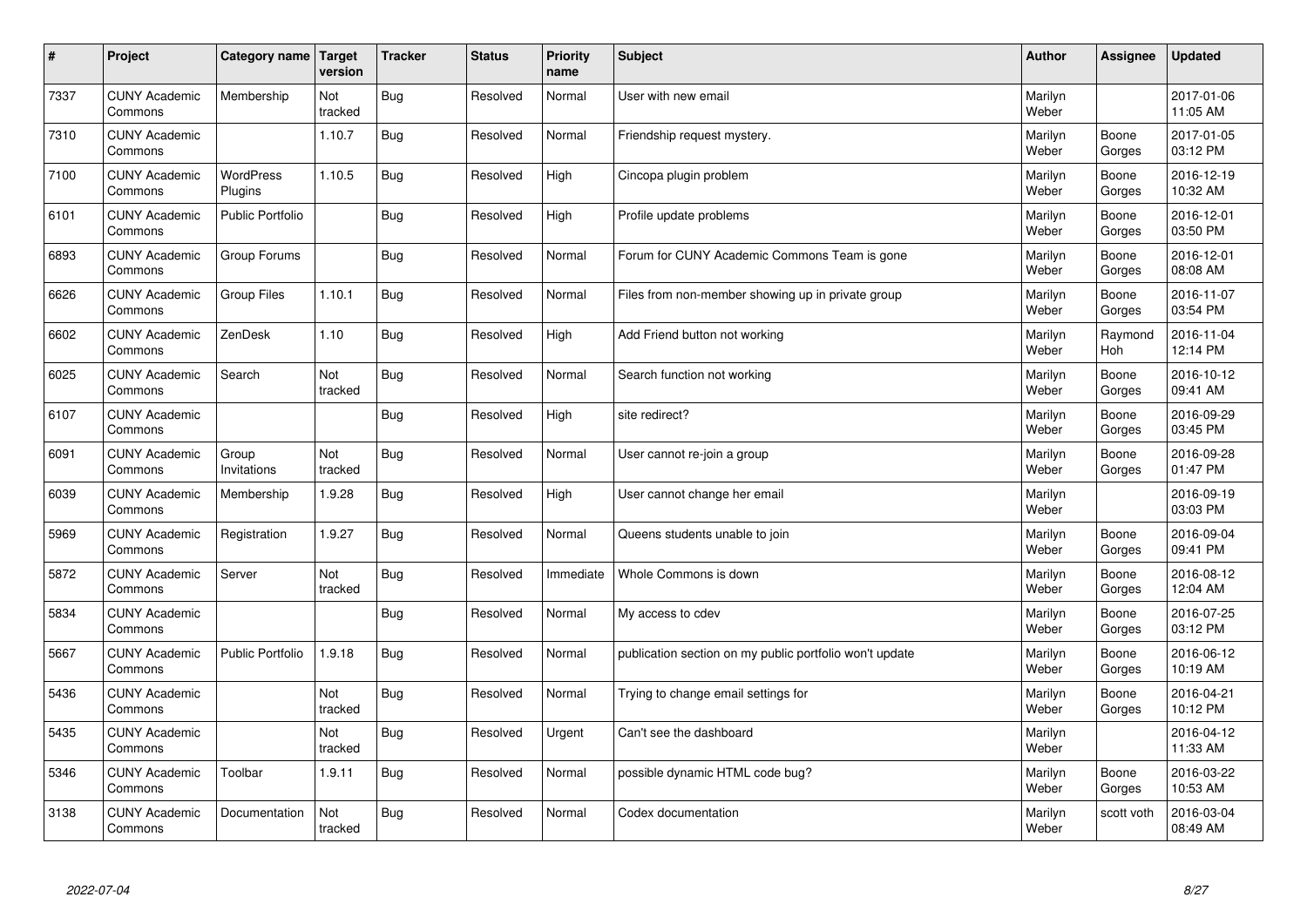| $\sharp$ | Project                         | Category name   Target       | version        | <b>Tracker</b> | <b>Status</b> | <b>Priority</b><br>name | <b>Subject</b>                                        | <b>Author</b>    | Assignee              | <b>Updated</b>         |
|----------|---------------------------------|------------------------------|----------------|----------------|---------------|-------------------------|-------------------------------------------------------|------------------|-----------------------|------------------------|
| 5176     | <b>CUNY Academic</b><br>Commons | <b>Public Portfolio</b>      | 1.9.6          | Bug            | Resolved      | Normal                  | Widgets in Profile not saving                         | Marilyn<br>Weber | Boone<br>Gorges       | 2016-02-01<br>11:07 AM |
| 5177     | <b>CUNY Academic</b><br>Commons | Toolbar                      | 1.9.6          | <b>Bug</b>     | Resolved      | Normal                  | No "My Papers" tab                                    | Marilyn<br>Weber | Raymond<br>Hoh        | 2016-01-29<br>08:37 AM |
| 4577     | <b>CUNY Academic</b><br>Commons | Registration                 | Not<br>tracked | Bug            | Resolved      | Normal                  | New users are not getting their email verification    | Marilyn<br>Weber | Boone<br>Gorges       | 2016-01-26<br>03:30 PM |
| 5059     | <b>CUNY Academic</b><br>Commons |                              | Not<br>tracked | Bug            | Resolved      | Normal                  | Instagram embed?                                      | Marilyn<br>Weber |                       | 2016-01-26<br>12:05 AM |
| 4831     | <b>CUNY Academic</b><br>Commons | <b>Public Portfolio</b>      | 1.9.4          | Bug            | Resolved      | Normal                  | User cannot update profile                            | Marilyn<br>Weber | Boone<br>Gorges       | 2016-01-11<br>10:46 PM |
| 4881     | <b>CUNY Academic</b><br>Commons | ZenDesk                      | Not<br>tracked | Bug            | Resolved      | Normal                  | ZenDesk emails not being sent                         | Marilyn<br>Weber |                       | 2015-12-07<br>01:34 AM |
| 4657     | <b>CUNY Academic</b><br>Commons | Group Forums                 | 1.8.18         | Bug            | Resolved      | High                    | Submit button disappears in new post mode in forum    | Marilyn<br>Weber | Raymond<br>Hoh        | 2015-12-01<br>11:15 PM |
| 4962     | <b>CUNY Academic</b><br>Commons | Events                       | 1.8.18         | Bug            | Resolved      | High                    | Problems with text entry field in the Events Calendar | Marilyn<br>Weber | Raymond<br>Hoh        | 2015-12-01<br>06:57 PM |
| 4918     | <b>CUNY Academic</b><br>Commons | ZenDesk                      | Not<br>tracked | Bug            | Resolved      | High                    | Re-directing Help Requests                            | Marilyn<br>Weber | Raymond<br><b>Hoh</b> | 2015-11-23<br>11:15 AM |
| 4834     | <b>CUNY Academic</b><br>Commons | <b>Blogs</b><br>(BuddyPress) |                | Bug            | Resolved      | Normal                  | Admin invite problem                                  | Marilyn<br>Weber | Boone<br>Gorges       | 2015-11-13<br>12:25 PM |
| 4734     | <b>CUNY Academic</b><br>Commons | <b>BuddyPress</b><br>Docs    | 1.8.13         | <b>Bug</b>     | Resolved      | High                    | Problems with "Create New Doc"                        | Marilyn<br>Weber | Boone<br>Gorges       | 2015-10-09<br>07:53 AM |
| 4649     | <b>CUNY Academic</b><br>Commons | Registration                 | Not<br>tracked | Bug            | Resolved      | Urgent                  | Submit button has disappeared                         | Marilyn<br>Weber | Boone<br>Gorges       | 2015-09-22<br>11:47 AM |
| 4542     | <b>CUNY Academic</b><br>Commons | <b>WordPress</b><br>Plugins  | 1.8.10         | Bug            | Resolved      | Normal                  | Emailing group users problem                          | Marilyn<br>Weber | Boone<br>Gorges       | 2015-09-11<br>11:16 AM |
| 4496     | <b>CUNY Academic</b><br>Commons | cuny.is                      | 1.8.9          | Bug            | Resolved      | Normal                  | Quick links broken?                                   | Marilyn<br>Weber | Boone<br>Gorges       | 2015-08-28<br>10:39 AM |
| 4012     | <b>CUNY Academic</b><br>Commons |                              | 1.7.20         | Bug            | Resolved      | Normal                  | Two users reporting same Forbidden 403 error message. | Marilyn<br>Weber |                       | 2015-05-01<br>08:13 PM |
| 3533     | <b>CUNY Academic</b><br>Commons | Group<br>Invitations         | 1.7.8          | Bug            | Resolved      | Low                     | Trying to invite member to a new group                | Marilyn<br>Weber | Boone<br>Gorges       | 2015-04-01<br>09:13 PM |
| 3620     | <b>CUNY Academic</b><br>Commons | Groups (misc)                | Not<br>tracked | Bug            | Resolved      | Normal                  | admins of The Group for Group Admins                  | Marilyn<br>Weber |                       | 2014-11-03<br>08:38 AM |
| 3593     | <b>CUNY Academic</b><br>Commons | Registration                 | 1.7.2          | Bug            | Resolved      | High                    | registration problems                                 | Marilyn<br>Weber | Boone<br>Gorges       | 2014-11-01<br>02:57 PM |
| 3530     | <b>CUNY Academic</b><br>Commons | Server                       | Not<br>tracked | Bug            | Resolved      | High                    | Commons running very slowly/ "connection lost"        | Marilyn<br>Weber | <b>Matt Gold</b>      | 2014-10-08<br>09:34 AM |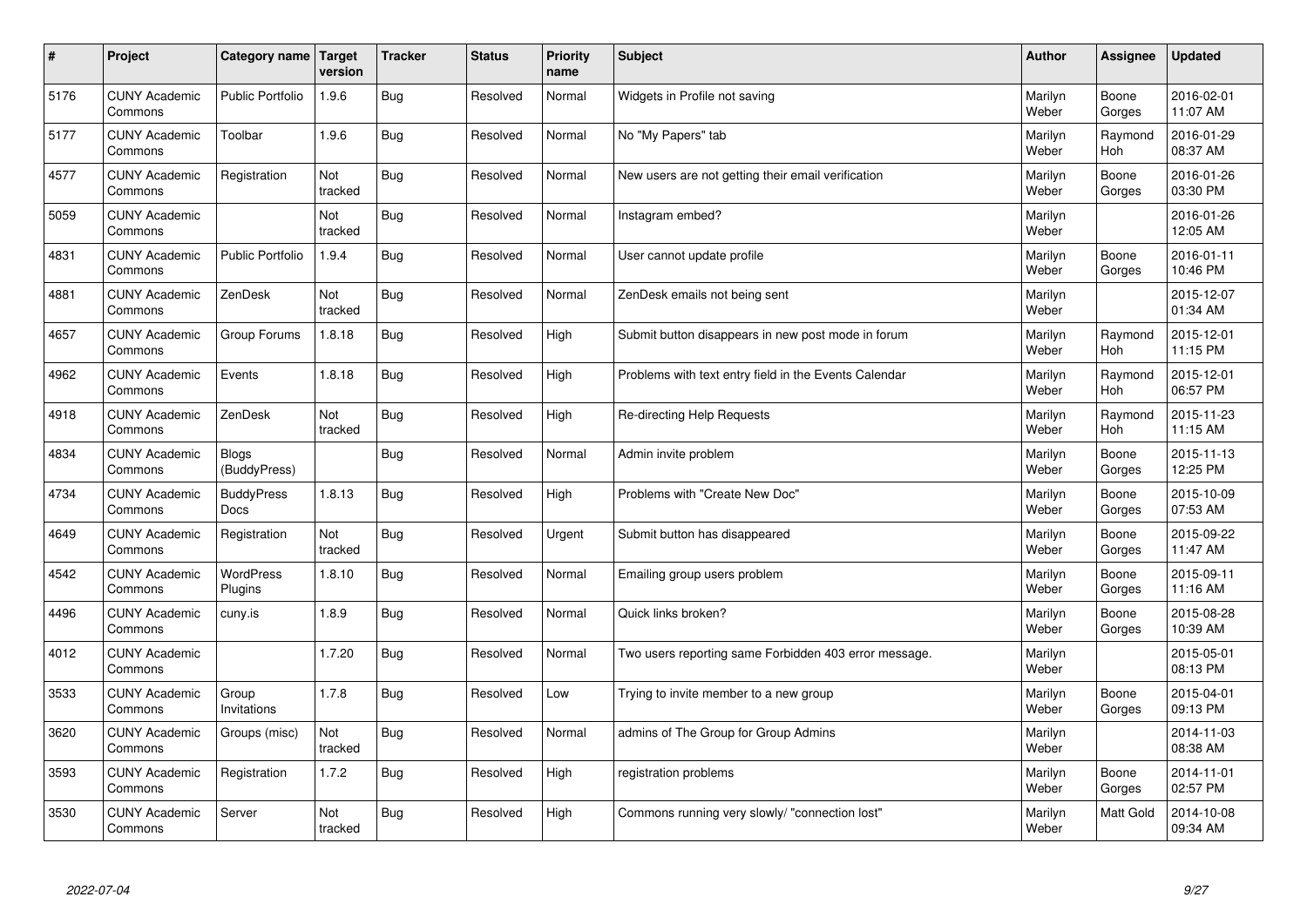| $\sharp$ | Project                         | Category name                     | Target<br>version | <b>Tracker</b> | <b>Status</b> | <b>Priority</b><br>name | <b>Subject</b>                                        | <b>Author</b>    | Assignee         | <b>Updated</b>         |
|----------|---------------------------------|-----------------------------------|-------------------|----------------|---------------|-------------------------|-------------------------------------------------------|------------------|------------------|------------------------|
| 3197     | <b>CUNY Academic</b><br>Commons | Groups (misc)                     | 1.6.4             | Bug            | Resolved      | Normal                  | trying to set up a hidden group blog with no RSS feed | Marilyn<br>Weber | Boone<br>Gorges  | 2014-05-21<br>09:39 PM |
| 3116     | <b>CUNY Academic</b><br>Commons | <b>WordPress</b><br>(Permissions) |                   | Bug            | Resolved      | Normal                  | Updating the FAQ page                                 | Marilyn<br>Weber | Boone<br>Gorges  | 2014-04-01<br>10:12 PM |
| 3071     | <b>CUNY Academic</b><br>Commons | <b>WordPress</b><br><b>Themes</b> | 1.5.22            | Bug            | Resolved      | Normal                  | Twenty Fourteen theme differences                     | Marilyn<br>Weber | Boone<br>Gorges  | 2014-04-01<br>08:18 PM |
| 3121     | <b>CUNY Academic</b><br>Commons | <b>WordPress</b><br><b>Themes</b> | 1.5.21            | Bug            | Resolved      | High                    | Add Academica theme?                                  | Marilyn<br>Weber | Boone<br>Gorges  | 2014-03-24<br>11:04 AM |
| 2994     | <b>CUNY Academic</b><br>Commons | <b>BuddyPress</b><br>(misc)       | 1.5.16            | Bug            | Resolved      | High                    | "My forums" link gives "page not found" error         | Marilyn<br>Weber | Boone<br>Gorges  | 2014-01-29<br>03:44 PM |
| 2777     | <b>CUNY Academic</b><br>Commons | WordPress<br>(misc)               | Not<br>tracked    | Bug            | Resolved      | Normal                  | Hero slide access                                     | Marilyn<br>Weber | Boone<br>Gorges  | 2013-09-07<br>12:26 PM |
| 15545    | <b>CUNY Academic</b><br>Commons | WordPress<br>Plugins              | 1.19.5            | Feature        | Resolved      | Normal                  | 'ZI Hide Featured Image" plugin request               | Marilyn<br>Weber | Boone<br>Gorges  | 2022-03-09<br>10:09 AM |
| 9224     | <b>CUNY Academic</b><br>Commons | Group Files                       | 1.13              | Feature        | Resolved      | Normal                  | attachments to forum posts clutter up Files area      | Marilyn<br>Weber | Boone<br>Gorges  | 2018-03-22<br>03:34 PM |
| 7608     | <b>CUNY Academic</b><br>Commons | Registration                      | Not<br>tracked    | Feature        | Resolved      | Normal                  | create an account                                     | Marilyn<br>Weber |                  | 2017-02-15<br>10:45 PM |
| 7607     | <b>CUNY Academic</b><br>Commons | WordPress<br>(misc)               | Not<br>tracked    | Feature        | Resolved      | Normal                  | mp4 files                                             | Marilyn<br>Weber |                  | 2017-02-15<br>07:37 PM |
| 6118     | <b>CUNY Academic</b><br>Commons | cuny.is                           |                   | Feature        | Resolved      | Normal                  | Cuny. Is request from Javier Otero Peña               | Marilyn<br>Weber | Sarah<br>Morgano | 2016-10-04<br>07:02 PM |
| 5799     | <b>CUNY Academic</b><br>Commons | <b>Blogs</b><br>(BuddyPress)      | Not<br>tracked    | Feature        | Resolved      | Normal                  | removing one's own access to sites?                   | Marilyn<br>Weber | Boone<br>Gorges  | 2016-07-26<br>01:55 PM |
| 5657     | <b>CUNY Academic</b><br>Commons | WordPress<br>Plugins              | 1.9.18            | Feature        | Resolved      | Normal                  | Plugin Request - Instagram Feed WD                    | Marilyn<br>Weber | Boone<br>Gorges  | 2016-06-08<br>12:36 PM |
| 5630     | <b>CUNY Academic</b><br>Commons | <b>WordPress</b><br><b>Themes</b> | 1.9.17            | Feature        | Resolved      | Normal                  | Bavota magazine Pro theme                             | Marilyn<br>Weber | Boone<br>Gorges  | 2016-06-02<br>12:09 AM |
| 5621     | <b>CUNY Academic</b><br>Commons | <b>WordPress</b><br>Plugins       | 1.9.17            | Feature        | Resolved      | Normal                  | Taxonomy plugin request                               | Marilyn<br>Weber | Boone<br>Gorges  | 2016-06-01<br>11:28 PM |
| 5522     | <b>CUNY Academic</b><br>Commons | <b>WordPress</b><br>Plugins       | 1.9.15            | Feature        | Resolved      | Normal                  | plugin request                                        | Marilyn<br>Weber | Boone<br>Gorges  | 2016-05-09<br>10:36 AM |
| 5302     | <b>CUNY Academic</b><br>Commons | WordPress<br>Plugins              | 1.9.10            | Feature        | Resolved      | Normal                  | request for WP Gallery Custom Links plug-in           | Marilyn<br>Weber | Boone<br>Gorges  | 2016-03-11<br>09:20 PM |
| 4965     | <b>CUNY Academic</b><br>Commons | WordPress<br><b>Themes</b>        | Not<br>tracked    | Feature        | Resolved      | Normal                  | Theme requested                                       | Marilyn<br>Weber | Boone<br>Gorges  | 2016-02-24<br>09:46 PM |
| 4997     | <b>CUNY Academic</b><br>Commons | <b>WordPress</b><br>Plugins       | 1.9.4             | Feature        | Resolved      | Normal                  | ability to embed maps from StoryMapJS?                | Marilyn<br>Weber | Boone<br>Gorges  | 2016-01-07<br>12:34 PM |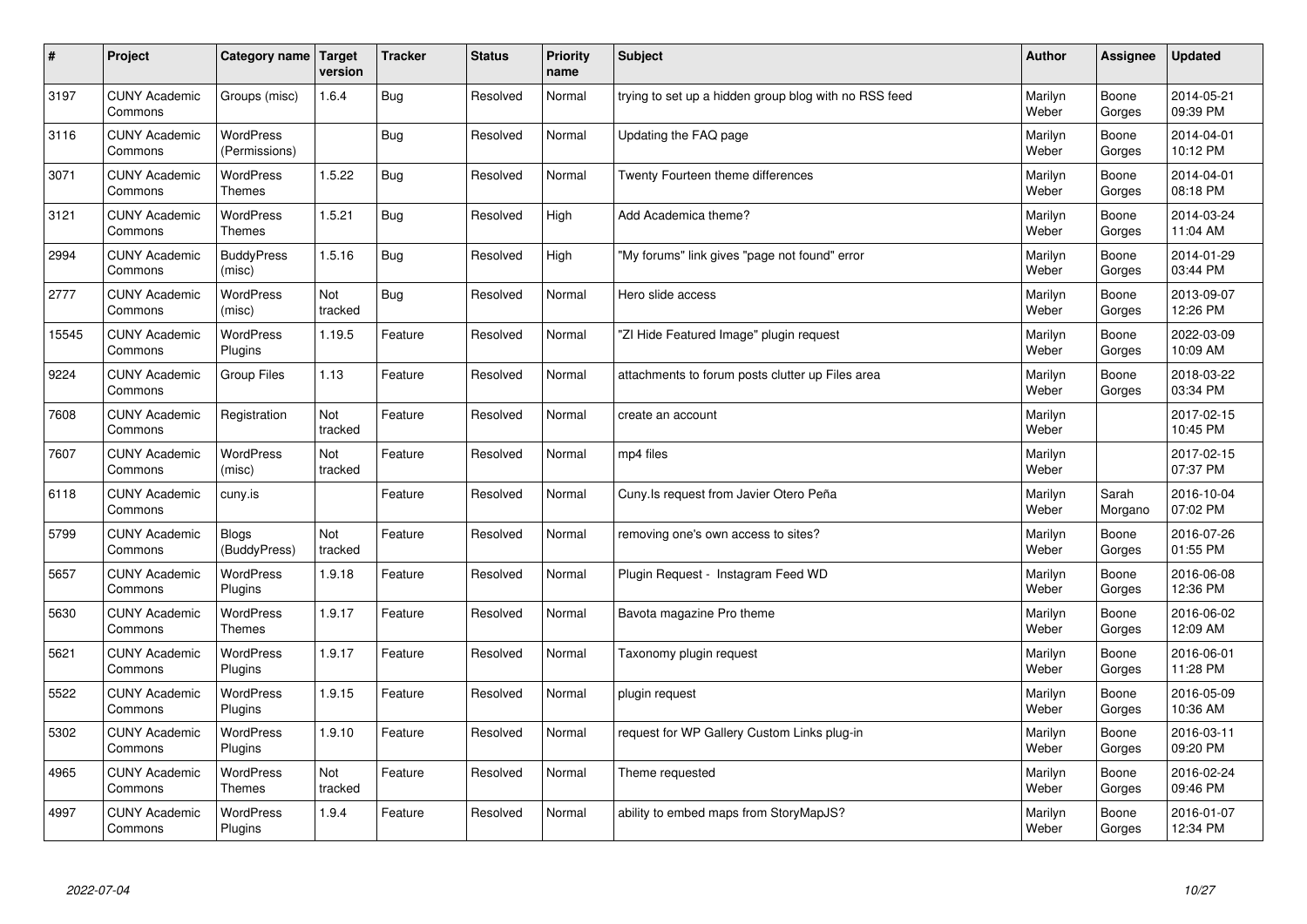| $\sharp$ | Project                         | Category name   Target       | version        | <b>Tracker</b> | <b>Status</b> | Priority<br>name | <b>Subject</b>                                                                          | <b>Author</b>    | <b>Assignee</b>       | <b>Updated</b>         |
|----------|---------------------------------|------------------------------|----------------|----------------|---------------|------------------|-----------------------------------------------------------------------------------------|------------------|-----------------------|------------------------|
| 5036     | <b>CUNY Academic</b><br>Commons | <b>WordPress</b><br>Plugins  | 1.9.1.1        | Feature        | Resolved      | Normal           | <b>Embeds request</b>                                                                   | Marilyn<br>Weber | Boone<br>Gorges       | 2015-12-18<br>10:12 PM |
| 4340     | <b>CUNY Academic</b><br>Commons | WordPress -<br>Media         | 1.8.14         | Feature        | Resolved      | Normal           | embedding a video                                                                       | Marilyn<br>Weber | Daniel<br>Jones       | 2015-10-20<br>12:01 AM |
| 3466     | <b>CUNY Academic</b><br>Commons | Membership                   | 1.6.16         | Feature        | Resolved      | Normal           | restricting undergrad registration                                                      | Marilyn<br>Weber | Boone<br>Gorges       | 2014-09-18<br>12:02 AM |
| 16291    | <b>CUNY Academic</b><br>Commons | Site cloning                 | 2.0.2          | Support        | Resolved      | Normal           | Images coming up blank in Media Library                                                 | Marilyn<br>Weber | Raymond<br><b>Hoh</b> | 2022-06-29<br>11:31 AM |
| 15978    | <b>CUNY Academic</b><br>Commons | WordPress -<br>Media         | 2.0.2          | Support        | Resolved      | Normal           | .tex files?                                                                             | Marilyn<br>Weber | Raymond<br><b>Hoh</b> | 2022-06-28<br>09:09 PM |
| 14891    | <b>CUNY Academic</b><br>Commons |                              | Not<br>tracked | Support        | Resolved      | Normal           | changing site template after creation?                                                  | Marilyn<br>Weber |                       | 2022-04-27<br>04:58 PM |
| 15654    | <b>CUNY Academic</b><br>Commons | <b>WordPress</b><br>Plugins  | 1.19.6         | Support        | Resolved      | Normal           | Numerous Copies of Events showing up                                                    | Marilyn<br>Weber | Boone<br>Gorges       | 2022-03-22<br>11:30 AM |
| 15686    | <b>CUNY Academic</b><br>Commons | ZenDesk                      | Not<br>tracked | Support        | Resolved      | Low              | ZenDesk introducing "triggers"                                                          | Marilyn<br>Weber |                       | 2022-03-22<br>09:37 AM |
| 15269    | <b>CUNY Academic</b><br>Commons | Redmine                      | Not<br>tracked | Support        | Resolved      | Normal           | Segal Theater sites                                                                     | Marilyn<br>Weber |                       | 2022-02-07<br>04:11 PM |
| 15266    | <b>CUNY Academic</b><br>Commons |                              |                | Support        | Resolved      | Normal           | Just an appreciation                                                                    | Marilyn<br>Weber |                       | 2022-02-07<br>10:42 AM |
| 15211    | <b>CUNY Academic</b><br>Commons | <b>Blogs</b><br>(BuddyPress) | 1.19.2         | Support        | Resolved      | Normal           | No good error reporting for already-used domain name when creating a<br>site in Firefox | Marilyn<br>Weber | Boone<br>Gorges       | 2022-01-25<br>11:33 AM |
| 15120    | <b>CUNY Academic</b><br>Commons |                              |                | Support        | Resolved      | Normal           | embed Zoom recordings in a post?                                                        | Marilyn<br>Weber |                       | 2021-12-29<br>08:15 AM |
| 14889    | <b>CUNY Academic</b><br>Commons | Events                       | 1.19.0         | Support        | Resolved      | Normal           | events in group - can they be edited by all admins?                                     | Marilyn<br>Weber | Raymond<br>Hoh        | 2021-12-13<br>03:31 PM |
| 14973    | <b>CUNY Academic</b><br>Commons |                              |                | Support        | Resolved      | Normal           | <b>Mail Poet</b>                                                                        | Marilyn<br>Weber |                       | 2021-12-06<br>10:20 AM |
| 14813    | <b>CUNY Academic</b><br>Commons |                              | Not<br>tracked | Support        | Resolved      | Normal           | raise the file size limit                                                               | Marilyn<br>Weber |                       | 2021-09-30<br>12:02 PM |
| 14812    | <b>CUNY Academic</b><br>Commons |                              | Not<br>tracked | Support        | Resolved      | Normal           | Custom Sidebars and Wordpress 5.6                                                       | Marilyn<br>Weber |                       | 2021-09-30<br>10:43 AM |
| 14799    | <b>CUNY Academic</b><br>Commons |                              | 1.18.19        | Support        | Resolved      | High             | install the official Classic Widgets?                                                   | Marilyn<br>Weber |                       | 2021-09-22<br>02:17 PM |
| 14734    | <b>CUNY Academic</b><br>Commons | WordPress<br>Themes          | 1.18.18        | Support        | Resolved      | Normal           | missing section of Sujatha Fernandes' site                                              | Marilyn<br>Weber | Raymond<br><b>Hoh</b> | 2021-09-06<br>04:15 PM |
| 14718    | <b>CUNY Academic</b><br>Commons |                              | Not<br>tracked | Support        | Resolved      | Normal           | User wants to recover deleted account                                                   | Marilyn<br>Weber |                       | 2021-08-30<br>02:46 PM |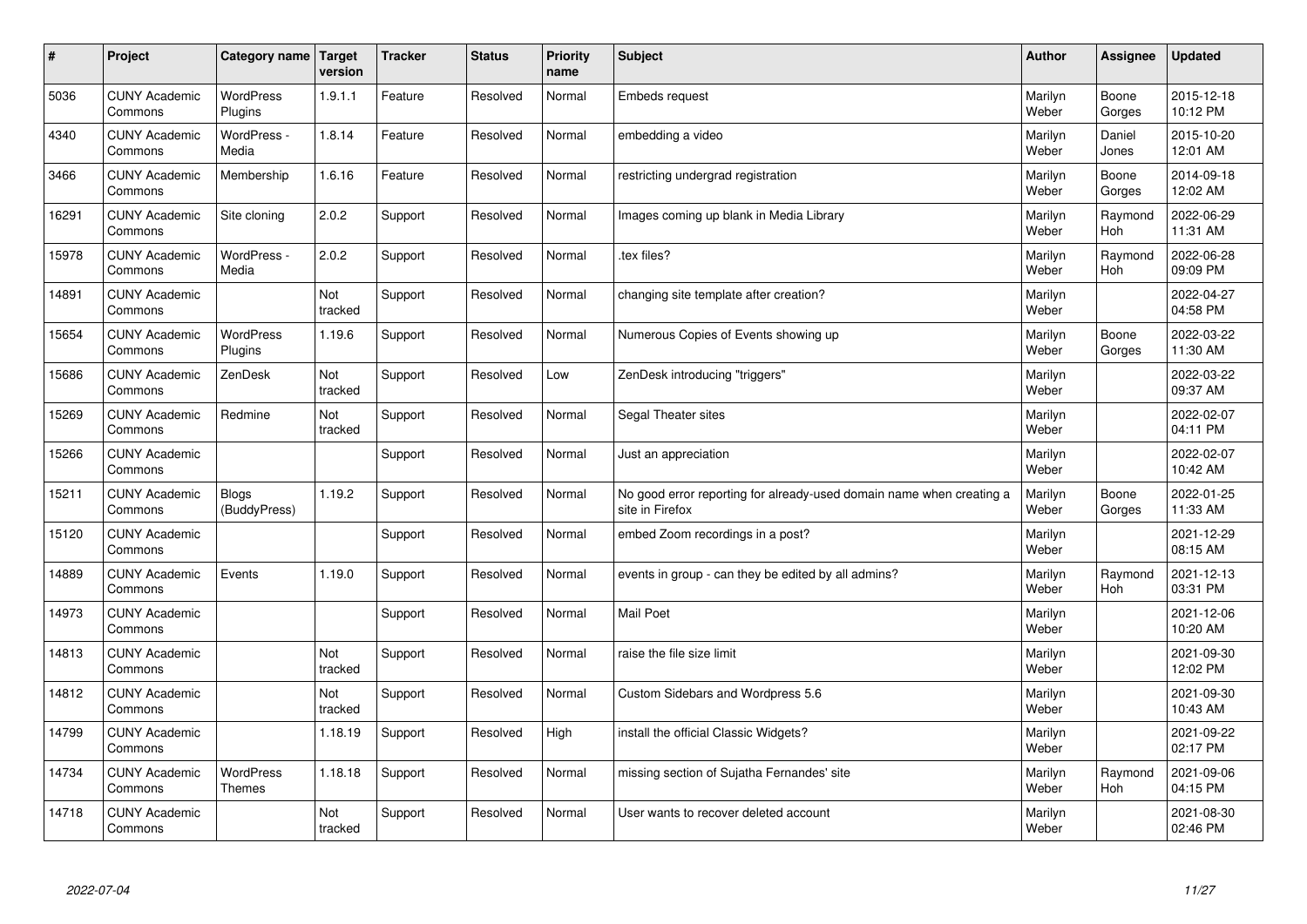| $\sharp$ | Project                         | Category name   Target            | version        | <b>Tracker</b> | <b>Status</b> | <b>Priority</b><br>name | <b>Subject</b>                                                                        | <b>Author</b>    | Assignee              | <b>Updated</b>         |
|----------|---------------------------------|-----------------------------------|----------------|----------------|---------------|-------------------------|---------------------------------------------------------------------------------------|------------------|-----------------------|------------------------|
| 14594    | <b>CUNY Academic</b><br>Commons |                                   | Not<br>tracked | Support        | Resolved      | Normal                  | Administration email verification?                                                    | Marilyn<br>Weber |                       | 2021-07-12<br>11:40 AM |
| 14534    | <b>CUNY Academic</b><br>Commons | <b>WordPress</b><br>Plugins       | 1.18.12        | Support        | Resolved      | Normal                  | Share This Image plugin?                                                              | Marilyn<br>Weber |                       | 2021-06-08<br>11:50 AM |
| 14265    | <b>CUNY Academic</b><br>Commons | <b>WordPress</b><br>Plugins       | 1.18.10        | Support        | Resolved      | Normal                  | separate the tag cloud in the blog sidebar                                            | Marilyn<br>Weber | Boone<br>Gorges       | 2021-05-12<br>05:19 PM |
| 14378    | <b>CUNY Academic</b><br>Commons |                                   | Not<br>tracked | Support        | Resolved      | Normal                  | <b>PPTX</b> files unfetchable                                                         | Marilyn<br>Weber |                       | 2021-05-11<br>11:25 AM |
| 14404    | <b>CUNY Academic</b><br>Commons |                                   | Not<br>tracked | Support        | Resolved      | Normal                  | blocked IP of user?                                                                   | Marilyn<br>Weber |                       | 2021-05-10<br>01:00 PM |
| 14369    | <b>CUNY Academic</b><br>Commons | WordPress -<br>Media              | Not<br>tracked | Support        | Resolved      | Normal                  | renewed problem with ppsx files                                                       | Marilyn<br>Weber |                       | 2021-04-27<br>12:44 PM |
| 14344    | <b>CUNY Academic</b><br>Commons | Domain<br>Mapping                 | Not<br>tracked | Support        | Resolved      | Normal                  | arabstages.org site down                                                              | Marilyn<br>Weber | Raymond<br>Hoh        | 2021-04-19<br>01:42 PM |
| 14270    | <b>CUNY Academic</b><br>Commons | <b>WordPress</b><br><b>Themes</b> | 1.18.8         | Support        | Resolved      | Normal                  | grid theme?                                                                           | Marilyn<br>Weber |                       | 2021-04-13<br>11:20 AM |
| 14246    | <b>CUNY Academic</b><br>Commons |                                   | 1.18.8         | Support        | Resolved      | Normal                  | 'Weekly jQuery Migrate Status Update"                                                 | Marilyn<br>Weber |                       | 2021-04-13<br>11:08 AM |
| 14129    | <b>CUNY Academic</b><br>Commons | Onboarding                        | 1.18.6         | Support        | Resolved      | Normal                  | can only see some invites sent                                                        | Marilyn<br>Weber | Raymond<br><b>Hoh</b> | 2021-04-09<br>09:00 AM |
| 14242    | <b>CUNY Academic</b><br>Commons |                                   |                | Support        | Resolved      | Normal                  | LAILAC site missing content                                                           | Marilyn<br>Weber |                       | 2021-03-27<br>08:40 AM |
| 14077    | <b>CUNY Academic</b><br>Commons | <b>WordPress</b><br>Plugins       | 1.18.7         | Support        | Resolved      | Normal                  | Elementor Pro plugin for the slider                                                   | Marilyn<br>Weber | Raymond<br><b>Hoh</b> | 2021-03-23<br>11:43 AM |
| 14012    | <b>CUNY Academic</b><br>Commons | <b>WordPress</b><br>Plugins       | 1.18.5         | Support        | Resolved      | Normal                  | Open External Links in a New Window plugin?                                           | Marilyn<br>Weber | Boone<br>Gorges       | 2021-03-02<br>02:07 PM |
| 13935    | <b>CUNY Academic</b><br>Commons | <b>WordPress</b><br>Plugins       | 1.18.4         | Support        | Resolved      | Low                     | Add Users sidebar widget not working                                                  | Marilyn<br>Weber |                       | 2021-02-09<br>11:05 AM |
| 13944    | <b>CUNY Academic</b><br>Commons | WordPress<br>Plugins              | 1.18.4         | Support        | Resolved      | Normal                  | 3D FlipBook request                                                                   | Marilyn<br>Weber |                       | 2021-02-09<br>11:05 AM |
| 13958    | <b>CUNY Academic</b><br>Commons |                                   | 1.18.4         | Support        | Resolved      | Normal                  | calendar widget problem                                                               | Marilyn<br>Weber |                       | 2021-02-09<br>11:05 AM |
| 13929    | <b>CUNY Academic</b><br>Commons |                                   | 1.18.4         | Support        | Resolved      | Normal                  | update error message                                                                  | Marilyn<br>Weber | Boone<br>Gorges       | 2021-02-09<br>11:05 AM |
| 13878    | <b>CUNY Academic</b><br>Commons | Group cloning                     | 1.18.4         | Support        | Resolved      | High                    | When creating Group + Site and choosing 'Clone existing', cannot<br>advance to step 2 | Marilyn<br>Weber | Jeremy<br>Felt        | 2021-02-02<br>11:02 AM |
| 11976    | <b>CUNY Academic</b><br>Commons | WordPress<br><b>Themes</b>        | Not<br>tracked | Support        | Resolved      | Normal                  | ColorMag request                                                                      | Marilyn<br>Weber |                       | 2021-02-01<br>10:25 AM |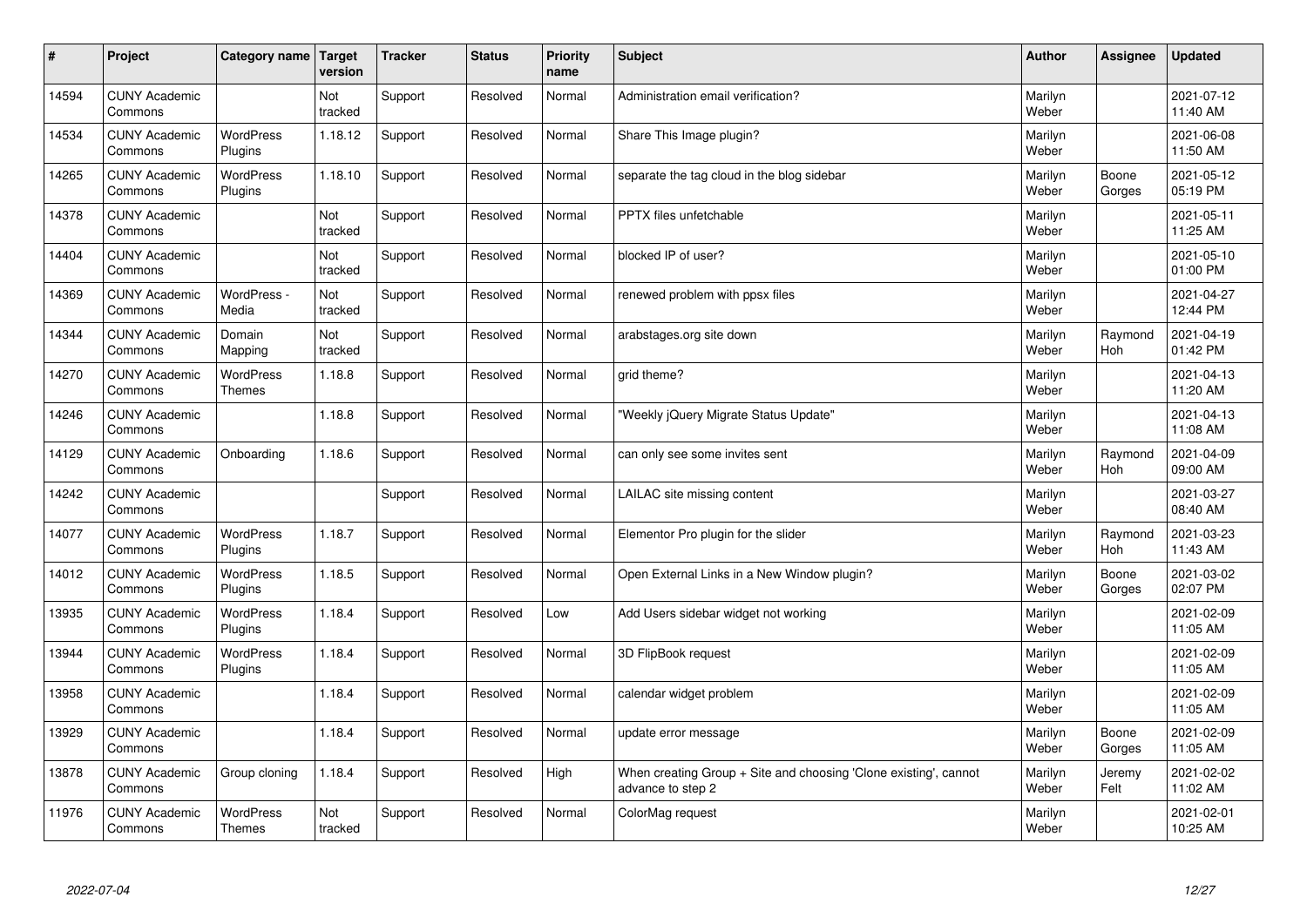| $\sharp$ | Project                         | Category name   Target      | version        | <b>Tracker</b> | <b>Status</b> | <b>Priority</b><br>name | <b>Subject</b>                           | <b>Author</b>    | <b>Assignee</b>       | <b>Updated</b>         |
|----------|---------------------------------|-----------------------------|----------------|----------------|---------------|-------------------------|------------------------------------------|------------------|-----------------------|------------------------|
| 13741    | <b>CUNY Academic</b><br>Commons | <b>WordPress</b><br>Plugins | 1.18.3         | Support        | Resolved      | Normal                  | Ensemble Video Plugin                    | Marilyn<br>Weber |                       | 2021-01-26<br>04:43 PM |
| 13841    | <b>CUNY Academic</b><br>Commons | <b>WordPress</b><br>Plugins | 1.18.3         | Support        | Resolved      | Normal                  | Folders plugin request                   | Marilyn<br>Weber | Boone<br>Gorges       | 2021-01-26<br>04:43 PM |
| 13826    | <b>CUNY Academic</b><br>Commons |                             |                | Support        | Resolved      | Normal                  | January 14th                             | Marilyn<br>Weber |                       | 2021-01-26<br>04:26 PM |
| 13846    | <b>CUNY Academic</b><br>Commons | <b>WordPress</b><br>Plugins | 1.18.3         | Support        | Resolved      | Normal                  | Yoast SEO plugin problem                 | Marilyn<br>Weber |                       | 2021-01-19<br>05:34 PM |
| 13783    | <b>CUNY Academic</b><br>Commons |                             | 1.18.2         | Support        | Resolved      | Normal                  | new CUNY OneSearch url                   | Marilyn<br>Weber |                       | 2021-01-14<br>04:53 PM |
| 13641    | <b>CUNY Academic</b><br>Commons |                             | 1.18.2         | Support        | Resolved      | Normal                  | follow up to migration request           | Marilyn<br>Weber | Boone<br>Gorges       | 2021-01-12<br>10:59 AM |
| 13738    | <b>CUNY Academic</b><br>Commons |                             | 1.18.1         | Support        | Resolved      | Normal                  | theme requests from a non-CUY person     | Marilyn<br>Weber |                       | 2020-12-23<br>11:34 AM |
| 12999    | <b>CUNY Academic</b><br>Commons |                             | 1.18.1         | Support        | Resolved      | Normal                  | request for Dentist theme                | Marilyn<br>Weber | Boone<br>Gorges       | 2020-12-22<br>03:31 PM |
| 13699    | <b>CUNY Academic</b><br>Commons |                             | Not<br>tracked | Support        | Resolved      | Normal                  | Martin Segal Center site down            | Marilyn<br>Weber | Raymond<br><b>Hoh</b> | 2020-12-22<br>03:03 PM |
| 13710    | <b>CUNY Academic</b><br>Commons |                             | Not<br>tracked | Support        | Resolved      | Normal                  | small change to Hosting Partner Handbook | Marilyn<br>Weber |                       | 2020-12-16<br>04:29 PM |
| 13512    | <b>CUNY Academic</b><br>Commons | WordPress<br>Themes         | 1.17.7         | Support        | Resolved      | Normal                  | theme update                             | Marilyn<br>Weber |                       | 2020-11-16<br>04:46 PM |
| 13541    | <b>CUNY Academic</b><br>Commons |                             | Not<br>tracked | Support        | Resolved      | Normal                  | add a page template to OER site.         | Marilyn<br>Weber |                       | 2020-11-11<br>11:12 AM |
| 13521    | <b>CUNY Academic</b><br>Commons | Onboarding                  | 1.17.7         | Support        | Resolved      | Normal                  | sent invitations page                    | Marilyn<br>Weber | Raymond<br>Hoh        | 2020-11-10<br>10:31 AM |
| 11908    | <b>CUNY Academic</b><br>Commons | Spam/Spam<br>Prevention     | 1.17.7         | Support        | Resolved      | Normal                  | overeager spam filter                    | Marilyn<br>Weber | Raymond<br>Hoh        | 2020-11-05<br>04:36 PM |
| 13441    | <b>CUNY Academic</b><br>Commons |                             | 1.17.5         | Support        | Resolved      | Normal                  | ongoing user problems with daily digests | Marilyn<br>Weber |                       | 2020-10-13<br>10:02 AM |
| 13238    | <b>CUNY Academic</b><br>Commons | WordPress -<br>Media        | 1.17.3         | Support        | Resolved      | Normal                  | allow ppsx file?                         | Marilyn<br>Weber | Raymond<br><b>Hoh</b> | 2020-09-10<br>11:46 AM |
| 13295    | <b>CUNY Academic</b><br>Commons |                             | Not<br>tracked | Support        | Resolved      | Normal                  | can't find new user                      | Marilyn<br>Weber |                       | 2020-09-08<br>10:18 AM |
| 13159    | <b>CUNY Academic</b><br>Commons | Group Library               | Not<br>tracked | Support        | Resolved      | Normal                  | changing folder names?                   | Marilyn<br>Weber | Boone<br>Gorges       | 2020-08-27<br>08:59 AM |
| 13184    | <b>CUNY Academic</b><br>Commons | <b>WordPress</b><br>Plugins | 1.17.2         | Support        | Resolved      | Normal                  | google translate plugin                  | Marilyn<br>Weber |                       | 2020-08-25<br>11:36 AM |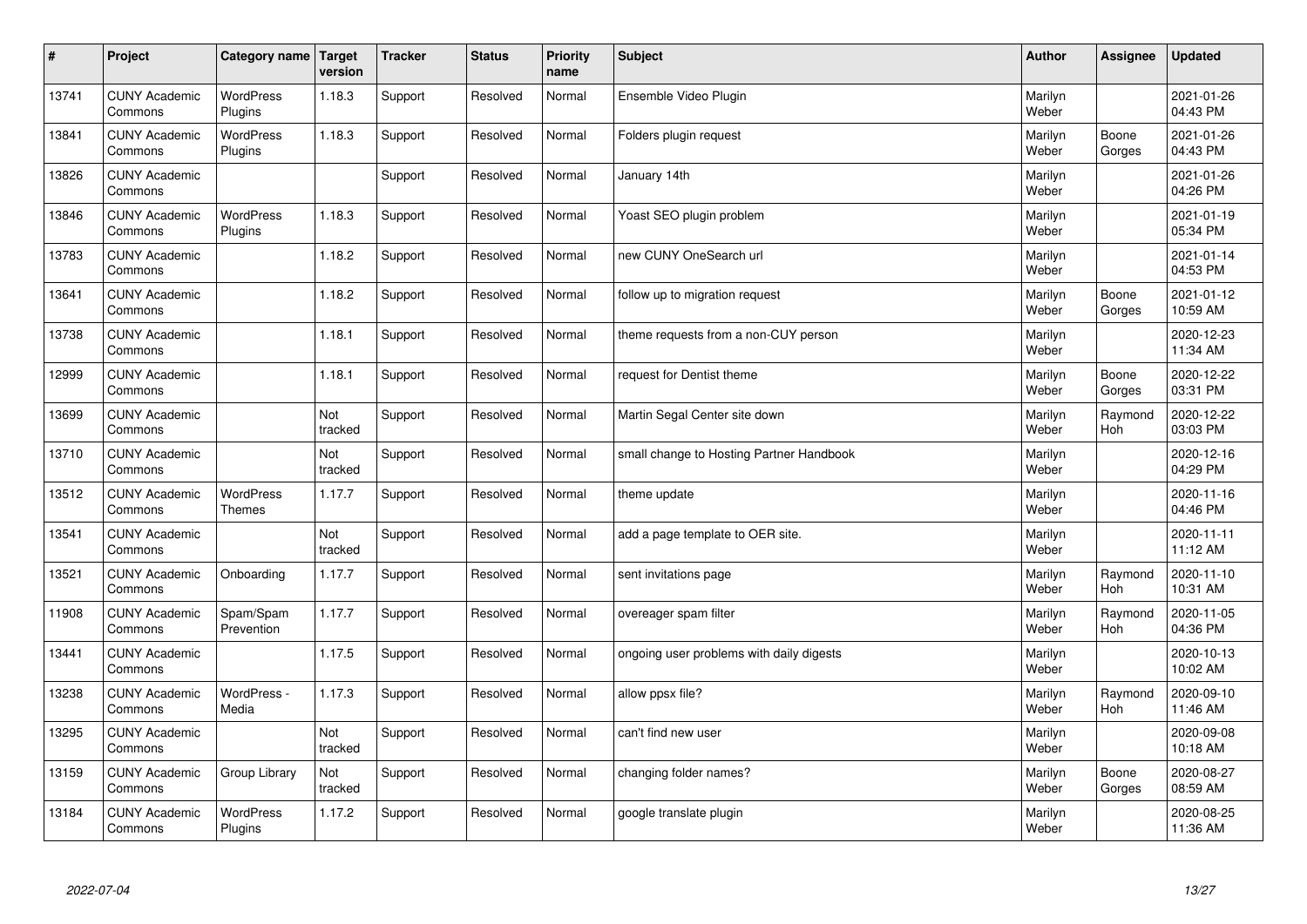| $\pmb{\#}$ | Project                         | Category name                     | Target<br>version | <b>Tracker</b> | <b>Status</b> | <b>Priority</b><br>name | <b>Subject</b>                                                  | <b>Author</b>    | Assignee        | <b>Updated</b>         |
|------------|---------------------------------|-----------------------------------|-------------------|----------------|---------------|-------------------------|-----------------------------------------------------------------|------------------|-----------------|------------------------|
| 13185      | <b>CUNY Academic</b><br>Commons | <b>WordPress</b><br><b>Themes</b> | 1.17.2            | Support        | Resolved      | Normal                  | Less theme?                                                     | Marilyn<br>Weber |                 | 2020-08-25<br>11:26 AM |
| 13134      | <b>CUNY Academic</b><br>Commons | Site cloning                      | 1.17.1            | Support        | Resolved      | Normal                  | New site (a clone) point to old dashboard                       | Marilyn<br>Weber |                 | 2020-08-12<br>03:22 PM |
| 13173      | <b>CUNY Academic</b><br>Commons | Group Library                     | 1.17.1            | Support        | Resolved      | High                    | all uploads to the library are silent                           | Marilyn<br>Weber |                 | 2020-08-10<br>04:12 PM |
| 13138      | <b>CUNY Academic</b><br>Commons | Group Library                     | Not<br>tracked    | Support        | Resolved      | Normal                  | moving Library contents for Steve Brier                         | Marilyn<br>Weber |                 | 2020-08-03<br>04:00 PM |
| 13116      | <b>CUNY Academic</b><br>Commons | ZenDesk                           | 1.17.1            | Support        | Resolved      | Normal                  | support/send us a message link obscured                         | Marilyn<br>Weber | Raymond<br>Hoh  | 2020-07-29<br>09:33 PM |
| 13085      | <b>CUNY Academic</b><br>Commons | Domain<br>Mapping                 | Not<br>tracked    | Support        | Resolved      | Normal                  | domain mapping request                                          | Marilyn<br>Weber | Matt Gold       | 2020-07-28<br>03:33 PM |
| 13091      | <b>CUNY Academic</b><br>Commons |                                   | 1.17.0            | Support        | Resolved      | Normal                  | problem with latex (math equations)                             | Marilyn<br>Weber |                 | 2020-07-28<br>11:09 AM |
| 13065      | <b>CUNY Academic</b><br>Commons |                                   | Not<br>tracked    | Support        | Resolved      | Normal                  | can't invite new user to group                                  | Marilyn<br>Weber |                 | 2020-07-22<br>04:24 PM |
| 13016      | <b>CUNY Academic</b><br>Commons | Shortcodes and<br>embeds          | 1.16.15           | Support        | Resolved      | Normal                  | possible to run code examples, like in Jupyter Notebooks?       | Marilyn<br>Weber |                 | 2020-07-16<br>11:52 AM |
| 12960      | <b>CUNY Academic</b><br>Commons |                                   | 1.16.14           | Support        | Resolved      | Normal                  | mutiple plugin in requests                                      | Marilyn<br>Weber | Boone<br>Gorges | 2020-06-23<br>10:53 AM |
| 12905      | <b>CUNY Academic</b><br>Commons |                                   | 1.16.14           | Support        | Resolved      | Normal                  | trouble embedding a flipbook from Flipsnack                     | Marilyn<br>Weber | Boone<br>Gorges | 2020-06-23<br>10:53 AM |
| 12777      | <b>CUNY Academic</b><br>Commons |                                   | 1.16.14           | Support        | Resolved      | Normal                  | request to include custom javascript into a Commons-hosted site | Marilyn<br>Weber |                 | 2020-06-16<br>04:03 PM |
| 12861      | <b>CUNY Academic</b><br>Commons |                                   |                   | Support        | Resolved      | Normal                  | trouble with YouTube                                            | Marilyn<br>Weber | Raymond<br>Hoh  | 2020-06-09<br>11:16 AM |
| 12676      | <b>CUNY Academic</b><br>Commons | <b>WordPress</b><br>Plugins       | 1.16.10           | Support        | Resolved      | Normal                  | request for Require Post Category plug-in                       | Marilyn<br>Weber |                 | 2020-04-28<br>11:03 AM |
| 12543      | <b>CUNY Academic</b><br>Commons | Public Portfolio                  | Not<br>tracked    | Support        | Resolved      | Normal                  | User cannot find profile edit button                            | Marilyn<br>Weber | scott voth      | 2020-03-22<br>02:49 PM |
| 12515      | <b>CUNY Academic</b><br>Commons | cuny.is                           | 1.16.7            | Support        | Resolved      | Normal                  | AJAX actions on cuny is admin page are failing                  | Marilyn<br>Weber |                 | 2020-03-10<br>11:57 AM |
| 12395      | <b>CUNY Academic</b><br>Commons | Spam/Spam<br>Prevention           | Not<br>tracked    | Support        | Resolved      | Normal                  | comments again being blocked                                    | Marilyn<br>Weber | Raymond<br>Hoh  | 2020-03-10<br>11:13 AM |
| 12427      | <b>CUNY Academic</b><br>Commons |                                   | Not<br>tracked    | Support        | Resolved      | Normal                  | organizing PDF on a site?                                       | Marilyn<br>Weber | scott voth      | 2020-03-10<br>11:11 AM |
| 12393      | <b>CUNY Academic</b><br>Commons | <b>WordPress</b><br>(misc)        |                   | Support        | Resolved      | High                    | size limit for files                                            | Marilyn<br>Weber |                 | 2020-02-18<br>10:13 AM |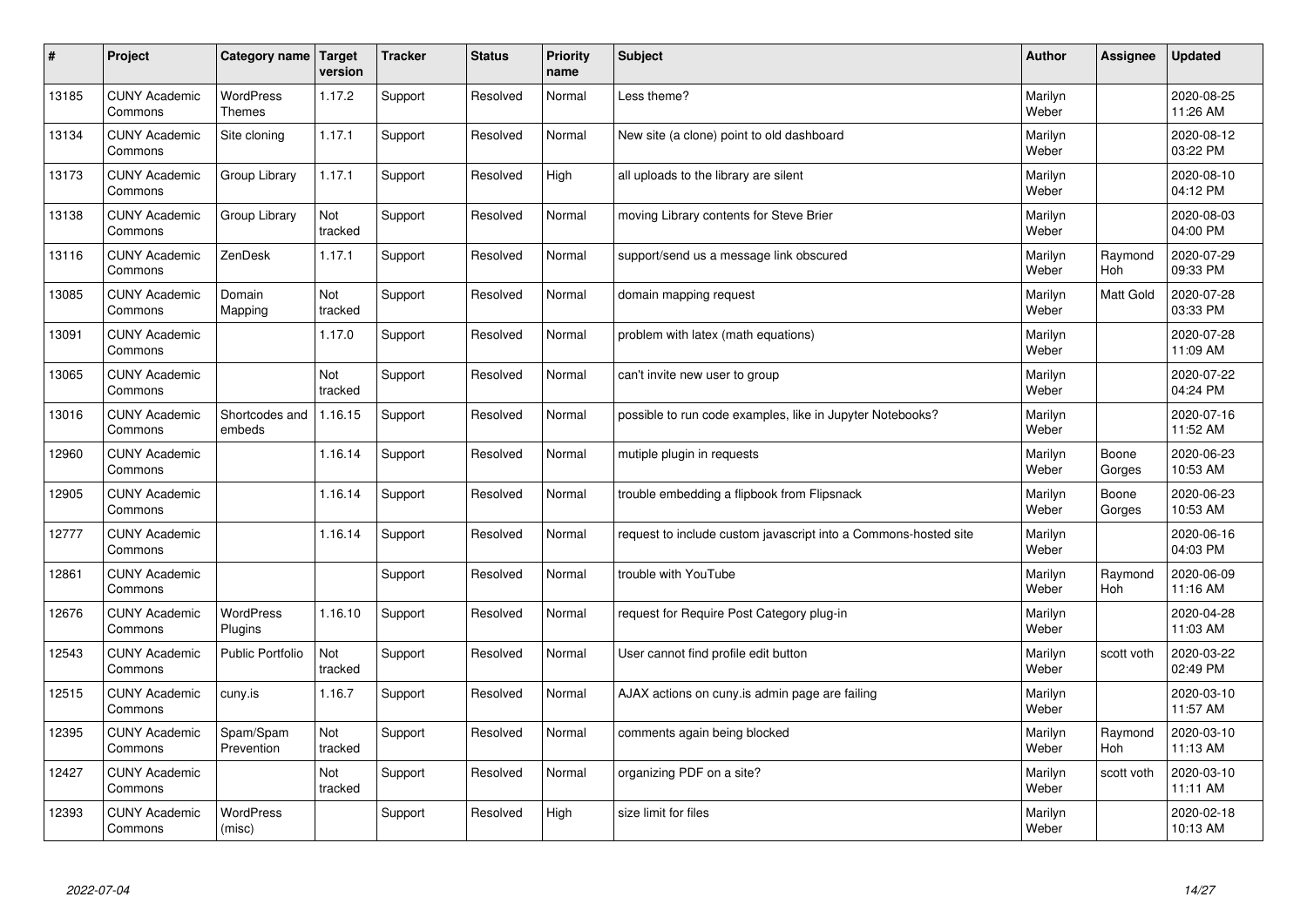| #     | Project                         | Category name   Target            | version        | <b>Tracker</b> | <b>Status</b> | <b>Priority</b><br>name | <b>Subject</b>                                                                       | <b>Author</b>    | Assignee              | <b>Updated</b>         |
|-------|---------------------------------|-----------------------------------|----------------|----------------|---------------|-------------------------|--------------------------------------------------------------------------------------|------------------|-----------------------|------------------------|
| 10059 | <b>CUNY Academic</b><br>Commons | <b>WordPress</b><br><b>Themes</b> | Not<br>tracked | Support        | Resolved      | Normal                  | Magazine Premium theme for new site                                                  | Marilyn<br>Weber |                       | 2020-02-17<br>03:39 PM |
| 11912 | <b>CUNY Academic</b><br>Commons |                                   |                | Support        | Resolved      | Normal                  | influence search results?                                                            | Marilyn<br>Weber |                       | 2020-02-11<br>10:51 AM |
| 12346 | <b>CUNY Academic</b><br>Commons | Redmine                           |                | Support        | Resolved      | Normal                  | another Redmine request                                                              | Marilyn<br>Weber | Matt Gold             | 2020-01-30<br>08:20 PM |
| 12334 | <b>CUNY Academic</b><br>Commons |                                   |                | Support        | Resolved      | Normal                  | request for a Redmine account                                                        | Marilyn<br>Weber | Matt Gold             | 2020-01-30<br>12:01 PM |
| 12302 | <b>CUNY Academic</b><br>Commons | <b>WordPress</b><br><b>Themes</b> | 1.16.4         | Support        | Resolved      | Normal                  | Pictorio theme request                                                               | Marilyn<br>Weber | Raymond<br><b>Hoh</b> | 2020-01-28<br>11:44 AM |
| 12137 | <b>CUNY Academic</b><br>Commons | <b>WordPress</b><br><b>Themes</b> | Not<br>tracked | Support        | Resolved      | Normal                  | media player problem                                                                 | Marilyn<br>Weber |                       | 2019-12-12<br>08:52 PM |
| 12190 | <b>CUNY Academic</b><br>Commons | Blogs<br>(BuddyPress)             | Not<br>tracked | Support        | Resolved      | Normal                  | Site avatar in directory is not what user expects                                    | Marilyn<br>Weber |                       | 2019-12-12<br>08:51 PM |
| 12156 | <b>CUNY Academic</b><br>Commons | <b>Blogs</b><br>(BuddyPress)      | Not<br>tracked | Support        | Resolved      | Normal                  | My Sites list (Commons Profile or Sites directory) doesn't match toolbar<br>dropdown | Marilyn<br>Weber |                       | 2019-12-11<br>10:20 AM |
| 12176 | <b>CUNY Academic</b><br>Commons |                                   | Not<br>tracked | Support        | Resolved      | Normal                  | Mp4s?                                                                                | Marilyn<br>Weber |                       | 2019-12-05<br>11:04 AM |
| 12165 | <b>CUNY Academic</b><br>Commons | <b>BuddyPress</b><br>(misc)       | Not<br>tracked | Support        | Resolved      | Normal                  | two reports of Profile problems                                                      | Marilyn<br>Weber | Boone<br>Gorges       | 2019-12-04<br>05:06 PM |
| 11977 | <b>CUNY Academic</b><br>Commons |                                   | Not<br>tracked | Support        | Resolved      | Normal                  | please remove me from many sites                                                     | Marilyn<br>Weber |                       | 2019-11-21<br>01:05 PM |
| 11907 | <b>CUNY Academic</b><br>Commons | Public Portfolio                  | 1.15.13        | Support        | Resolved      | Normal                  | more publications problems (in profile)                                              | Marilyn<br>Weber |                       | 2019-11-04<br>11:16 AM |
| 11915 | <b>CUNY Academic</b><br>Commons |                                   | Not<br>tracked | Support        | Resolved      | Normal                  | User not in list                                                                     | Marilyn<br>Weber |                       | 2019-10-28<br>10:13 AM |
| 11961 | <b>CUNY Academic</b><br>Commons | Membership                        | Not<br>tracked | Support        | Resolved      | Normal                  | switch email for student user                                                        | Marilyn<br>Weber |                       | 2019-10-09<br>01:56 PM |
| 11832 | <b>CUNY Academic</b><br>Commons | WordPress<br>Plugins              | 1.15.11        | Support        | Resolved      | Normal                  | Yoast SEO premium for sexgenlab.org                                                  | Marilyn<br>Weber |                       | 2019-10-08<br>11:22 AM |
| 11922 | <b>CUNY Academic</b><br>Commons | Membership                        | Not<br>tracked | Support        | Resolved      | Normal                  | https://commons.gc.cuny.edu/members/cunyhealthequity/                                | Marilyn<br>Weber |                       | 2019-10-02<br>04:05 PM |
| 11896 | <b>CUNY Academic</b><br>Commons |                                   | Not<br>tracked | Support        | Resolved      | Normal                  | https://thenurseswritingproject.commons.gc.cuny.edu                                  | Marilyn<br>Weber |                       | 2019-09-24<br>08:09 AM |
| 11866 | <b>CUNY Academic</b><br>Commons | <b>WordPress</b><br><b>Themes</b> | 1.15.10        | Support        | Resolved      | Normal                  | problem with project widget and the 'skills' to generate tags                        | Marilyn<br>Weber | Raymond<br>Hoh        | 2019-09-19<br>03:20 PM |
| 11225 | <b>CUNY Academic</b><br>Commons |                                   | Not<br>tracked | Support        | Resolved      | Normal                  | bulk upload?                                                                         | Marilyn<br>Weber |                       | 2019-09-18<br>10:31 AM |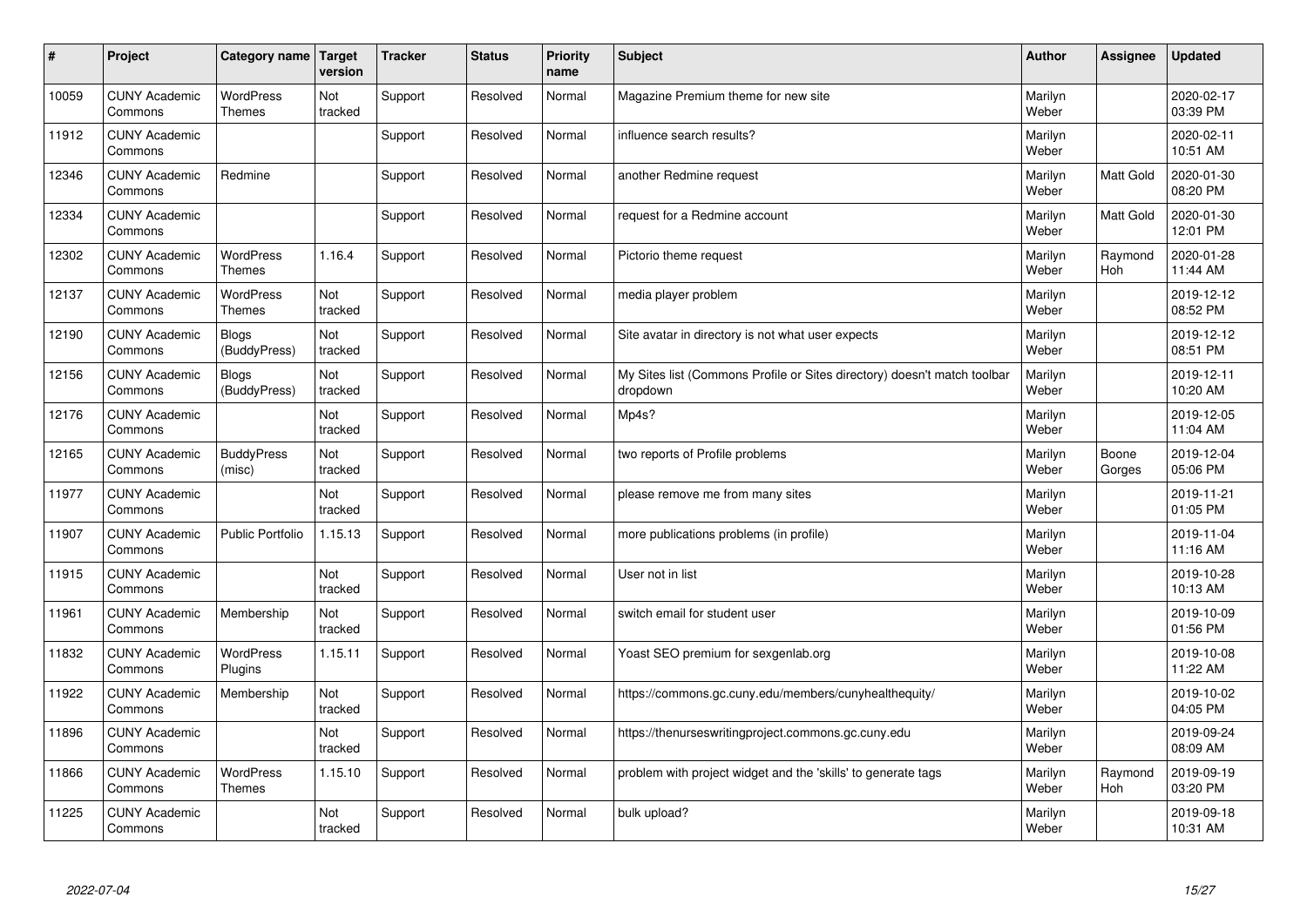| $\sharp$ | Project                         | Category name   Target            | version        | <b>Tracker</b> | <b>Status</b> | <b>Priority</b><br>name | <b>Subject</b>                                                                                        | <b>Author</b>    | Assignee              | <b>Updated</b>         |
|----------|---------------------------------|-----------------------------------|----------------|----------------|---------------|-------------------------|-------------------------------------------------------------------------------------------------------|------------------|-----------------------|------------------------|
| 11813    | <b>CUNY Academic</b><br>Commons | <b>WordPress</b><br>Plugins       | 1.15.9         | Support        | Resolved      | Normal                  | 'Change Password Protected Message" plugin requests                                                   | Marilyn<br>Weber |                       | 2019-09-10<br>05:57 PM |
| 11665    | <b>CUNY Academic</b><br>Commons |                                   |                | Support        | Resolved      | Immediate               | 'My Groups" conflating two groups                                                                     | Marilyn<br>Weber |                       | 2019-07-24<br>10:43 PM |
| 11650    | <b>CUNY Academic</b><br>Commons |                                   | Not<br>tracked | Support        | Resolved      | Normal                  | https://commons.gc.cuny.edu/groups/introduction-to-literary-studies-eng<br>ish-252-at-hunter-college/ | Marilyn<br>Weber |                       | 2019-07-18<br>02:28 PM |
| 11647    | <b>CUNY Academic</b><br>Commons |                                   | 1.15.6         | Support        | Resolved      | Normal                  | <b>Tribulant Newsletters update</b>                                                                   | Marilyn<br>Weber |                       | 2019-07-18<br>02:27 PM |
| 11609    | <b>CUNY Academic</b><br>Commons |                                   | 1.15.5         | Support        | Resolved      | Normal                  | Mixed Content flag                                                                                    | Marilyn<br>Weber |                       | 2019-06-27<br>06:54 PM |
| 11516    | <b>CUNY Academic</b><br>Commons | Membership                        | Not<br>tracked | Support        | Resolved      | Normal                  | request for email change                                                                              | Marilyn<br>Weber |                       | 2019-06-04<br>01:48 PM |
| 11002    | <b>CUNY Academic</b><br>Commons |                                   | Not<br>tracked | Support        | Resolved      | Normal                  | open link in a new tab not working                                                                    | Marilyn<br>Weber |                       | 2019-06-03<br>07:57 PM |
| 11448    | <b>CUNY Academic</b><br>Commons | <b>BuddyPress</b><br>(misc)       | 1.15.1         | Support        | Resolved      | Normal                  | sole administrator listed on sites is not an admin at all?                                            | Marilyn<br>Weber | Raymond<br><b>Hoh</b> | 2019-05-14<br>11:15 AM |
| 11294    | <b>CUNY Academic</b><br>Commons | Account<br>settings               | Not<br>tracked | Support        | Resolved      | Normal                  | student emgail change                                                                                 | Marilyn<br>Weber | <b>Matt Gold</b>      | 2019-04-07<br>09:11 PM |
| 10986    | <b>CUNY Academic</b><br>Commons |                                   | Not<br>tracked | Support        | Resolved      | Normal                  | PDF embedder provoking error                                                                          | Marilyn<br>Weber |                       | 2019-03-29<br>04:28 PM |
| 11233    | <b>CUNY Academic</b><br>Commons |                                   | 1.14.9         | Support        | Resolved      | Normal                  | Hotjar?                                                                                               | Marilyn<br>Weber |                       | 2019-03-26<br>12:10 PM |
| 11029    | <b>CUNY Academic</b><br>Commons | Authentication                    | 1.14.9         | Support        | Resolved      | Normal                  | Sujatha Fernandes cannot edit her site                                                                | Marilyn<br>Weber | Raymond<br><b>Hoh</b> | 2019-03-26<br>12:10 PM |
| 11147    | <b>CUNY Academic</b><br>Commons | Membership                        | Not<br>tracked | Support        | Resolved      | Normal                  | employee email change                                                                                 | Marilyn<br>Weber |                       | 2019-03-12<br>03:58 PM |
| 11217    | <b>CUNY Academic</b><br>Commons | Membership                        | Not<br>tracked | Support        | Resolved      | Normal                  | Another email update                                                                                  | Marilyn<br>Weber |                       | 2019-03-12<br>03:37 PM |
| 11211    | <b>CUNY Academic</b><br>Commons | <b>WordPress</b><br><b>Themes</b> | 1.14.8         | Support        | Resolved      | Normal                  | user needs to edit the HTML coding                                                                    | Marilyn<br>Weber |                       | 2019-03-12<br>11:20 AM |
| 11210    | <b>CUNY Academic</b><br>Commons | Membership                        | Not<br>tracked | Support        | Resolved      | Normal                  | Please change the email                                                                               | Marilyn<br>Weber |                       | 2019-03-11<br>04:16 PM |
| 11205    | <b>CUNY Academic</b><br>Commons | WordPress<br>Plugins              | Not<br>tracked | Support        | Resolved      | Normal                  | problems with Google calendar                                                                         | Marilyn<br>Weber | Raymond<br>Hoh        | 2019-03-11<br>02:17 PM |
| 11198    | <b>CUNY Academic</b><br>Commons |                                   | Not<br>tracked | Support        | Resolved      | Normal                  | former CUNY employee                                                                                  | Marilyn<br>Weber |                       | 2019-03-07<br>02:21 PM |
| 11091    | <b>CUNY Academic</b><br>Commons | <b>BuddyPress</b><br>Docs         | 1.14.7         | Support        | Resolved      | Normal                  | word limit for comments on a group doc?                                                               | Marilyn<br>Weber |                       | 2019-02-26<br>02:04 PM |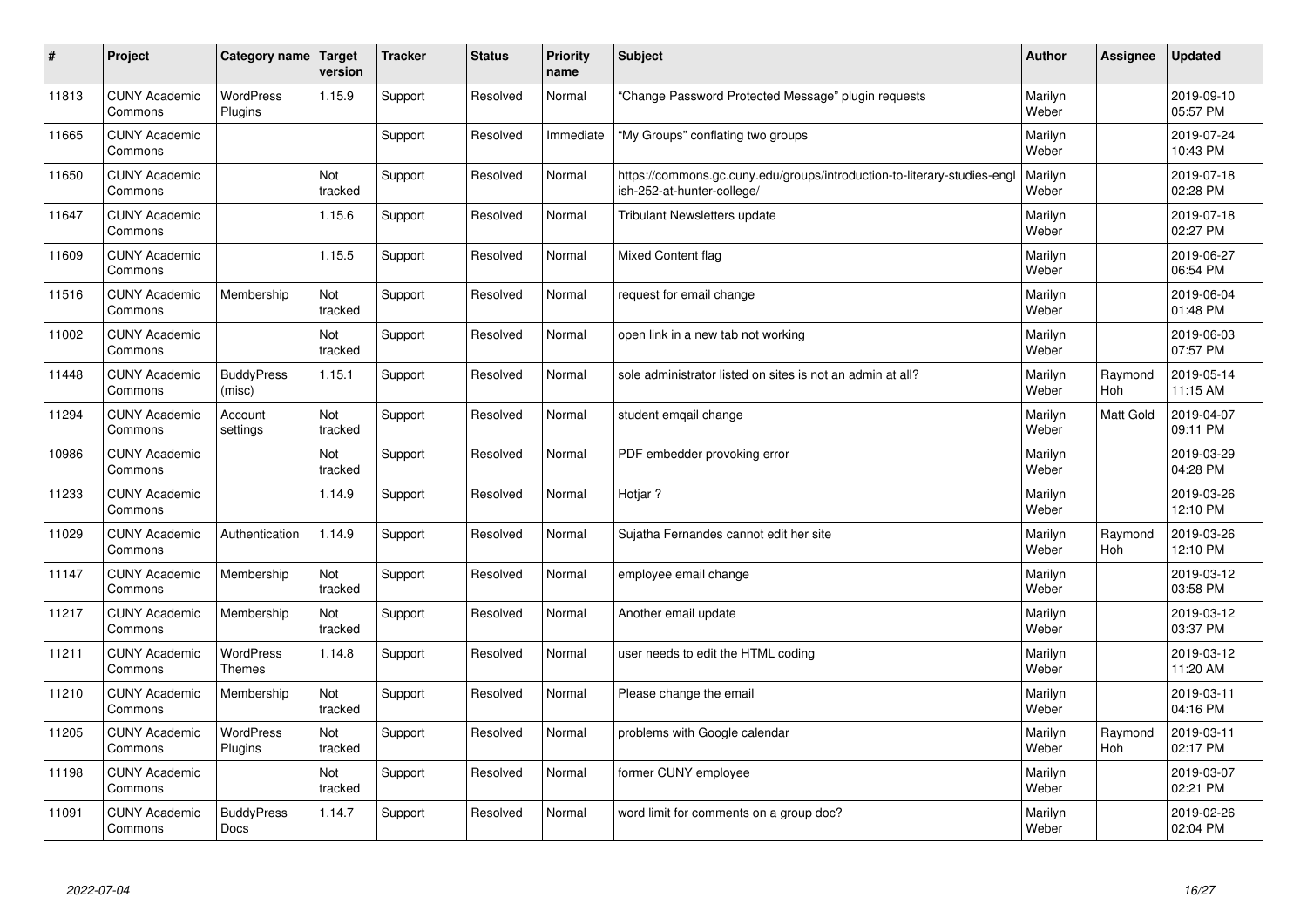| $\pmb{\#}$ | Project                         | Category name              | Target<br>version | <b>Tracker</b> | <b>Status</b> | <b>Priority</b><br>name | <b>Subject</b>                                       | <b>Author</b>    | Assignee  | <b>Updated</b>         |
|------------|---------------------------------|----------------------------|-------------------|----------------|---------------|-------------------------|------------------------------------------------------|------------------|-----------|------------------------|
| 11127      | <b>CUNY Academic</b><br>Commons | Membership                 | Not<br>tracked    | Support        | Resolved      | Normal                  | user with new campus affiliation                     | Marilyn<br>Weber |           | 2019-02-19<br>02:09 PM |
| 8481       | <b>CUNY Academic</b><br>Commons | Membership                 | Not<br>tracked    | Support        | Resolved      | Normal                  | admin of http://swipanalytic.org/organizers/         | Marilyn<br>Weber |           | 2019-02-19<br>01:58 PM |
| 10941      | <b>CUNY Academic</b><br>Commons | Membership                 | Not<br>tracked    | Support        | Resolved      | Normal                  | update user email                                    | Marilyn<br>Weber |           | 2019-02-13<br>02:24 PM |
| 11031      | <b>CUNY Academic</b><br>Commons |                            | Not<br>tracked    | Support        | Resolved      | Normal                  | new group with seemingly old topics                  | Marilyn<br>Weber |           | 2019-02-11<br>12:17 PM |
| 11017      | <b>CUNY Academic</b><br>Commons |                            | Not<br>tracked    | Support        | Resolved      | Normal                  | site didn't save?                                    | Marilyn<br>Weber |           | 2019-01-25<br>03:47 PM |
| 11006      | <b>CUNY Academic</b><br>Commons | Groups (misc)              | 1.14.6            | Support        | Resolved      | Normal                  | removing members from a group isn't working          | Marilyn<br>Weber |           | 2019-01-24<br>03:18 PM |
| 11003      | <b>CUNY Academic</b><br>Commons |                            | Not<br>tracked    | Support        | Resolved      | Normal                  | user email change                                    | Marilyn<br>Weber |           | 2019-01-24<br>02:50 PM |
| 10932      | <b>CUNY Academic</b><br>Commons |                            |                   | Support        | Resolved      | Normal                  | add me as admin to meenaalexander.com                | Marilyn<br>Weber | Matt Gold | 2019-01-09<br>02:12 PM |
| 10910      | <b>CUNY Academic</b><br>Commons | Membership                 | Not<br>tracked    | Support        | Resolved      | Normal                  | request to be an admin to a prof's site              | Marilyn<br>Weber |           | 2019-01-04<br>10:45 AM |
| 10820      | <b>CUNY Academic</b><br>Commons |                            | Not<br>tracked    | Support        | Resolved      | Normal                  | retrieve deleted pages/posts                         | Marilyn<br>Weber |           | 2018-12-13<br>06:33 PM |
| 10440      | <b>CUNY Academic</b><br>Commons |                            | Not<br>tracked    | Support        | Resolved      | Normal                  | Acert post problem                                   | Marilyn<br>Weber |           | 2018-12-10<br>03:57 PM |
| 10298      | <b>CUNY Academic</b><br>Commons |                            | Not<br>tracked    | Support        | Resolved      | Normal                  | RSS feed to itunes problem                           | Marilyn<br>Weber |           | 2018-12-10<br>03:57 PM |
| 10257      | <b>CUNY Academic</b><br>Commons | Membership                 | Not<br>tracked    | Support        | Resolved      | Normal                  | change the email from @login.cuny.edu to campu email | Marilyn<br>Weber |           | 2018-12-10<br>03:55 PM |
| 10133      | <b>CUNY Academic</b><br>Commons | <b>WordPress</b><br>(misc) | Not<br>tracked    | Support        | Resolved      | Normal                  | two Commons sites to be migrated elsewhere           | Marilyn<br>Weber |           | 2018-12-10<br>03:54 PM |
| 9889       | <b>CUNY Academic</b><br>Commons |                            | Not<br>tracked    | Support        | Resolved      | Normal                  | remove comments from activity feed?                  | Marilyn<br>Weber |           | 2018-12-10<br>03:53 PM |
| 9779       | <b>CUNY Academic</b><br>Commons | Membership                 | Not<br>tracked    | Support        | Resolved      | Normal                  | user not sure if she is registered.                  | Marilyn<br>Weber |           | 2018-12-10<br>03:53 PM |
| 8978       | <b>CUNY Academic</b><br>Commons | Groups (misc)              | Not<br>tracked    | Support        | Resolved      | Normal                  | removing old groups                                  | Marilyn<br>Weber |           | 2018-12-10<br>03:52 PM |
| 10606      | <b>CUNY Academic</b><br>Commons | cdev.gc.cuny.ed<br>u       | Not<br>tracked    | Support        | Resolved      | Normal                  | problems with testing environment                    | Marilyn<br>Weber |           | 2018-11-02<br>10:27 AM |
| 9886       | <b>CUNY Academic</b><br>Commons | cuny.is                    | Not<br>tracked    | Support        | Resolved      | Normal                  | cuny.is SSL                                          | Marilyn<br>Weber |           | 2018-10-26<br>02:07 PM |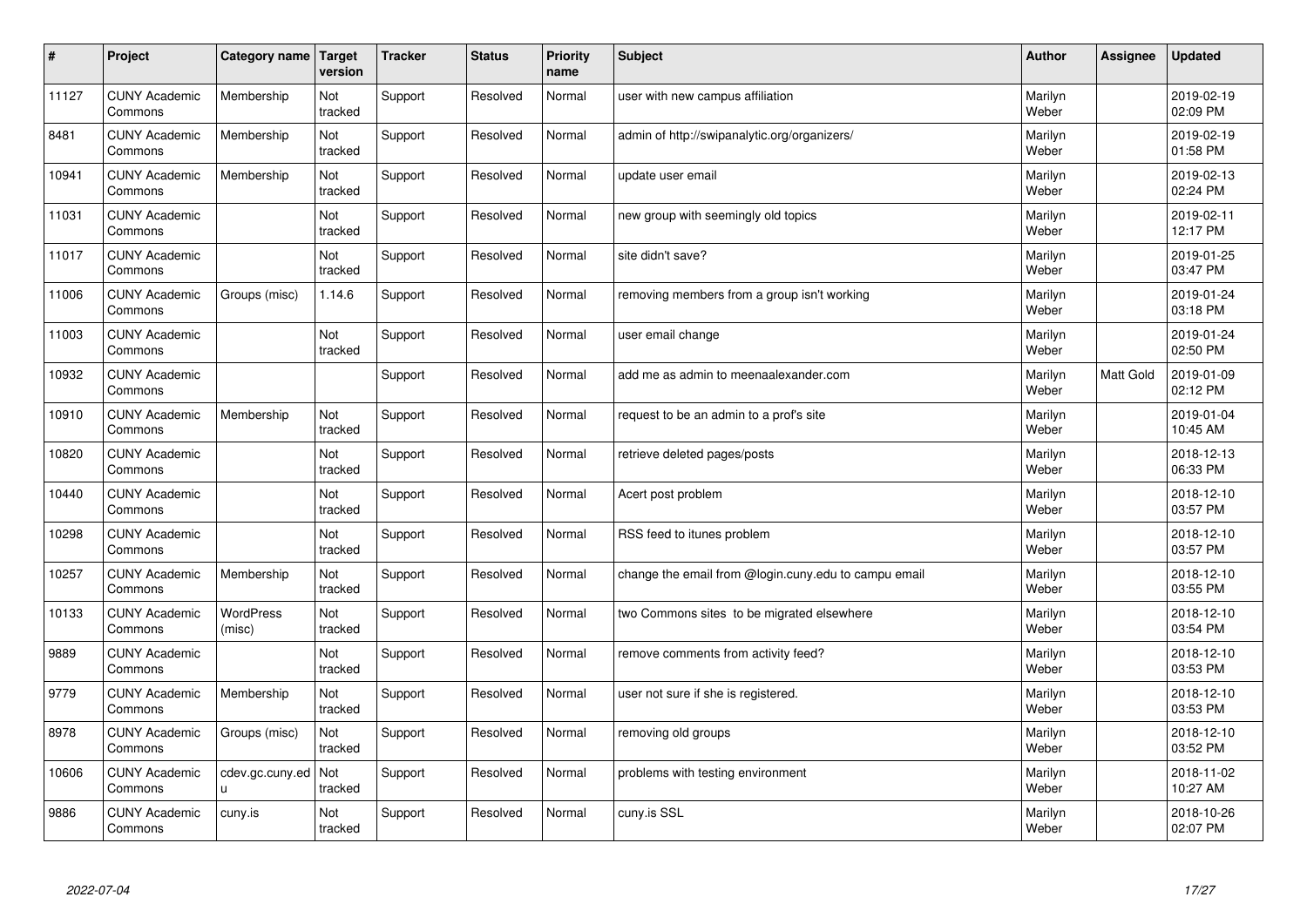| #     | Project                         | Category name   Target        | version        | <b>Tracker</b> | <b>Status</b> | <b>Priority</b><br>name | <b>Subject</b>                                                                           | <b>Author</b>    | Assignee         | <b>Updated</b>         |
|-------|---------------------------------|-------------------------------|----------------|----------------|---------------|-------------------------|------------------------------------------------------------------------------------------|------------------|------------------|------------------------|
| 10407 | <b>CUNY Academic</b><br>Commons |                               | Not<br>tracked | Support        | Resolved      | Normal                  | toolbar problem                                                                          | Marilyn<br>Weber | Boone<br>Gorges  | 2018-10-23<br>10:52 AM |
| 10387 | <b>CUNY Academic</b><br>Commons | Membership                    | Not<br>tracked | Support        | Resolved      | Normal                  | remove user page                                                                         | Marilyn<br>Weber |                  | 2018-09-28<br>02:26 PM |
| 10245 | <b>CUNY Academic</b><br>Commons | Email<br><b>Notifications</b> | 1.13.8         | Support        | Resolved      | Urgent                  | Placeholders in action emails (activation, password reset) not being<br>properly swapped | Marilyn<br>Weber | Raymond<br>Hoh   | 2018-08-30<br>04:02 PM |
| 10266 | <b>CUNY Academic</b><br>Commons |                               |                | Support        | Resolved      | Normal                  | GC email change requested                                                                | Marilyn<br>Weber | Matt Gold        | 2018-08-30<br>03:07 PM |
| 10240 | <b>CUNY Academic</b><br>Commons | <b>WordPress</b><br>Plugins   | 1.13.8         | Support        | Resolved      | Normal                  | require-featured-image plug-in request                                                   | Marilyn<br>Weber |                  | 2018-08-29<br>05:15 PM |
| 10239 | <b>CUNY Academic</b><br>Commons |                               | Not<br>tracked | Support        | Resolved      | Normal                  | musicroombooking.commons.gc.cuny.edu                                                     | Marilyn<br>Weber |                  | 2018-08-29<br>03:06 PM |
| 10256 | <b>CUNY Academic</b><br>Commons |                               |                | Support        | Resolved      | Normal                  | email change requested                                                                   | Marilyn<br>Weber | <b>Matt Gold</b> | 2018-08-29<br>02:52 PM |
| 10227 | <b>CUNY Academic</b><br>Commons |                               |                | Support        | Resolved      | Normal                  | user incorrectly entered her email address                                               | Marilyn<br>Weber | Matt Gold        | 2018-08-26<br>08:55 PM |
| 10066 | <b>CUNY Academic</b><br>Commons | Membership                    | Not<br>tracked | Support        | Resolved      | Normal                  | add me as an admin to https://pkms.commons.gc.cuny.edu/                                  | Marilyn<br>Weber |                  | 2018-07-26<br>11:54 AM |
| 10006 | <b>CUNY Academic</b><br>Commons | Membership                    | Not<br>tracked | Support        | Resolved      | Normal                  | another email change request                                                             | Marilyn<br>Weber |                  | 2018-07-13<br>12:36 PM |
| 9965  | <b>CUNY Academic</b><br>Commons | <b>WordPress</b><br>Plugins   | 1.13.4         | Support        | Resolved      | Normal                  | plug-in request for OneTone Companion                                                    | Marilyn<br>Weber | Raymond<br>Hoh   | 2018-06-26<br>12:00 PM |
| 9949  | <b>CUNY Academic</b><br>Commons |                               | 1.13.4         | Support        | Resolved      | Normal                  | raise storage space limit?                                                               | Marilyn<br>Weber | Boone<br>Gorges  | 2018-06-26<br>12:00 PM |
| 9927  | <b>CUNY Academic</b><br>Commons | Membership                    | Not<br>tracked | Support        | Resolved      | Normal                  | wrong email used                                                                         | Marilyn<br>Weber | <b>Matt Gold</b> | 2018-06-14<br>10:21 AM |
| 9928  | <b>CUNY Academic</b><br>Commons | Account<br>settings           |                | Support        | Resolved      | Normal                  | email change request from former student                                                 | Marilyn<br>Weber | <b>Matt Gold</b> | 2018-06-14<br>10:20 AM |
| 9888  | <b>CUNY Academic</b><br>Commons | WordPress<br>Plugins          | 1.13.3         | Support        | Resolved      | Normal                  | Business directory Plug-in request                                                       | Marilyn<br>Weber |                  | 2018-06-12<br>11:52 AM |
| 9823  | <b>CUNY Academic</b><br>Commons | Account<br>settings           | Not<br>tracked | Support        | Resolved      | Normal                  | email change                                                                             | Marilyn<br>Weber | <b>Matt Gold</b> | 2018-05-23<br>01:58 PM |
| 9787  | <b>CUNY Academic</b><br>Commons | Registration                  |                | Support        | Resolved      | Normal                  | email change request                                                                     | Marilyn<br>Weber | <b>Matt Gold</b> | 2018-05-16<br>09:55 PM |
| 9780  | <b>CUNY Academic</b><br>Commons |                               | Not<br>tracked | Support        | Resolved      | Normal                  | remove the phone number on this profile?                                                 | Marilyn<br>Weber |                  | 2018-05-15<br>10:35 AM |
| 9767  | <b>CUNY Academic</b><br>Commons | Registration                  | Not<br>tracked | Support        | Resolved      | Normal                  | user deleted account but now needs one                                                   | Marilyn<br>Weber |                  | 2018-05-11<br>02:39 PM |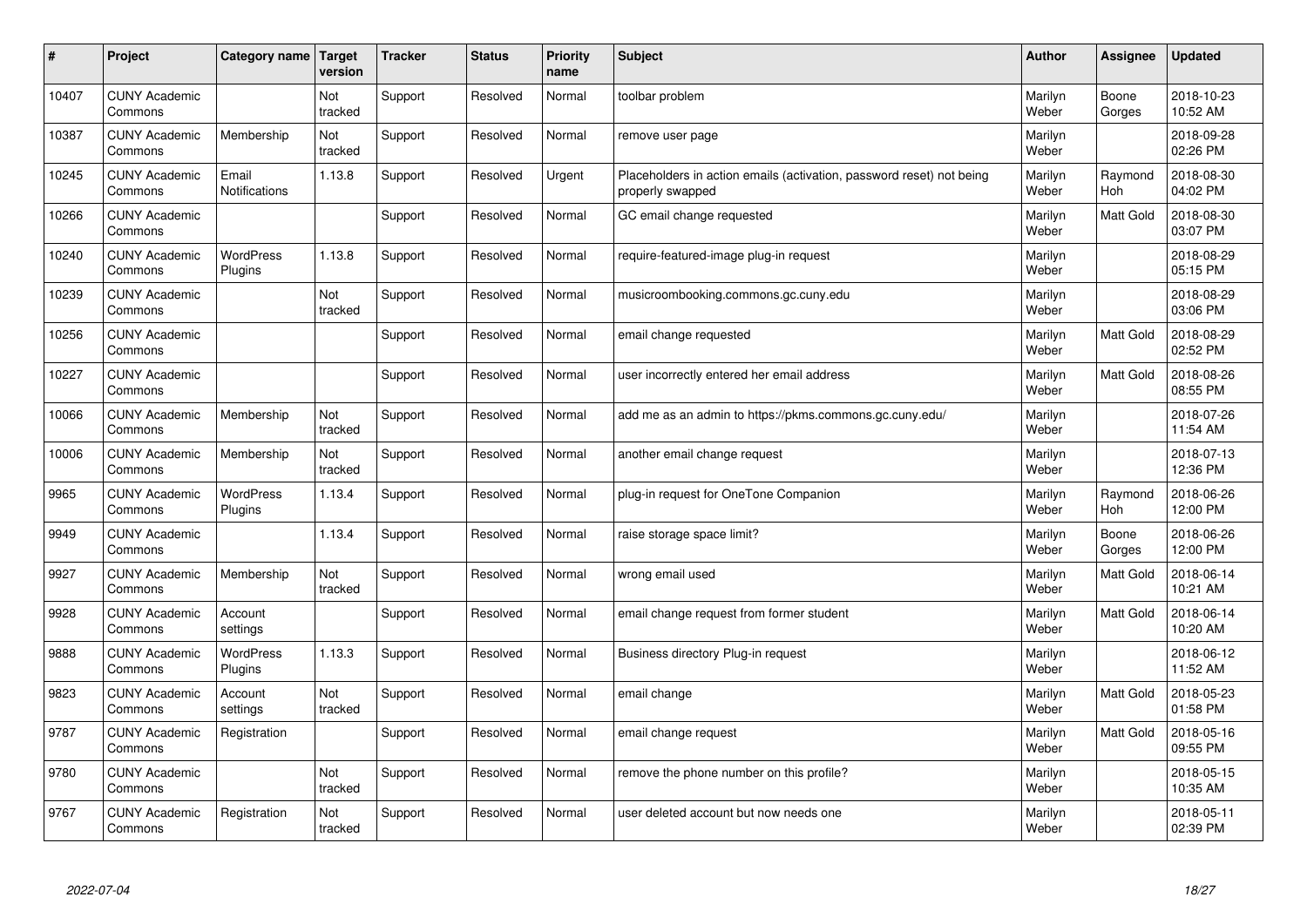| $\sharp$ | Project                         | Category name   Target            | version           | <b>Tracker</b> | <b>Status</b> | <b>Priority</b><br>name | <b>Subject</b>                                    | <b>Author</b>    | Assignee              | <b>Updated</b>         |
|----------|---------------------------------|-----------------------------------|-------------------|----------------|---------------|-------------------------|---------------------------------------------------|------------------|-----------------------|------------------------|
| 8941     | <b>CUNY Academic</b><br>Commons | <b>WordPress</b><br><b>Themes</b> | 1.13.1            | Support        | Resolved      | Normal                  | Theme request: ColorNews                          | Marilyn<br>Weber |                       | 2018-05-08<br>10:42 AM |
| 9725     | <b>CUNY Academic</b><br>Commons |                                   | Not<br>tracked    | Support        | Resolved      | Normal                  | problems with deleting a site                     | Marilyn<br>Weber |                       | 2018-05-07<br>10:24 PM |
| 8446     | <b>CUNY Academic</b><br>Commons | <b>WordPress</b><br>Plugins       | 1.11.14           | Support        | Resolved      | Normal                  | request for multiple accordion menu plugins       | Marilyn<br>Weber |                       | 2018-05-07<br>09:57 PM |
| 9659     | <b>CUNY Academic</b><br>Commons | Account<br>settings               |                   | Support        | Resolved      | Normal                  | user email change                                 | Marilyn<br>Weber | Matt Gold             | 2018-04-24<br>12:08 PM |
| 9604     | <b>CUNY Academic</b><br>Commons |                                   | Not<br>tracked    | Support        | Resolved      | Normal                  | I (Marilyn) can only log into cdev as teststudent | Marilyn<br>Weber |                       | 2018-04-21<br>10:20 AM |
| 9535     | <b>CUNY Academic</b><br>Commons |                                   | Not<br>tracked    | Support        | Resolved      | Normal                  | admin for https://video.commons.gc.cuny.edu/?     | Marilyn<br>Weber | Matt Gold             | 2018-04-13<br>05:06 PM |
| 9500     | <b>CUNY Academic</b><br>Commons | <b>WordPress</b><br>Plugins       | 1.12.12           | Support        | Resolved      | Normal                  | PowerPoint in the media library?                  | Marilyn<br>Weber | Raymond<br>Hoh        | 2018-04-12<br>02:28 PM |
| 9541     | <b>CUNY Academic</b><br>Commons | WordPress<br>(misc)               | Not<br>tracked    | Support        | Resolved      | Normal                  | repeating header banner                           | Marilyn<br>Weber | Raymond<br>Hoh        | 2018-04-06<br>12:33 PM |
| 9499     | <b>CUNY Academic</b><br>Commons | WordPress<br>(misc)               | Not<br>tracked    | Support        | Resolved      | Normal                  | tiny question - preventing dates on posts?        | Marilyn<br>Weber | Raymond<br>Hoh        | 2018-04-04<br>03:55 PM |
| 9477     | <b>CUNY Academic</b><br>Commons | Account<br>settings               |                   | Support        | Resolved      | Normal                  | email change request                              | Marilyn<br>Weber | <b>Matt Gold</b>      | 2018-03-24<br>08:53 AM |
| 9355     | <b>CUNY Academic</b><br>Commons |                                   | Not<br>tracked    | Support        | Resolved      | Normal                  | 14gb of video?                                    | Marilyn<br>Weber |                       | 2018-03-13<br>11:56 AM |
| 9223     | <b>CUNY Academic</b><br>Commons |                                   | Not<br>tracked    | Support        | Resolved      | Normal                  | moving wordpress sites                            | Marilyn<br>Weber |                       | 2018-02-18<br>08:44 PM |
| 9162     | <b>CUNY Academic</b><br>Commons | Registration                      | Not<br>tracked    | Support        | Resolved      | Normal                  | email change due to user error                    | Marilyn<br>Weber | <b>Matt Gold</b>      | 2018-02-13<br>11:11 AM |
| 9163     | <b>CUNY Academic</b><br>Commons | Layout                            | 1.12.8            | Support        | Resolved      | Normal                  | Mobile responsiveness issues                      | Marilyn<br>Weber | Raymond<br><b>Hoh</b> | 2018-02-13<br>10:49 AM |
| 9131     | <b>CUNY Academic</b><br>Commons |                                   |                   | Support        | Resolved      | Normal                  | webrecorder.io via Firefox                        | Marilyn<br>Weber |                       | 2018-01-29<br>11:11 AM |
| 9087     | <b>CUNY Academic</b><br>Commons | <b>WordPress</b><br>Plugins       | 1.12.7            | Support        | Resolved      | Normal                  | request for WP Social Sharing                     | Marilyn<br>Weber |                       | 2018-01-23<br>11:17 AM |
| 9078     | <b>CUNY Academic</b><br>Commons | WordPress<br>Plugins              | 1.12.7            | Support        | Resolved      | Normal                  | arcgis web maps?                                  | Marilyn<br>Weber | Raymond<br><b>Hoh</b> | 2018-01-23<br>11:11 AM |
| 5991     | <b>CUNY Academic</b><br>Commons | Email<br>Notifications            | Future<br>release | Support        | Resolved      | Normal                  | change format of autogenerated blog emails        | Marilyn<br>Weber | Paige<br>Dupont       | 2018-01-12<br>02:55 PM |
| 9026     | <b>CUNY Academic</b><br>Commons | <b>WordPress</b><br>Plugins       | 1.12.6            | Support        | Resolved      | Normal                  | plugin request from Carlos Guevara                | Marilyn<br>Weber |                       | 2018-01-03<br>09:33 AM |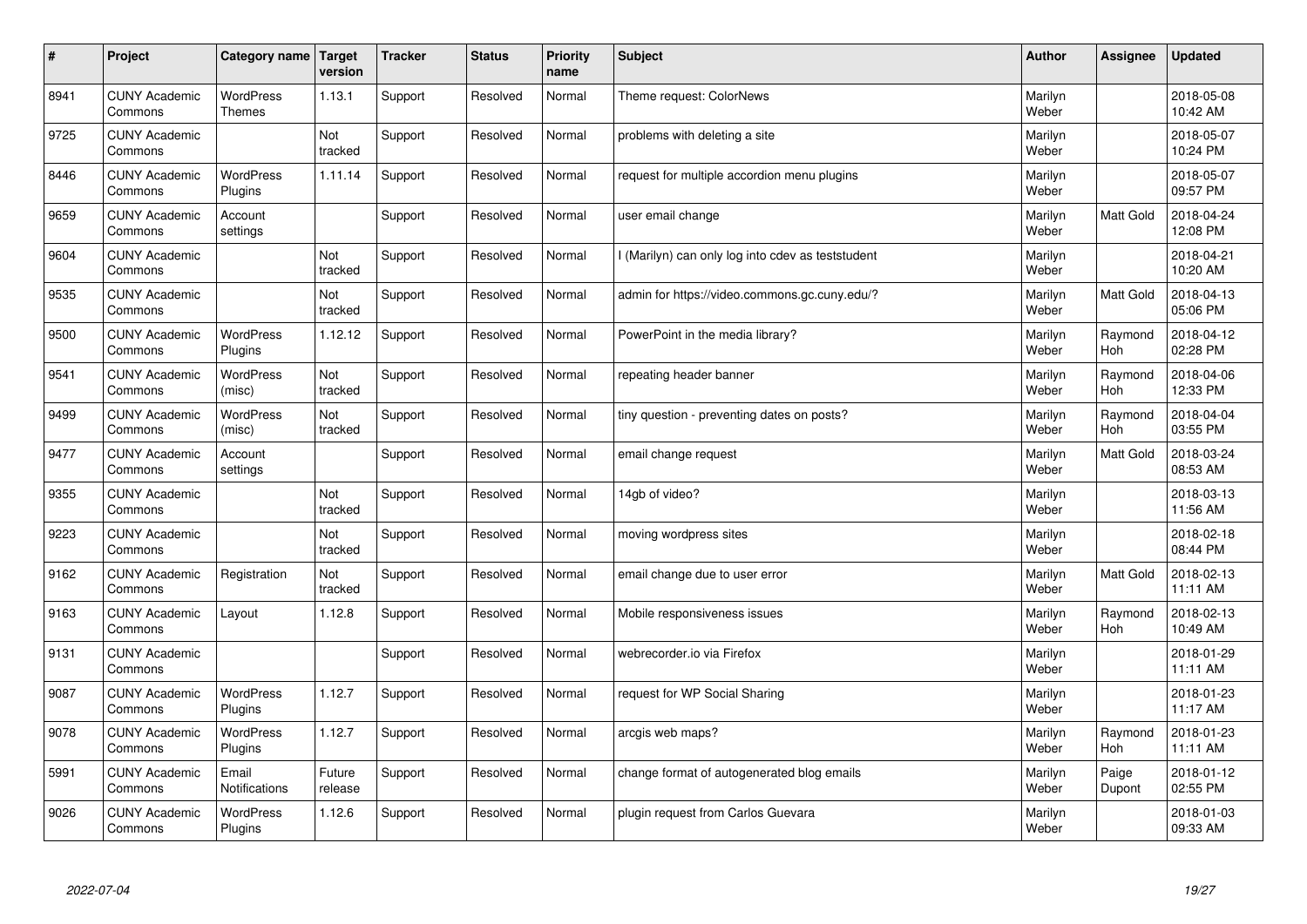| $\sharp$ | Project                         | Category name   Target      | version        | <b>Tracker</b> | <b>Status</b> | <b>Priority</b><br>name | <b>Subject</b>                                                              | <b>Author</b>    | Assignee        | <b>Updated</b>         |
|----------|---------------------------------|-----------------------------|----------------|----------------|---------------|-------------------------|-----------------------------------------------------------------------------|------------------|-----------------|------------------------|
| 9004     | <b>CUNY Academic</b><br>Commons | Membership                  | Not<br>tracked | Support        | Resolved      | Normal                  | email change request                                                        | Marilyn<br>Weber |                 | 2017-12-14<br>12:27 PM |
| 8934     | <b>CUNY Academic</b><br>Commons | Reply By Email              | 1.12.4         | Support        | Resolved      | High                    | RBE "could not post" email should have info about attempted From<br>address | Marilyn<br>Weber | Raymond<br>Hoh  | 2017-12-12<br>11:25 AM |
| 8893     | <b>CUNY Academic</b><br>Commons | Social Paper                | 1.12.1         | Support        | Resolved      | Normal                  | Social paper won't connect to group?                                        | Marilyn<br>Weber |                 | 2017-12-11<br>01:16 PM |
| 8908     | <b>CUNY Academic</b><br>Commons | <b>WordPress</b><br>Plugins | 1.12.2         | Support        | Resolved      | Normal                  | Plugin request from Steve Brier                                             | Marilyn<br>Weber |                 | 2017-11-27<br>11:39 AM |
| 5772     | <b>CUNY Academic</b><br>Commons | Membership                  | Not<br>tracked | Support        | Resolved      | Normal                  | User email change and forgotten password                                    | Marilyn<br>Weber | Matt Gold       | 2017-11-15<br>06:18 PM |
| 7619     | <b>CUNY Academic</b><br>Commons | Membership                  | Not<br>tracked | Support        | Resolved      | Normal                  | outside users for a site that isn't a class?                                | Marilyn<br>Weber | Matt Gold       | 2017-11-15<br>06:18 PM |
| 6866     | <b>CUNY Academic</b><br>Commons |                             | Not<br>tracked | Support        | Resolved      | Normal                  | User would like to have her account deleted                                 | Marilyn<br>Weber | Matt Gold       | 2017-11-15<br>05:49 PM |
| 7836     | <b>CUNY Academic</b><br>Commons | Social Paper                | Not<br>tracked | Support        | Resolved      | Normal                  | missing Social Paper                                                        | Marilyn<br>Weber |                 | 2017-11-15<br>01:31 PM |
| 8308     | <b>CUNY Academic</b><br>Commons | <b>WordPress</b><br>Plugins | Not<br>tracked | Support        | Resolved      | Normal                  | WP Migration plugin                                                         | Marilyn<br>Weber |                 | 2017-11-15<br>01:27 PM |
| 8566     | <b>CUNY Academic</b><br>Commons | Membership                  | Not<br>tracked | Support        | Resolved      | Normal                  | user email change                                                           | Marilyn<br>Weber |                 | 2017-11-15<br>01:27 PM |
| 7613     | <b>CUNY Academic</b><br>Commons | Registration                | Not<br>tracked | Support        | Resolved      | Normal                  | non-matriculated students                                                   | Marilyn<br>Weber | Boone<br>Gorges | 2017-11-15<br>11:03 AM |
| 8906     | <b>CUNY Academic</b><br>Commons | Redmine                     | Not<br>tracked | Support        | Resolved      | Normal                  | Redmine access?                                                             | Marilyn<br>Weber | Matt Gold       | 2017-11-13<br>06:02 PM |
| 8882     | <b>CUNY Academic</b><br>Commons |                             | Not<br>tracked | Support        | Resolved      | Normal                  | question about search engines                                               | Marilyn<br>Weber |                 | 2017-11-01<br>03:26 PM |
| 8873     | <b>CUNY Academic</b><br>Commons |                             | Not<br>tracked | Support        | Resolved      | Normal                  | maximum file upload size?                                                   | Marilyn<br>Weber |                 | 2017-10-30<br>11:23 AM |
| 8855     | <b>CUNY Academic</b><br>Commons |                             | Not<br>tracked | Support        | Resolved      | Normal                  | another email change request                                                | Marilyn<br>Weber |                 | 2017-10-25<br>10:55 AM |
| 8848     | <b>CUNY Academic</b><br>Commons |                             | Not<br>tracked | Support        | Resolved      | Normal                  | email change request                                                        | Marilyn<br>Weber |                 | 2017-10-24<br>11:19 AM |
| 8464     | <b>CUNY Academic</b><br>Commons |                             | Not<br>tracked | Support        | Resolved      | Normal                  | WP UI                                                                       | Marilyn<br>Weber |                 | 2017-10-11<br>11:23 AM |
| 8768     | <b>CUNY Academic</b><br>Commons |                             | Not<br>tracked | Support        | Resolved      | Normal                  | unsafe redirect?                                                            | Marilyn<br>Weber |                 | 2017-10-06<br>12:14 PM |
| 8729     | <b>CUNY Academic</b><br>Commons |                             | Not<br>tracked | Support        | Resolved      | Normal                  | email change                                                                | Marilyn<br>Weber |                 | 2017-09-25<br>02:14 PM |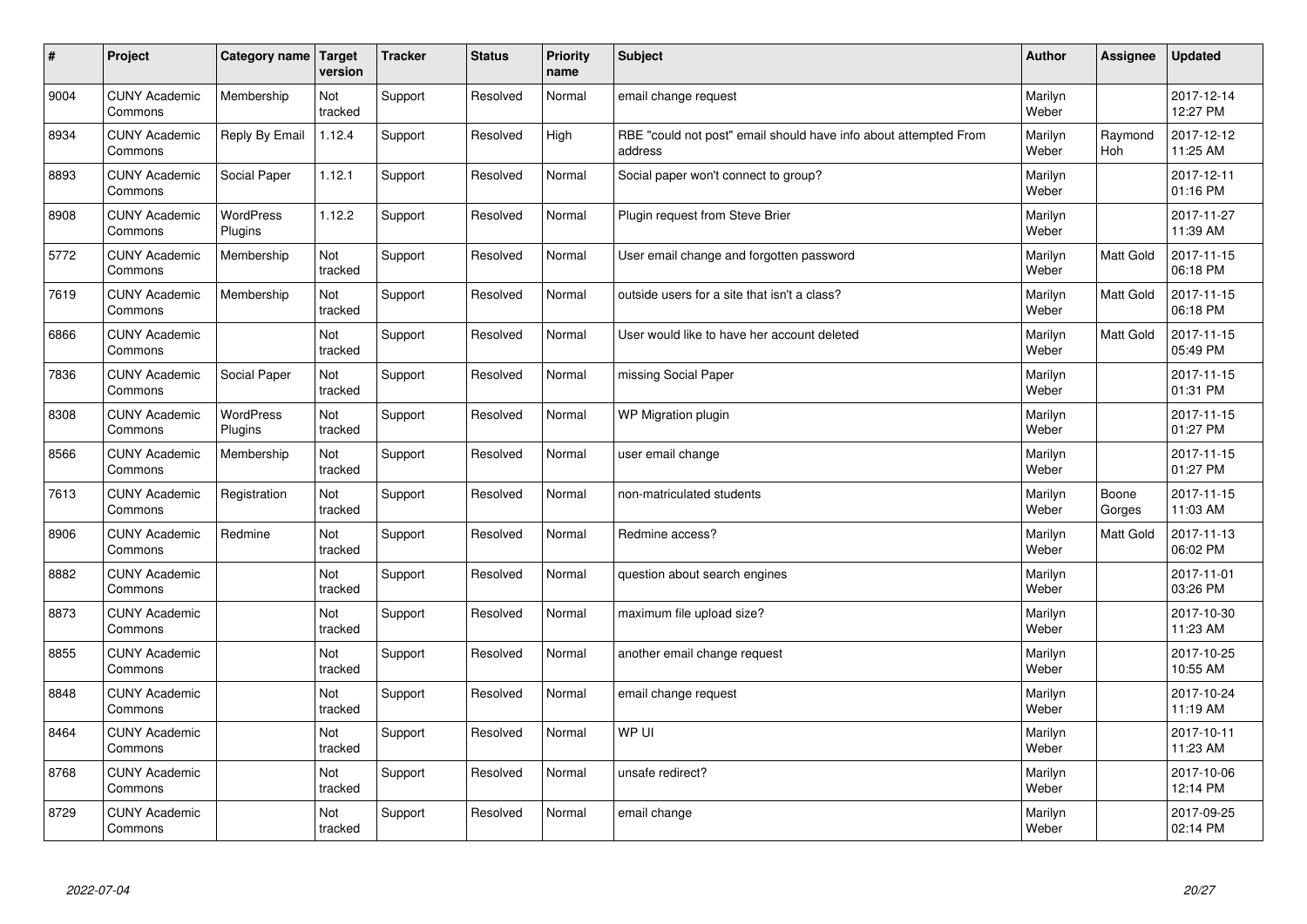| #    | Project                         | Category name   Target       | version        | <b>Tracker</b> | <b>Status</b> | <b>Priority</b><br>name | <b>Subject</b>                                              | <b>Author</b>    | Assignee        | <b>Updated</b>         |
|------|---------------------------------|------------------------------|----------------|----------------|---------------|-------------------------|-------------------------------------------------------------|------------------|-----------------|------------------------|
| 8726 | <b>CUNY Academic</b><br>Commons |                              |                | Support        | Resolved      | Normal                  | Redirect problem                                            | Marilyn<br>Weber |                 | 2017-09-21<br>12:14 PM |
| 8693 | <b>CUNY Academic</b><br>Commons | <b>WordPress</b><br>Plugins  |                | Support        | Resolved      | Normal                  | Existing blog wants to replace Mailpoet with Newsletters    | Marilyn<br>Weber |                 | 2017-09-12<br>02:24 PM |
| 8471 | <b>CUNY Academic</b><br>Commons |                              | Not<br>tracked | Support        | Resolved      | Normal                  | admin at https://commons.gc.cuny.edu/                       | Marilyn<br>Weber |                 | 2017-09-06<br>01:50 PM |
| 8576 | <b>CUNY Academic</b><br>Commons | <b>WordPress</b><br>Plugins  | 1.11.11        | Support        | Resolved      | Normal                  | Digital Measures plugin request                             | Marilyn<br>Weber |                 | 2017-09-01<br>03:44 PM |
| 8630 | <b>CUNY Academic</b><br>Commons | Membership                   | Not<br>tracked | Support        | Resolved      | Normal                  | Change in email/campus                                      | Marilyn<br>Weber |                 | 2017-08-30<br>03:48 PM |
| 8577 | <b>CUNY Academic</b><br>Commons | Membership                   | Not<br>tracked | Support        | Resolved      | Normal                  | another user email change                                   | Marilyn<br>Weber |                 | 2017-08-25<br>10:23 AM |
| 8553 | <b>CUNY Academic</b><br>Commons |                              | Not<br>tracked | Support        | Resolved      | Normal                  | storage limits?                                             | Marilyn<br>Weber |                 | 2017-08-18<br>04:36 PM |
| 6857 | <b>CUNY Academic</b><br>Commons | <b>Blogs</b><br>(BuddyPress) | Not<br>tracked | Support        | Resolved      | Normal                  | Committee on Religion website                               | Marilyn<br>Weber | Boone<br>Gorges | 2017-08-17<br>10:24 AM |
| 8529 | <b>CUNY Academic</b><br>Commons |                              | Not<br>tracked | Support        | Resolved      | Normal                  | Iframe regiest?                                             | Marilyn<br>Weber |                 | 2017-08-16<br>04:40 PM |
| 8531 | <b>CUNY Academic</b><br>Commons | Membership                   | Not<br>tracked | Support        | Resolved      | Normal                  | admin of https://admissions.commons.gc.cuny.edu             | Marilyn<br>Weber |                 | 2017-08-15<br>04:20 PM |
| 8429 | <b>CUNY Academic</b><br>Commons | Membership                   | Not<br>tracked | Support        | Resolved      | Normal                  | Please make me an admin of https://arc.commons.gc.cuny.edu  | Marilyn<br>Weber | Boone<br>Gorges | 2017-07-24<br>03:33 PM |
| 8401 | <b>CUNY Academic</b><br>Commons | Membership                   | Not<br>tracked | Support        | Resolved      | Normal                  | add me as an admin                                          | Marilyn<br>Weber | Boone<br>Gorges | 2017-07-11<br>11:40 AM |
| 8379 | <b>CUNY Academic</b><br>Commons |                              | Not<br>tracked | Support        | Resolved      | Normal                  | request for site build help                                 | Marilyn<br>Weber |                 | 2017-07-01<br>10:48 AM |
| 8289 | <b>CUNY Academic</b><br>Commons |                              | Not<br>tracked | Support        | Resolved      | Normal                  | removing my access to sites                                 | Marilyn<br>Weber | Luke<br>Waltzer | 2017-06-19<br>12:40 PM |
| 8222 | <b>CUNY Academic</b><br>Commons | Membership                   | Not<br>tracked | Support        | Resolved      | Normal                  | Admin for iletc.commons.gc.cuny.edu                         | Marilyn<br>Weber | Boone<br>Gorges | 2017-06-08<br>10:06 AM |
| 8120 | <b>CUNY Academic</b><br>Commons | Membership                   | Not<br>tracked | Support        | Resolved      | Normal                  | add me as an admin to https://nyslavery.commons.gc.cuny.edu | Marilyn<br>Weber |                 | 2017-05-10<br>02:19 PM |
| 7972 | <b>CUNY Academic</b><br>Commons |                              | Not<br>tracked | Support        | Resolved      | Normal                  | expand the memory limit for videos?                         | Marilyn<br>Weber |                 | 2017-04-20<br>10:07 AM |
| 7922 | <b>CUNY Academic</b><br>Commons | Membership                   | Not<br>tracked | Support        | Resolved      | Normal                  | add me as an admin to the MALs alumni site?                 | Marilyn<br>Weber |                 | 2017-04-06<br>05:19 PM |
| 7785 | <b>CUNY Academic</b><br>Commons |                              | Not<br>tracked | Support        | Resolved      | Normal                  | ftp access or files?                                        | Marilyn<br>Weber | Boone<br>Gorges | 2017-03-13<br>02:34 PM |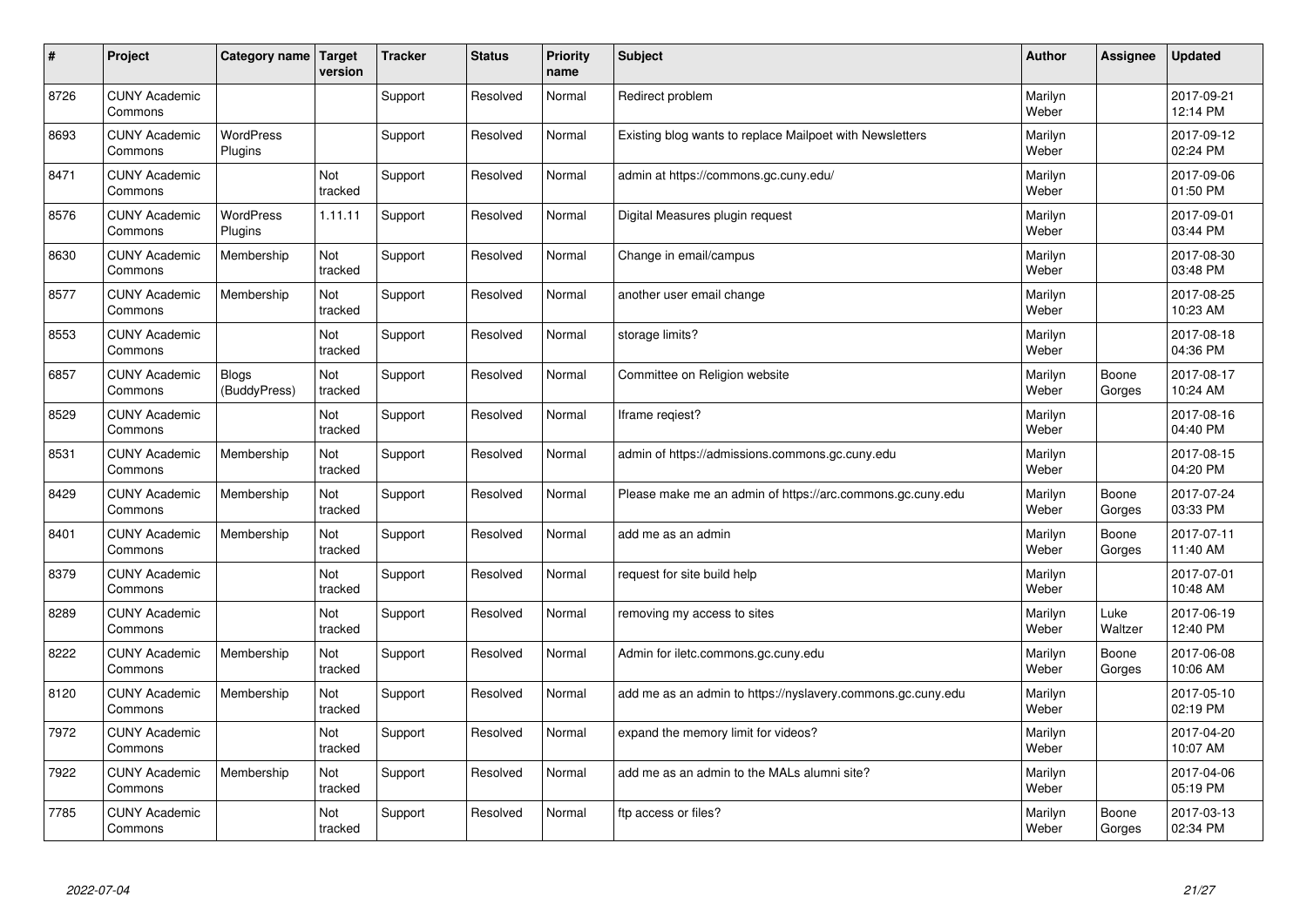| $\sharp$ | Project                         | Category name   Target            | version        | <b>Tracker</b> | <b>Status</b> | <b>Priority</b><br>name | <b>Subject</b>                                             | <b>Author</b>    | Assignee         | <b>Updated</b>         |
|----------|---------------------------------|-----------------------------------|----------------|----------------|---------------|-------------------------|------------------------------------------------------------|------------------|------------------|------------------------|
| 7771     | <b>CUNY Academic</b><br>Commons | Membership                        | Not<br>tracked | Support        | Resolved      | Normal                  | User would like to be uncoupled from sites                 | Marilyn<br>Weber | Boone<br>Gorges  | 2017-03-09<br>12:38 PM |
| 7775     | <b>CUNY Academic</b><br>Commons | Membership                        | Not<br>tracked | Support        | Resolved      | Normal                  | Email change                                               | Marilyn<br>Weber |                  | 2017-03-08<br>10:09 PM |
| 7745     | <b>CUNY Academic</b><br>Commons | <b>WordPress</b><br>Plugins       | 1.10.13        | Support        | Resolved      | Normal                  | Featured Video Plus plugin requested                       | Marilyn<br>Weber |                  | 2017-03-03<br>01:51 PM |
| 7685     | <b>CUNY Academic</b><br>Commons | Password<br>Reset                 | Not<br>tracked | Support        | Resolved      | Normal                  | temporary password                                         | Marilyn<br>Weber | Boone<br>Gorges  | 2017-02-15<br>07:36 PM |
| 7678     | <b>CUNY Academic</b><br>Commons | Groups (misc)                     | Not<br>tracked | Support        | Resolved      | Normal                  | add admin to student group                                 | Marilyn<br>Weber | Boone<br>Gorges  | 2017-02-15<br>11:58 AM |
| 7486     | <b>CUNY Academic</b><br>Commons | Membership                        | Not<br>tracked | Support        | Resolved      | Normal                  | changed email address                                      | Marilyn<br>Weber |                  | 2017-01-24<br>10:00 PM |
| 7460     | <b>CUNY Academic</b><br>Commons | <b>WordPress</b><br><b>Themes</b> | 1.10.8         | Support        | Resolved      | Normal                  | install Independent Publisher theme?                       | Marilyn<br>Weber | Boone<br>Gorges  | 2017-01-21<br>09:34 PM |
| 5629     | <b>CUNY Academic</b><br>Commons | <b>Public Portfolio</b>           | 1.10.4         | Support        | Resolved      | Normal                  | Title field in profile can't be edited                     | Marilyn<br>Weber |                  | 2016-12-13<br>11:19 AM |
| 6812     | <b>CUNY Academic</b><br>Commons |                                   | Not<br>tracked | Support        | Resolved      | Normal                  | User cannot change email                                   | Marilyn<br>Weber | <b>Matt Gold</b> | 2016-12-01<br>06:24 PM |
| 6899     | <b>CUNY Academic</b><br>Commons | Account<br>settings               | Not<br>tracked | Support        | Resolved      | Normal                  | New user has misspelled her own name                       | Marilyn<br>Weber | Boone<br>Gorges  | 2016-12-01<br>05:10 PM |
| 6175     | <b>CUNY Academic</b><br>Commons | Account<br>settings               |                | Support        | Resolved      | Normal                  | Email address (user cannot access old)                     | Marilyn<br>Weber | Matt Gold        | 2016-11-29<br>06:31 PM |
| 6851     | <b>CUNY Academic</b><br>Commons | Redmine                           | Not<br>tracked | Support        | Resolved      | Normal                  | How do I help users join Redmine?                          | Marilyn<br>Weber | <b>Matt Gold</b> | 2016-11-28<br>10:16 AM |
| 6818     | <b>CUNY Academic</b><br>Commons | Email<br>Notifications            | 1.10.3         | Support        | Resolved      | Normal                  | No more email notifications?                               | Marilyn<br>Weber |                  | 2016-11-22<br>02:51 PM |
| 6815     | <b>CUNY Academic</b><br>Commons | Password<br>Reset                 | Not<br>tracked | Support        | Resolved      | Normal                  | password reset requested                                   | Marilyn<br>Weber | Matt Gold        | 2016-11-22<br>10:30 AM |
| 6656     | <b>CUNY Academic</b><br>Commons | Support                           | Not<br>tracked | Support        | Resolved      | Normal                  | Remove user profile                                        | Marilyn<br>Weber | <b>Matt Gold</b> | 2016-11-10<br>02:18 PM |
| 5985     | <b>CUNY Academic</b><br>Commons | Support                           | Not<br>tracked | Support        | Resolved      | Normal                  | change user's email address (she cannot access old)        | Marilyn<br>Weber | Boone<br>Gorges  | 2016-09-07<br>01:43 PM |
| 5753     | <b>CUNY Academic</b><br>Commons | WordPress<br>(misc)               | Not<br>tracked | Support        | Resolved      | Normal                  | merging blogs and groups                                   | Marilyn<br>Weber | Boone<br>Gorges  | 2016-08-29<br>03:09 PM |
| 5844     | <b>CUNY Academic</b><br>Commons |                                   | Not<br>tracked | Support        | Resolved      | Normal                  | edit Host Files on Windows 10 problems                     | Marilyn<br>Weber |                  | 2016-07-27<br>09:08 AM |
| 5037     | <b>CUNY Academic</b><br>Commons | Registration                      | Not<br>tracked | Support        | Resolved      | Normal                  | Another Forgotten password for user with new email address | Marilyn<br>Weber | Boone<br>Gorges  | 2015-12-22<br>05:24 PM |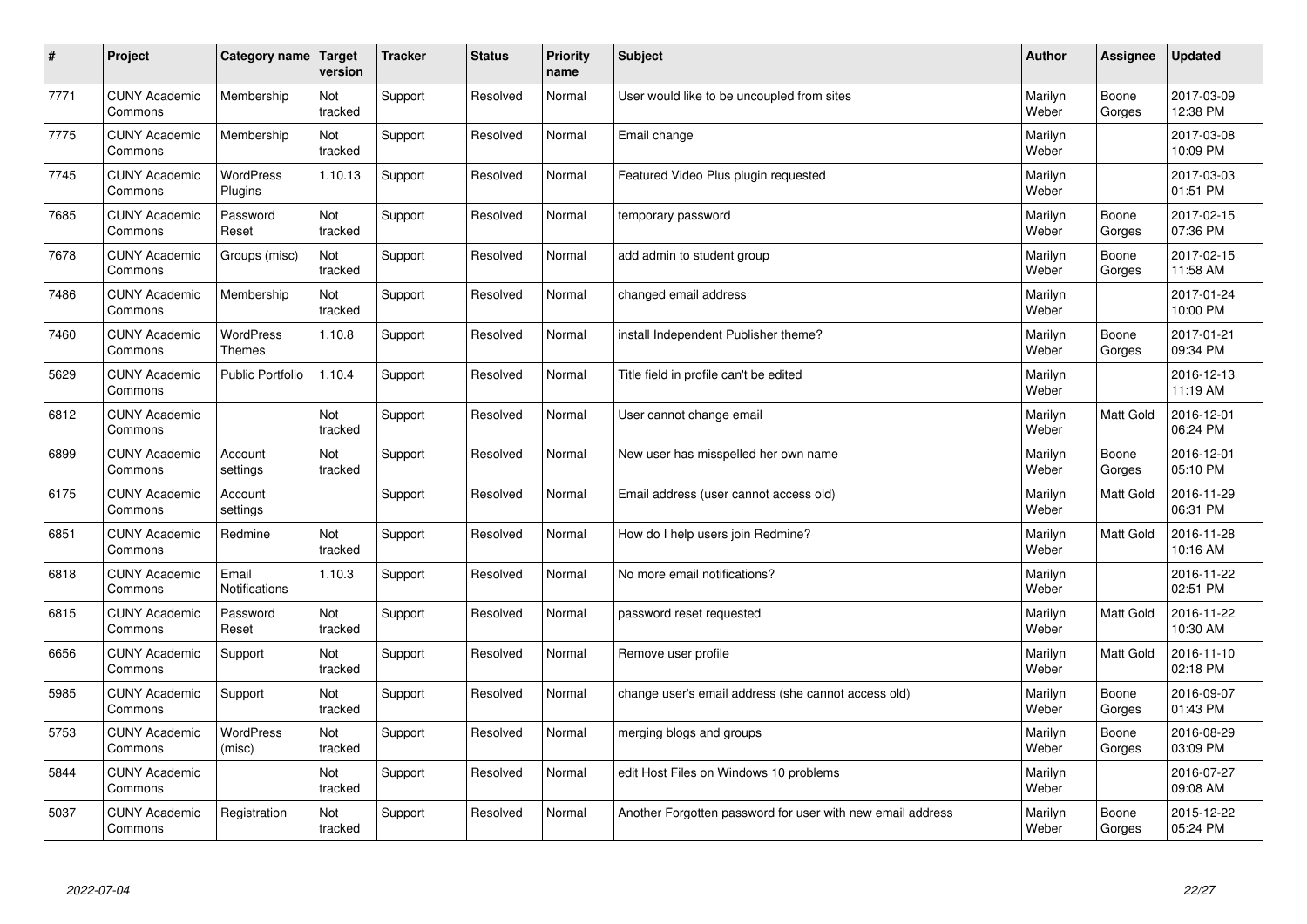| $\vert$ # | Project                         | Category name              | Target<br>version | <b>Tracker</b>     | <b>Status</b> | <b>Priority</b><br>name | <b>Subject</b>                                     | <b>Author</b>    | Assignee              | <b>Updated</b>         |
|-----------|---------------------------------|----------------------------|-------------------|--------------------|---------------|-------------------------|----------------------------------------------------|------------------|-----------------------|------------------------|
| 5019      | <b>CUNY Academic</b><br>Commons | Registration               | Not<br>tracked    | Support            | Resolved      | Normal                  | Forgotten password for user with new email address | Marilyn<br>Weber | Marilyn<br>Weber      | 2015-12-11<br>04:18 PM |
| 4880      | <b>CUNY Academic</b><br>Commons | Password<br>Reset          | Not<br>tracked    | Support            | Resolved      | High                    | CUNY Central person having password trouble        | Marilyn<br>Weber |                       | 2015-11-10<br>12:40 PM |
| 3029      | <b>CUNY Academic</b><br>Commons | cuny.is                    | Not<br>tracked    | Support            | Resolved      | Normal                  | shortlink request                                  | Marilyn<br>Weber | Boone<br>Gorges       | 2014-02-12<br>10:03 AM |
| 3001      | <b>CUNY Academic</b><br>Commons | <b>WordPress</b><br>(misc) | Not<br>tracked    | Support            | Resolved      | Normal                  | shortlink requested                                | Marilyn<br>Weber | Boone<br>Gorges       | 2014-01-30<br>01:26 PM |
| 8459      | <b>CUNY Academic</b><br>Commons |                            | Not<br>tracked    | Documentatio<br>n. | Resolved      | Normal                  | comprehensive list of plugins?                     | Marilyn<br>Weber |                       | 2017-10-11<br>11:24 AM |
| 5396      | <b>CUNY Academic</b><br>Commons |                            |                   | Outreach           | Resolved      | Urgent                  | Add CUNY Central to the survey choices?            | Marilyn<br>Weber | Samantha<br>Raddatz   | 2016-03-31<br>01:38 PM |
| 3037      | <b>CUNY Academic</b><br>Commons | <b>Ground Control</b>      | Not<br>tracked    | Publicity          | Resolved      | Normal                  | <b>Ground Control</b>                              | Marilyn<br>Weber | scott voth            | 2016-01-26<br>05:23 PM |
| 3039      | <b>CUNY Academic</b><br>Commons | <b>Ground Control</b>      | Not<br>tracked    | Publicity          | Resolved      | Normal                  | <b>Ground Control</b>                              | Marilyn<br>Weber | Sarah<br>Morgano      | 2016-01-26<br>05:19 PM |
| 3040      | <b>CUNY Academic</b><br>Commons | <b>Ground Control</b>      | Not<br>tracked    | Publicity          | Resolved      | Normal                  | <b>Ground Control</b>                              | Marilyn<br>Weber | Micki<br>Kaufman      | 2016-01-26<br>05:16 PM |
| 3038      | <b>CUNY Academic</b><br>Commons | <b>Ground Control</b>      | Not<br>tracked    | Publicity          | Resolved      | Normal                  | <b>Ground Control</b>                              | Marilyn<br>Weber | <b>Matt Gold</b>      | 2016-01-26<br>05:10 PM |
| 3041      | <b>CUNY Academic</b><br>Commons | <b>Ground Control</b>      | Not<br>tracked    | Publicity          | Resolved      | Normal                  | <b>Ground Control</b>                              | Marilyn<br>Weber | <b>Chris Stein</b>    | 2016-01-26<br>04:52 PM |
| 3592      | <b>CUNY Academic</b><br>Commons | WordPress<br>(Permissions) | Not<br>tracked    | Publicity          | Resolved      | Normal                  | Oops - Announcing 1.6!                             | Marilyn<br>Weber | Boone<br>Gorges       | 2014-10-22<br>03:03 PM |
| 15241     | <b>CUNY Academic</b><br>Commons | Onboarding                 | 1.19.3            | Design/UX          | Resolved      | Normal                  | white on gray                                      | Marilyn<br>Weber | Boone<br>Gorges       | 2022-02-08<br>02:38 PM |
| 4102      | <b>CUNY Academic</b><br>Commons | User<br>Experience         | 1.8.1             | Design/UX          | Resolved      | Normal                  | Username rules                                     | Marilyn<br>Weber | Samantha<br>Raddatz   | 2015-06-01<br>01:23 PM |
| 15279     | <b>CUNY Academic</b><br>Commons |                            |                   | Bug                | Rejected      | Normal                  | big delay - cloning the history site               | Marilyn<br>Weber |                       | 2022-02-09<br>01:49 PM |
| 14448     | <b>CUNY Academic</b><br>Commons | Password<br>Reset          | Not<br>tracked    | <b>Bug</b>         | Rejected      | Normal                  | password reset weirdness                           | Marilyn<br>Weber | Raymond<br><b>Hoh</b> | 2021-05-12<br>01:34 PM |
| 11634     | <b>CUNY Academic</b><br>Commons | <b>WordPress</b><br>(misc) | Not<br>tracked    | Bug                | Rejected      | Normal                  | 'Insert Read More Tag" working oddly               | Marilyn<br>Weber | Raymond<br><b>Hoh</b> | 2019-07-15<br>11:48 PM |
| 10562     | <b>CUNY Academic</b><br>Commons |                            |                   | Bug                | Rejected      | Normal                  | Commons is down                                    | Marilyn<br>Weber |                       | 2018-10-23<br>10:49 AM |
| 10260     | <b>CUNY Academic</b><br>Commons |                            |                   | Bug                | Rejected      | Normal                  | bad activation email                               | Marilyn<br>Weber |                       | 2018-08-30<br>01:25 PM |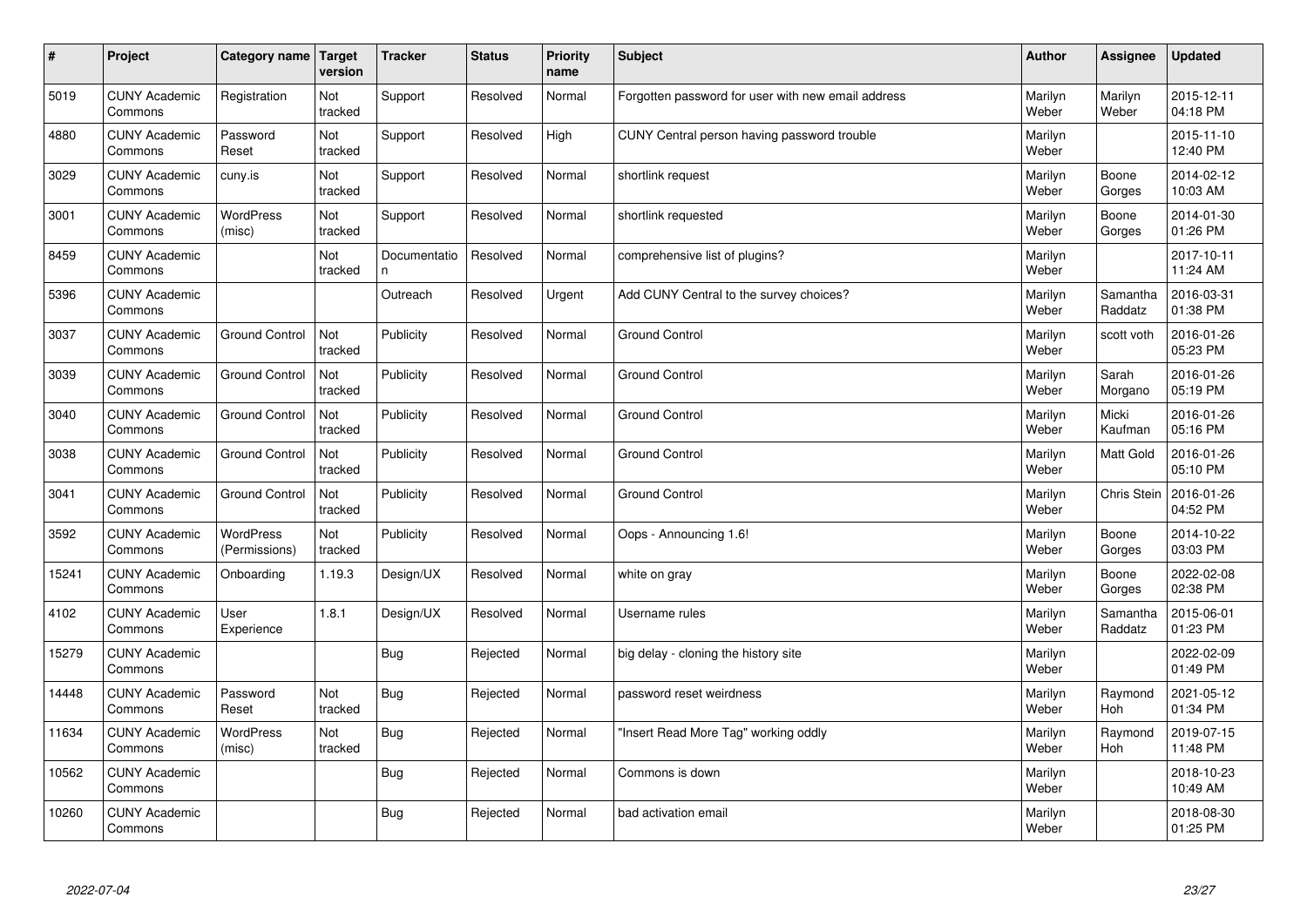| $\sharp$ | Project                         | Category name   Target        | version        | <b>Tracker</b> | <b>Status</b> | <b>Priority</b><br>name | <b>Subject</b>                                  | <b>Author</b>    | Assignee              | <b>Updated</b>         |
|----------|---------------------------------|-------------------------------|----------------|----------------|---------------|-------------------------|-------------------------------------------------|------------------|-----------------------|------------------------|
| 7376     | <b>CUNY Academic</b><br>Commons | Email<br>Notifications        |                | Bug            | Rejected      | Normal                  | automatic forwarding of blog posts not working  | Marilyn<br>Weber | Boone<br>Gorges       | 2017-05-01<br>10:36 PM |
| 5448     | <b>CUNY Academic</b><br>Commons | Email<br><b>Notifications</b> | 1.10.2         | Bug            | Rejected      | Normal                  | garbled CAC activity digests                    | Marilyn<br>Weber | Raymond<br><b>Hoh</b> | 2016-11-20<br>02:38 AM |
| 6800     | <b>CUNY Academic</b><br>Commons |                               |                | Bug            | Rejected      | Immediate               | Is something going on?                          | Marilyn<br>Weber |                       | 2016-11-18<br>04:40 PM |
| 6575     | <b>CUNY Academic</b><br>Commons | Groups (misc)                 |                | Bug            | Rejected      | Normal                  | No papers link for the group "social paper"     | Marilyn<br>Weber |                       | 2016-11-02<br>10:39 PM |
| 6338     | <b>CUNY Academic</b><br>Commons |                               |                | Bug            | Rejected      | Normal                  | Multiple email notifications for each blog post | Marilyn<br>Weber | Boone<br>Gorges       | 2016-10-18<br>08:45 PM |
| 5184     | <b>CUNY Academic</b><br>Commons | Social Paper                  |                | Bug            | Rejected      | Normal                  | Problem linking SP to a group                   | Marilyn<br>Weber | Boone<br>Gorges       | 2016-02-21<br>12:27 PM |
| 3674     | <b>CUNY Academic</b><br>Commons |                               |                | Bug            | Rejected      | Normal                  | CBox pagination issue with the Wiki             | Marilyn<br>Weber |                       | 2014-11-20<br>05:03 PM |
| 3673     | <b>CUNY Academic</b><br>Commons |                               |                | Bug            | Rejected      | Normal                  | CBox pagination issue with the Wiki             | Marilyn<br>Weber |                       | 2014-11-20<br>04:08 PM |
| 3417     | <b>CUNY Academic</b><br>Commons | <b>BuddyPress</b><br>(misc)   | Not<br>tracked | Bug            | Rejected      | High                    | copying two commons groups                      | Marilyn<br>Weber | Marilyn<br>Weber      | 2014-11-05<br>09:56 AM |
| 3093     | <b>CUNY Academic</b><br>Commons | WordPress<br>Plugins          |                | Bug            | Rejected      | Normal                  | <b>Custom Google Maps</b>                       | Marilyn<br>Weber | Boone<br>Gorges       | 2014-05-02<br>10:52 AM |
| 3136     | <b>CUNY Academic</b><br>Commons | WordPress<br>Plugins          |                | <b>Bug</b>     | Rejected      | Normal                  | The Easy Rotator                                | Marilyn<br>Weber | Boone<br>Gorges       | 2014-04-01<br>10:26 PM |
| 5345     | <b>CUNY Academic</b><br>Commons | Social Paper                  | 1.9.17         | Feature        | Rejected      | Normal                  | Plus symbol problem in SP                       | Marilyn<br>Weber | Christian<br>Wach     | 2016-05-27<br>04:26 AM |
| 5051     | <b>CUNY Academic</b><br>Commons | Social Paper                  |                | Feature        | Rejected      | Low                     | Visual cues for comments (SP suggestion #2)     | Marilyn<br>Weber | Samantha<br>Raddatz   | 2016-02-10<br>10:01 AM |
| 14711    | <b>CUNY Academic</b><br>Commons |                               |                | Support        | Rejected      | Normal                  | Custom Facebook Feed plugin problem             | Marilyn<br>Weber |                       | 2022-04-27<br>04:29 PM |
| 15610    | <b>CUNY Academic</b><br>Commons | <b>WordPress</b><br>Plugins   | Not<br>tracked | Support        | Rejected      | Normal                  | Loops & Logic plugin                            | Marilyn<br>Weber | Raymond<br>Hoh        | 2022-03-19<br>11:16 AM |
| 15022    | <b>CUNY Academic</b><br>Commons |                               |                | Support        | Rejected      | High                    | ArabStages                                      | Marilyn<br>Weber |                       | 2021-12-06<br>10:16 AM |
| 14972    | <b>CUNY Academic</b><br>Commons |                               |                | Support        | Rejected      | Normal                  | Mailchimp plugin                                | Marilyn<br>Weber |                       | 2021-11-17<br>02:13 PM |
| 14625    | <b>CUNY Academic</b><br>Commons |                               | Not<br>tracked | Support        | Rejected      | Normal                  | image won't appear in slideshow.                | Marilyn<br>Weber |                       | 2021-07-27<br>10:33 AM |
| 14606    | <b>CUNY Academic</b><br>Commons | WordPress<br>(misc)           | Not<br>tracked | Support        | Rejected      | Normal                  | calendar wrong month                            | Marilyn<br>Weber |                       | 2021-07-23<br>12:11 PM |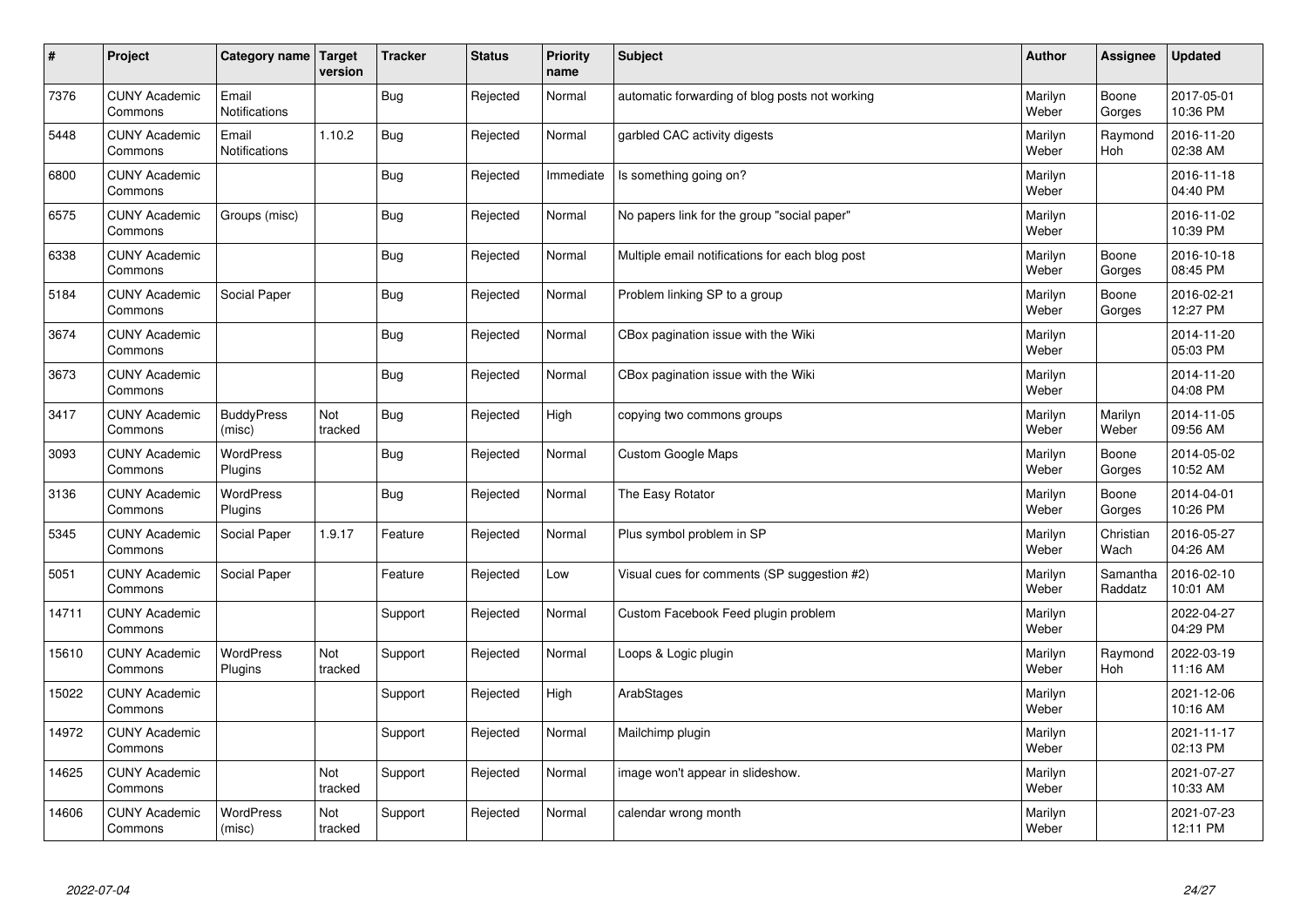| #     | Project                         | Category name   Target      | version        | <b>Tracker</b> | <b>Status</b> | <b>Priority</b><br>name | <b>Subject</b>                                                                 | <b>Author</b>    | Assignee       | <b>Updated</b>         |
|-------|---------------------------------|-----------------------------|----------------|----------------|---------------|-------------------------|--------------------------------------------------------------------------------|------------------|----------------|------------------------|
| 14360 | <b>CUNY Academic</b><br>Commons |                             |                | Support        | Rejected      | Normal                  | danielgerouldarchives.org?                                                     | Marilyn<br>Weber |                | 2021-04-27<br>10:42 AM |
| 13916 | <b>CUNY Academic</b><br>Commons |                             |                | Support        | Rejected      | Normal                  | <b>Custom Sidebars</b>                                                         | Marilyn<br>Weber |                | 2021-02-23<br>10:45 AM |
| 14016 | <b>CUNY Academic</b><br>Commons |                             |                | Support        | Rejected      | Normal                  | PDFs not downloading                                                           | Marilyn<br>Weber |                | 2021-02-22<br>11:00 AM |
| 13918 | <b>CUNY Academic</b><br>Commons |                             | Not<br>tracked | Support        | Rejected      | Normal                  | MailPoet Newsletters Premium plugin                                            | Marilyn<br>Weber |                | 2021-02-09<br>11:01 AM |
| 13201 | <b>CUNY Academic</b><br>Commons |                             |                | Support        | Rejected      | Low                     | PDF embedder                                                                   | Marilyn<br>Weber |                | 2020-09-29<br>11:37 AM |
| 13169 | <b>CUNY Academic</b><br>Commons |                             | 1.17.4         | Support        | Rejected      | Normal                  | footer logo image has no alt-text                                              | Marilyn<br>Weber |                | 2020-09-22<br>10:18 AM |
| 13160 | <b>CUNY Academic</b><br>Commons |                             |                | Support        | Rejected      | Normal                  | site not working on iphone                                                     | Marilyn<br>Weber |                | 2020-08-25<br>10:58 AM |
| 13012 | <b>CUNY Academic</b><br>Commons | WordPress<br>(misc)         |                | Support        | Rejected      | Normal                  | icon image associated with the teaching template's Creative Commons<br>License | Marilyn<br>Weber | Raymond<br>Hoh | 2020-08-25<br>10:56 AM |
| 13121 | <b>CUNY Academic</b><br>Commons |                             |                | Support        | Rejected      | Normal                  | embed a DropBox Paper file                                                     | Marilyn<br>Weber |                | 2020-08-25<br>10:56 AM |
| 13217 | <b>CUNY Academic</b><br>Commons |                             |                | Support        | Rejected      | Normal                  | upload recordings of our past webinars?                                        | Marilyn<br>Weber |                | 2020-08-25<br>07:56 AM |
| 12986 | <b>CUNY Academic</b><br>Commons |                             |                | Support        | Rejected      | Normal                  | Someone is trying to create accounts using random CUNY entity emails           | Marilyn<br>Weber |                | 2020-07-02<br>09:47 PM |
| 12205 | <b>CUNY Academic</b><br>Commons |                             |                | Support        | Rejected      | Normal                  | possible update to the 2019 theme?                                             | Marilyn<br>Weber |                | 2020-01-14<br>12:08 PM |
| 10838 | <b>CUNY Academic</b><br>Commons |                             | 1.15.3         | Support        | Rejected      | Normal                  | two plugin/theme requests from a digital fellow                                | Marilyn<br>Weber |                | 2019-06-11<br>10:31 AM |
| 11267 | <b>CUNY Academic</b><br>Commons |                             |                | Support        | Rejected      | Normal                  | signing up with a nonCUNY signup code from the Register page                   | Marilyn<br>Weber |                | 2019-03-26<br>03:00 PM |
| 9518  | <b>CUNY Academic</b><br>Commons |                             | Not<br>tracked | Support        | Rejected      | Normal                  | problems with site on Internet Explorer                                        | Marilyn<br>Weber | Raymond<br>Hoh | 2019-03-11<br>11:18 PM |
| 10850 | <b>CUNY Academic</b><br>Commons |                             |                | Support        | Rejected      | Normal                  | Gravity form being resent                                                      | Marilyn<br>Weber |                | 2018-12-20<br>10:18 PM |
| 9996  | <b>CUNY Academic</b><br>Commons | Membership                  | Not<br>tracked | Support        | Rejected      | Normal                  | user email change request                                                      | Marilyn<br>Weber |                | 2018-07-16<br>10:49 AM |
| 9955  | <b>CUNY Academic</b><br>Commons | <b>WordPress</b><br>Plugins | 1.13.4         | Support        | Rejected      | Normal                  | docx converter plugin?                                                         | Marilyn<br>Weber |                | 2018-06-26<br>11:39 AM |
| 9885  | <b>CUNY Academic</b><br>Commons |                             |                | Support        | Rejected      | Normal                  | Publications field problem                                                     | Marilyn<br>Weber |                | 2018-06-06<br>01:18 PM |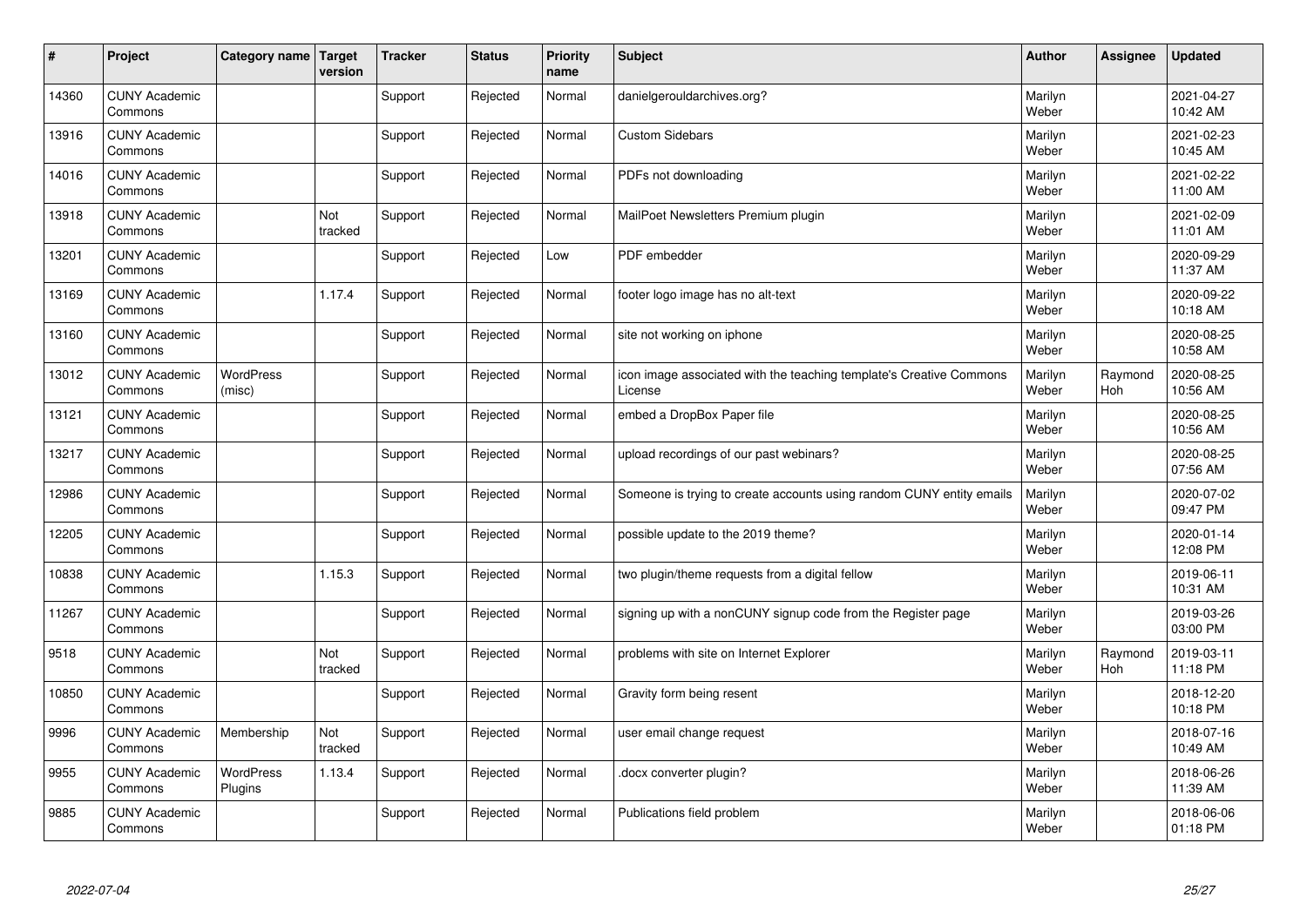| #     | Project                         | Category name   Target      | version        | <b>Tracker</b> | <b>Status</b> | <b>Priority</b><br>name | <b>Subject</b>                                              | <b>Author</b>    | Assignee         | <b>Updated</b>         |
|-------|---------------------------------|-----------------------------|----------------|----------------|---------------|-------------------------|-------------------------------------------------------------|------------------|------------------|------------------------|
| 9684  | <b>CUNY Academic</b><br>Commons |                             |                | Support        | Rejected      | Normal                  | SEO cleanup for newlaborforum.cuny.edu                      | Marilyn<br>Weber |                  | 2018-04-30<br>10:29 AM |
| 9587  | <b>CUNY Academic</b><br>Commons |                             |                | Support        | Rejected      | Normal                  | possible request for the "PDF Poster" plugin                | Marilyn<br>Weber |                  | 2018-04-24<br>10:52 AM |
| 9275  | <b>CUNY Academic</b><br>Commons |                             |                | Support        | Rejected      | Normal                  | soft chalk page?                                            | Marilyn<br>Weber | Boone<br>Gorges  | 2018-04-09<br>10:37 AM |
| 9033  | <b>CUNY Academic</b><br>Commons |                             |                | Support        | Rejected      | Normal                  | Site search terms                                           | Marilyn<br>Weber |                  | 2017-12-22<br>01:10 PM |
| 8195  | <b>CUNY Academic</b><br>Commons |                             |                | Support        | Rejected      | Normal                  | possible to make the Profile pic semi-hidden?               | Marilyn<br>Weber |                  | 2017-05-24<br>11:00 PM |
| 8071  | <b>CUNY Academic</b><br>Commons | <b>WordPress</b><br>Plugins | Not<br>tracked | Support        | Rejected      | Normal                  | Anthologize                                                 | Marilyn<br>Weber |                  | 2017-05-10<br>10:15 AM |
| 7668  | <b>CUNY Academic</b><br>Commons | <b>WordPress</b><br>Plugins |                | Support        | Rejected      | Normal                  | Iframes question                                            | Marilyn<br>Weber |                  | 2017-04-11<br>09:29 PM |
| 5988  | <b>CUNY Academic</b><br>Commons | Support                     |                | Support        | Rejected      | Normal                  | Forbidden error when trying to join                         | Marilyn<br>Weber | Boone<br>Gorges  | 2016-09-08<br>01:42 PM |
| 5083  | <b>CUNY Academic</b><br>Commons | WordPress<br>Plugins        | 1.9.5          | Support        | Rejected      | Normal                  | creating a shortcode for the iframe code of the google form | Marilyn<br>Weber | Marilyn<br>Weber | 2016-01-12<br>04:25 PM |
| 7226  | <b>CUNY Academic</b><br>Commons | Registration                | Not<br>tracked | <b>Bug</b>     | Abandoned     | Normal                  | Community college student cannot register?                  | Marilyn<br>Weber |                  | 2017-11-15<br>01:55 PM |
| 7770  | <b>CUNY Academic</b><br>Commons | WordPress<br>Plugins        | Not<br>tracked | <b>Bug</b>     | Abandoned     | Normal                  | Timeline.js problem                                         | Marilyn<br>Weber |                  | 2017-11-15<br>01:43 PM |
| 8098  | <b>CUNY Academic</b><br>Commons | <b>Public Portfolio</b>     | Not<br>tracked | <b>Bug</b>     | Abandoned     | Normal                  | Widget in profile not working                               | Marilyn<br>Weber |                  | 2017-11-15<br>01:28 PM |
| 5713  | <b>CUNY Academic</b><br>Commons | <b>WordPress</b><br>(misc)  | Not<br>tracked | <b>Bug</b>     | Abandoned     | High                    | Site freezing                                               | Marilyn<br>Weber | Boone<br>Gorges  | 2017-11-15<br>10:58 AM |
| 14850 | <b>CUNY Academic</b><br>Commons |                             |                | Support        | Abandoned     | Normal                  | brooklyn waterfront site "connection not secure"            | Marilyn<br>Weber |                  | 2022-04-27<br>04:56 PM |
| 14389 | <b>CUNY Academic</b><br>Commons |                             |                | Support        | Abandoned     | Normal                  | WebflowIO?                                                  | Marilyn<br>Weber |                  | 2021-09-14<br>10:45 AM |
| 14148 | <b>CUNY Academic</b><br>Commons |                             |                | Support        | Abandoned     | Normal                  | post notification problem                                   | Marilyn<br>Weber |                  | 2021-09-14<br>10:43 AM |
| 13596 | <b>CUNY Academic</b><br>Commons |                             |                | Support        | Abandoned     | Normal                  | invited as Author but show as Contributor                   | Marilyn<br>Weber |                  | 2021-09-14<br>10:41 AM |
| 13584 | <b>CUNY Academic</b><br>Commons |                             |                | Support        | Abandoned     | Normal                  | Graphy theme question                                       | Marilyn<br>Weber |                  | 2021-09-14<br>10:41 AM |
| 13637 | <b>CUNY Academic</b><br>Commons |                             |                | Support        | Abandoned     | Normal                  | All-in-One Migration plugin request                         | Marilyn<br>Weber |                  | 2020-12-08<br>10:46 AM |